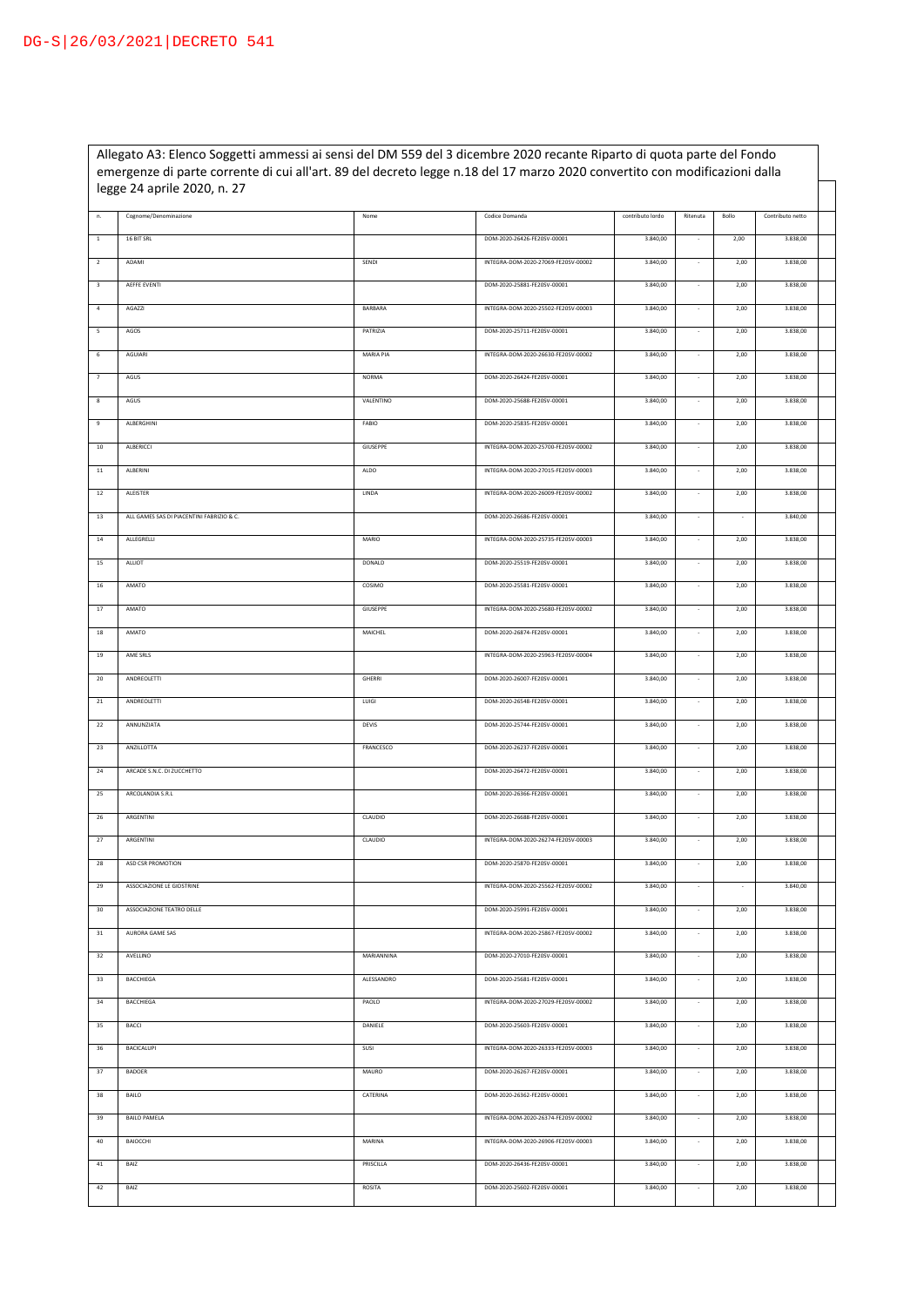| 43 | BAIZ                      | CINZIA                     | DOM-2020-26077-FE20SV-00001         | 3.840,00 |                          | 2,00 | 3.838,00 |  |
|----|---------------------------|----------------------------|-------------------------------------|----------|--------------------------|------|----------|--|
| 44 | BAIZ                      | FRANCESCO                  | DOM-2020-26208-FE20SV-00001         | 3.840,00 |                          | 2,00 | 3.838,00 |  |
| 45 | BALDASSARRE               | ORNELLA                    | DOM-2020-25702-FE20SV-00001         | 3.840,00 |                          | 2,00 | 3.838,00 |  |
| 46 | BALDINI                   | <b>FLORA</b>               | DOM-2020-26961-FE20SV-00001         | 3.840,00 |                          | 2,00 | 3.838,00 |  |
|    |                           |                            |                                     |          |                          |      |          |  |
| 47 | BALDINI                   | GIOVANNI                   | DOM-2020-26586-FE20SV-00001         | 3.840,00 | ÷,                       | 2,00 | 3.838,00 |  |
| 48 | BALLARIN                  | ANDREA                     | DOM-2020-26521-FE20SV-00001         | 3.840,00 |                          | 2,00 | 3.838,00 |  |
| 49 | BALLARINI                 | MARIA                      | INTEGRA-DOM-2020-25553-FE20SV-00002 | 3.840,00 |                          | 2,00 | 3.838,00 |  |
| 50 | BALLARINI                 | SIMONE                     | DOM-2020-25830-FE20SV-00001         | 3.840,00 |                          | 2,00 | 3.838,00 |  |
| 51 | <b>BALLOTTA</b>           | SILVANO                    | DOM-2020-25811-FE20SV-00001         | 3.840,00 |                          | 2,00 | 3.838,00 |  |
| 52 | BAMBINI                   | ALVARO                     | DOM-2020-27009-FE20SV-00001         | 3.840,00 | ×                        | 2,00 | 3.838,00 |  |
|    |                           |                            |                                     |          |                          |      |          |  |
| 53 | BAMBINI                   | LOREDANA                   | DOM-2020-26078-FE20SV-00001         | 3.840,00 | $\sim$                   | 2,00 | 3.838,00 |  |
| 54 | BAMBINI                   | RENATA                     | DOM-2020-26074-FE20SV-00001         | 3.840,00 | $\sim$                   | 2,00 | 3.838,00 |  |
| 55 | BARALDINI                 | DANIELE                    | DOM-2020-25784-FE20SV-00001         | 3.840,00 | $\sim$                   | 2,00 | 3.838,00 |  |
| 56 | BARATTI                   | GIUSEPPE                   | DOM-2020-25749-FE20SV-00001         | 3.840,00 |                          | 2,00 | 3.838,00 |  |
| 57 | BARBERA                   | ROBERTO                    | DOM-2020-25921-FE20SV-00001         | 3.840,00 | $\sim$                   | 2,00 | 3.838,00 |  |
| 58 | BARDINI                   | LORENZO                    | DOM-2020-26156-FE20SV-00001         | 3.840,00 | $\sim$                   | 2,00 | 3.838,00 |  |
| 59 | <b>BARISELLI BARBIERI</b> | ROBERTA                    | DOM-2020-25753-FE20SV-00001         | 3.840,00 | $\sim$                   | 2,00 | 3.838,00 |  |
|    |                           |                            |                                     |          |                          |      |          |  |
| 60 | BAROTTI                   | LINDA TIZIANA GIULIANA     | DOM-2020-26816-FE20SV-00001         | 3.840,00 | $\epsilon$               | 2,00 | 3.838,00 |  |
| 61 | <b>BAROZZI</b>            | <b>FABRIZIO</b>            | INTEGRA-DOM-2020-26112-FE20SV-00002 | 3.840,00 | $\overline{\phantom{a}}$ | 2,00 | 3.838,00 |  |
| 62 | <b>BAROZZI</b>            | GIANLUCA                   | INTEGRA-DOM-2020-26450-FE20SV-00002 | 3.840,00 |                          | 2,00 | 3.838,00 |  |
| 63 | BARTOLUCCI                | <b>MARISA</b>              | DOM-2020-26367-FE20SV-00001         | 3.840,00 |                          | 2,00 | 3.838,00 |  |
| 64 | BARTOLUCCI                | VERONICA                   | DOM-2020-26261-FE20SV-00001         | 3.840,00 |                          | 2,00 | 3.838,00 |  |
| 65 | BASILE                    | CLAUDIA                    | DOM-2020-26091-FE20SV-00001         | 3.840,00 |                          | 2,00 | 3.838,00 |  |
|    |                           |                            |                                     |          |                          |      |          |  |
| 66 | BASSI NICOLA E C. SAS     |                            | DOM-2020-25619-FE20SV-00001         | 3.840,00 |                          | 2,00 | 3.838,00 |  |
| 67 | BATTAGIN                  | ELVIS                      | DOM-2020-25825-FE20SV-00001         | 3.840,00 | ÷.                       | 2,00 | 3.838,00 |  |
| 68 | <b>BATTISTON</b>          | FERRUCCIO                  | DOM-2020-25952-FE20SV-00001         | 3.840,00 |                          | 2,00 | 3.838,00 |  |
| 69 | BEDANA                    | GERMANO                    | DOM-2020-25677-FE20SV-00001         | 3.840,00 |                          | 2,00 | 3.838,00 |  |
| 70 | BEDANA                    | <b>JLENIA</b>              | INTEGRA-DOM-2020-26818-FE20SV-00002 | 3.840,00 |                          | 2,00 | 3.838,00 |  |
| 71 | BELLINATI                 | MARCO                      | DOM-2020-25517-FE20SV-00001         | 3.840,00 |                          | 2,00 | 3.838,00 |  |
| 72 | <b>BELLUCCI</b>           | GEMMA                      | INTEGRA-DOM-2020-26324-FE20SV-00002 | 3.840,00 |                          | 2,00 | 3.838,00 |  |
|    |                           |                            |                                     |          |                          |      |          |  |
| 73 | <b>BELLUCCI</b>           | VITTORIANO ALDO            | DOM-2020-26543-FE20SV-00001         | 3.840,00 | $\sim$                   | 2,00 | 3.838,00 |  |
| 74 | <b>BELLUCCI</b>           | <b>EMILIO</b>              | INTEGRA-DOM-2020-26037-FE20SV-00002 | 3.840,00 | ×                        | 2,00 | 3.838,00 |  |
| 75 | BELLUCCI                  | <b>ISABELLA GIUSEPPINA</b> | DOM-2020-25774-FE20SV-00001         | 3.840,00 | $\sim$                   | 2,00 | 3.838,00 |  |
| 76 | BELLUCCI                  | <b>OSCAR ARMANDO</b>       | DOM-2020-25842-FE20SV-00001         | 3.840,00 |                          | 2,00 | 3.838,00 |  |
| 77 | BELLUCCI                  | ANTONIETTA                 | DOM-2020-26553-FE20SV-00001         | 3.840,00 |                          | 2,00 | 3.838,00 |  |
| 78 | BELLUCCI                  | ERMANNO VINCENZO GASPER    | DOM-2020-25851-FE20SV-00001         | 3.840,00 |                          | 2,00 | 3.838,00 |  |
| 79 | BELLUCCI                  | <b>ATTILIO</b>             | DOM-2020-26547-FE20SV-00001         | 3.840,00 |                          | 2,00 | 3.838,00 |  |
|    |                           |                            |                                     |          |                          |      |          |  |
| 80 | BELLUCCI SAS DI TUFARELLI |                            | DOM-2020-25856-FE20SV-00001         | 3.840,00 | $\sim$                   | 2,00 | 3.838,00 |  |
| 81 | BELTRAMO                  | MARCELLO                   | DOM-2020-25577-FE20SV-00001         | 3.840,00 |                          | 2,00 | 3.838,00 |  |
| 82 | BENATTI                   | MELANIA                    | DOM-2020-26763-FE20SV-00001         | 3.840,00 |                          | 2,00 | 3.838,00 |  |
| 83 | BENEDINI                  | ENDRIUW                    | DOM-2020-25540-FE20SV-00001         | 3.840,00 |                          | 2,00 | 3.838,00 |  |
| 84 | BENIGNI                   | EZIO                       | DOM-2020-26177-FE20SV-00001         | 3.840,00 | - 11                     | 2,00 | 3.838,00 |  |
| 85 | BERICCHIA                 | MONICA                     | DOM-2020-26746-FE20SV-00001         | 3.840,00 | ×                        | 2,00 | 3.838,00 |  |
|    | BERNABE'                  | PIERINO                    | DOM-2020-25837-FE20SV-00001         | 3.840,00 | $\sim$                   | 2,00 | 3.838,00 |  |
| 86 |                           |                            |                                     |          |                          |      |          |  |
| 87 | BERTI                     | <b>GERRI</b>               | DOM-2020-26756-FE20SV-00001         | 3.840,00 | $\sim$                   | 2,00 | 3.838,00 |  |
| 88 | BERTI                     | CARLA                      | DOM-2020-25843-FE20SV-00001         | 3.840,00 | $\sim$                   | 2,00 | 3.838,00 |  |
| 89 | BERTI                     | BARBARA                    | DOM-2020-25854-FE20SV-00001         | 3.840,00 |                          | 2,00 | 3.838,00 |  |
|    |                           |                            |                                     |          |                          |      |          |  |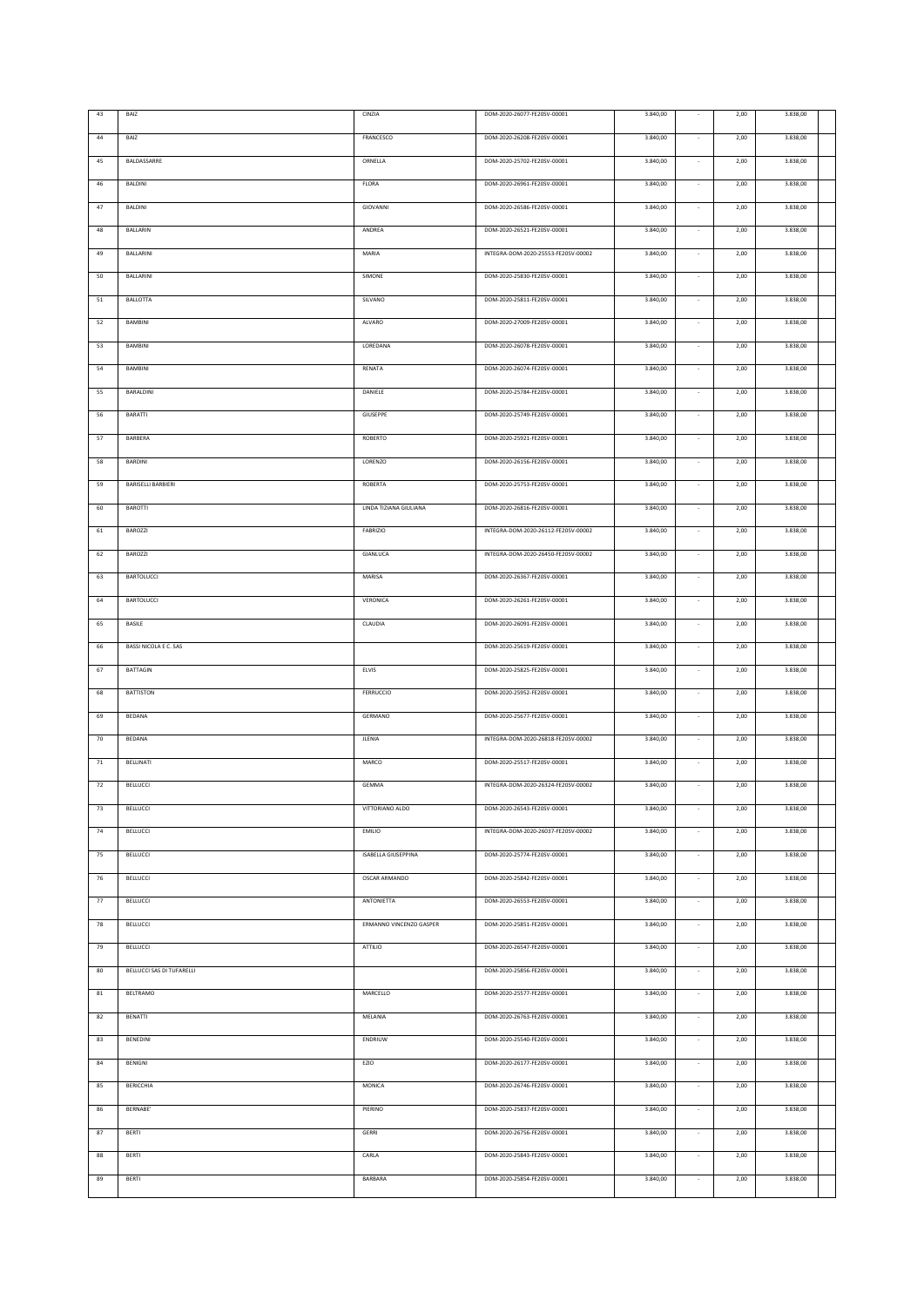| 90      | <b>BESAGGIO</b>                | CRISTIAN           | DOM-2020-26145-FE20SV-00001         | 3.840,00 |                          | 2,00 | 3.838,00 |  |
|---------|--------------------------------|--------------------|-------------------------------------|----------|--------------------------|------|----------|--|
| 91      | BIAGINI                        | REMO               | DOM-2020-26397-FE20SV-00001         | 3.840,00 |                          | 2,00 | 3.838,00 |  |
| 92      | <b>BIANCATO</b>                | RENZO              | DOM-2020-25967-FE20SV-00001         | 3.840,00 |                          | 2,00 | 3.838,00 |  |
|         |                                |                    |                                     |          |                          |      |          |  |
| 93      | <b>BIANCHI ANGELO</b>          |                    | INTEGRA-DOM-2020-26576-FE20SV-00002 | 3.840,00 |                          | 2,00 | 3.838,00 |  |
| 94      | <b>BIANCIOTTO</b>              | MARCO              | INTEGRA-DOM-2020-26263-FE20SV-00005 | 3.840,00 | $\sim$                   | 2,00 | 3.838,00 |  |
| 95      | <b>BIANCIOTTO</b>              | MARZIA             | DOM-2020-26069-FE20SV-00001         | 3.840,00 |                          | 2,00 | 3.838,00 |  |
| 96      | BIASINI                        | YURI               | DOM-2020-25505-FE20SV-00001         | 3.840,00 |                          | 2,00 | 3.838,00 |  |
| 97      | BIASINI                        | CHRISTINA JOSEFINE | DOM-2020-26221-FE20SV-00001         | 3.840,00 |                          | 2,00 | 3.838,00 |  |
| 98      | BIASINI                        | ENRICO             | INTEGRA-DOM-2020-26103-FE20SV-00003 | 3.840,00 | $\sim$                   | 2,00 | 3.838,00 |  |
| 99      | BIASINI                        | THOMAS             | INTEGRA-DOM-2020-26135-FE20SV-00002 | 3.840,00 | $\sim$                   | 2,00 | 3.838,00 |  |
|         |                                |                    |                                     |          |                          |      |          |  |
| $100\,$ | BIASINI                        | MICHELA            | DOM-2020-26755-FE20SV-00001         | 3.840,00 | $\sim$                   | 2,00 | 3.838,00 |  |
| 101     | <b>BIMBATO</b>                 | CARLO              | DOM-2020-27051-FE20SV-00001         | 3.840,00 |                          | 2,00 | 3.838,00 |  |
| 102     | <b>BIMBATO</b>                 | GIULIANO           | DOM-2020-27053-FE20SV-00001         | 3.840,00 |                          | 2,00 | 3.838,00 |  |
| 103     | BISI                           | <b>DIEGO</b>       | DOM-2020-26558-FE20SV-00001         | 3.840,00 |                          | 2,00 | 3.838,00 |  |
| 104     | BISI                           | ALEX               | INTEGRA-DOM-2020-25558-FE20SV-00002 | 3.840,00 | $\sim$                   | 2,00 | 3.838,00 |  |
| 105     | BISI                           | VALTER             | DOM-2020-27034-FE20SV-00001         | 3.840,00 | $\overline{\phantom{a}}$ | 2,00 | 3.838,00 |  |
|         |                                |                    | INTEGRA-DOM-2020-27048-FE20SV-00002 |          |                          |      |          |  |
| 106     | BISI                           | ELEDA              |                                     | 3.840,00 |                          | 2,00 | 3.838,00 |  |
| 107     | <b>BISIO</b>                   | ANDREA             | DOM-2020-26721-FE20SV-00001         | 3.840,00 |                          | 2,00 | 3.838,00 |  |
| 108     | <b>BLEGI</b>                   | MARIA              | DOM-2020-27016-FE20SV-00001         | 3.840,00 | $\epsilon$               | 2,00 | 3.838,00 |  |
| 109     | <b>BOCCA CORSICO PICCOLINI</b> | ALICE              | DOM-2020-26463-FE20SV-00001         | 3.840,00 |                          | 2,00 | 3.838,00 |  |
| 110     | <b>BOCCUZZI</b>                | <b>DOMENICO</b>    | DOM-2020-26398-FE20SV-00001         | 3.840,00 | $\overline{\phantom{a}}$ | 2,00 | 3.838,00 |  |
| $111\,$ | <b>BOLLINI</b>                 | DENNY              | INTEGRA-DOM-2020-26093-FE20SV-00002 | 3.840,00 |                          | 2,00 | 3.838,00 |  |
| 112     | <b>BOLOGNESI</b>               | PATRICK            | DOM-2020-26014-FE20SV-00001         | 3.840,00 |                          | 2,00 | 3.838,00 |  |
| 113     | <b>BOLOGNESI</b>               | DANIELE            | DOM-2020-26038-FE20SV-00001         | 3.840,00 |                          | 2,00 | 3.838,00 |  |
| 114     | <b>BOLOGNESI</b>               | LORENZO            | DOM-2020-25889-FE20SV-00001         | 3.840,00 |                          | 2,00 | 3.838,00 |  |
|         |                                |                    |                                     |          |                          |      |          |  |
| 115     | <b>BOLOGNESI</b>               | MIRELLA            | DOM-2020-25909-FE20SV-00001         | 3.840,00 |                          | 2,00 | 3.838,00 |  |
| 116     | <b>BOLOGNESI</b>               | PAOLO              | INTEGRA-DOM-2020-25920-FE20SV-00002 | 3.840,00 |                          | 2,00 | 3.838,00 |  |
| 117     | <b>BONACINA</b>                | GIANLUIGI          | DOM-2020-25539-FE20SV-00001         | 3.840,00 |                          | 2,00 | 3.838,00 |  |
| 118     | <b>BONFINI</b>                 | <b>DIMITRI</b>     | DOM-2020-26734-FE20SV-00001         | 3.840,00 |                          | 2,00 | 3.838,00 |  |
| 119     | <b>BONORA</b>                  | MAVERIK            | INTEGRA-DOM-2020-27067-FE20SV-00002 | 3.840,00 |                          | 2,00 | 3.838,00 |  |
| 120     | <b>BONORA</b>                  | LUCA               | DOM-2020-25495-FE20SV-00001         | 3.840,00 | $\sim$                   | 2,00 | 3.838,00 |  |
| 121     | <b>BONTEMPI</b>                | LUCIA              | DOM-2020-25662-FE20SV-00001         | 3.840,00 |                          | 2,00 | 3.838,00 |  |
|         |                                |                    |                                     |          |                          |      |          |  |
| 122     | <b>BORGHESE</b>                | LUANA              | DOM-2020-26329-FE20SV-00001         | 3.840,00 | ×                        | 2,00 | 3.838,00 |  |
| 123     | <b>BORGONOVI</b>               | LUCA               | DOM-2020-26550-FE20SV-00001         | 3.840,00 |                          | 2,00 | 3.838,00 |  |
| 124     | <b>BORGONOVO</b>               | GIADA              | DOM-2020-25716-FE20SV-00001         | 3.840,00 |                          | 2,00 | 3.838,00 |  |
| 125     | <b>BOSSI</b>                   | <b>DIEGO</b>       | INTEGRA-DOM-2020-26002-FE20SV-00003 | 3.840,00 |                          | 2,00 | 3.838,00 |  |
| 126     | <b>BOSSI</b>                   | <b>SERGIO</b>      | DOM-2020-26305-FE20SV-00001         | 3.840,00 | ÷,                       | 2,00 | 3.838,00 |  |
| 127     | <b>BOVA</b>                    | MARIA GIOVANNA     | INTEGRA-DOM-2020-25538-FE20SV-00002 | 3.840,00 | $\sim$                   | 2,00 | 3.838,00 |  |
| 128     | BOVE                           | ELENA              | DOM-2020-26488-FE20SV-00001         | 3.840,00 |                          | 2,00 | 3.838,00 |  |
| 129     | BRAVI                          | DONAL              | DOM-2020-26473-FE20SV-00001         | 3.840,00 | $\sim$                   | 2,00 | 3.838,00 |  |
|         |                                |                    |                                     |          |                          |      |          |  |
| 130     | BRIDAROLLI                     | CHIARA             | DOM-2020-26764-FE20SV-00001         | 3.840,00 |                          | 2,00 | 3.838,00 |  |
| 131     | <b>BRIDIO</b>                  | <b>MICHELE</b>     | DOM-2020-26247-FE20SV-00001         | 3.840,00 | $\sim$                   | 2,00 | 3.838,00 |  |
| 132     | BRIDIO MENGHETTI DI BRIDIO     |                    | INTEGRA-DOM-2020-26299-FE20SV-00003 | 3.840,00 | $\sim$                   | 2,00 | 3.838,00 |  |
| 133     | BRIDIO E MAURO DI BRIDIO       |                    | DOM-2020-26066-FE20SV-00001         | 3.840,00 | $\sim$                   | 2,00 | 3.838,00 |  |
| 134     | <b>BRIZIO</b>                  | FERDINANDO         | INTEGRA-DOM-2020-25644-FE20SV-00002 | 3.840,00 | $\sim$                   | 2,00 | 3.838,00 |  |
| 135     | <b>BRONZIN</b>                 | GIANLUCA           | DOM-2020-26449-FE20SV-00001         | 3.840,00 | $\sim$                   | 2,00 | 3.838,00 |  |
| 136     | <b>BRUNO</b>                   | MONICA             | DOM-2020-26935-FE20SV-00001         | 3.840,00 | $\sim$                   | 2,00 | 3.838,00 |  |
|         |                                |                    |                                     |          |                          |      |          |  |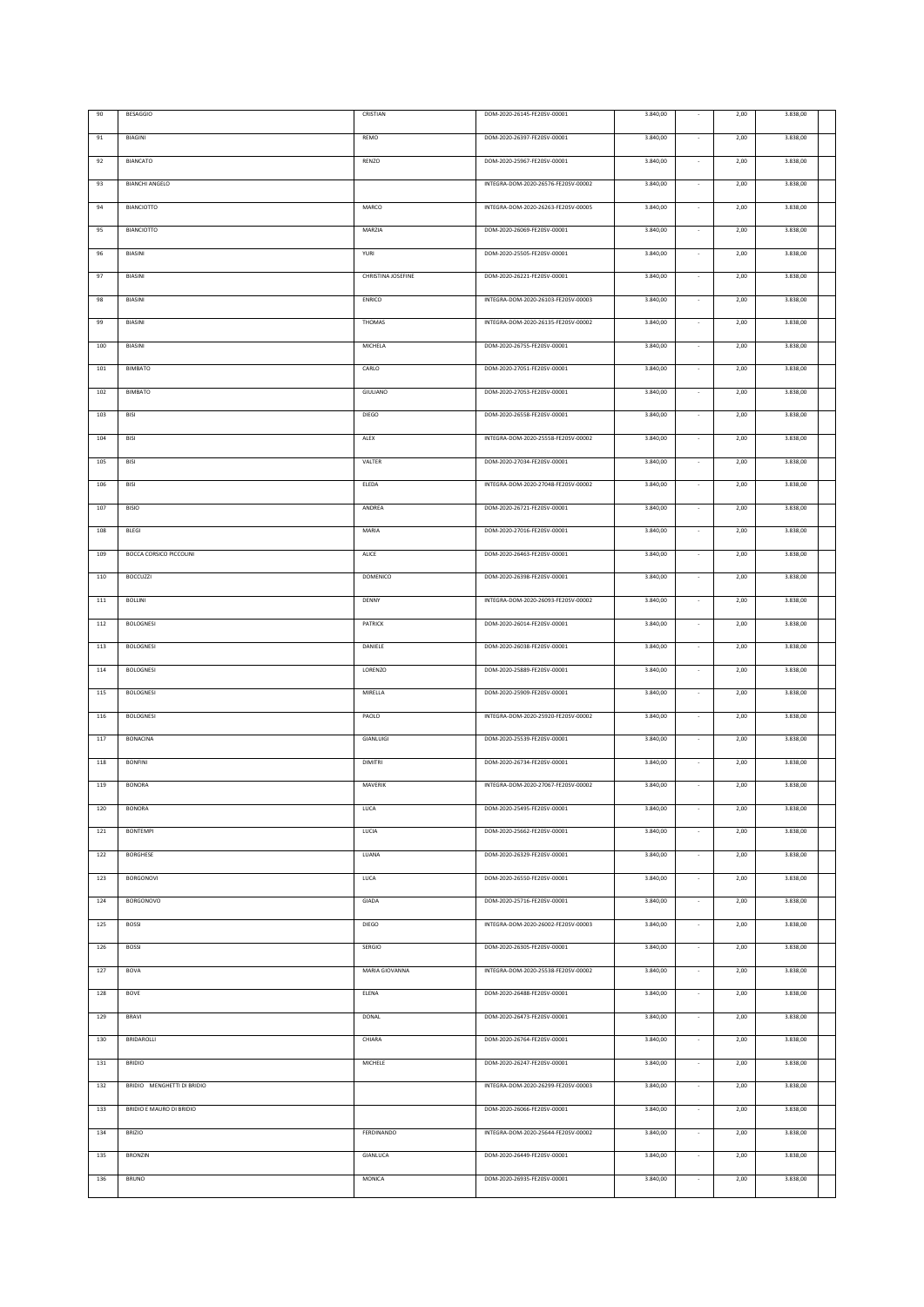| 137     | <b>BUCCI</b>                                           | <b>MAURIZIO</b>  | DOM-2020-26152-FE20SV-00001         | 3.840,00 |                          | 2,00 | 3.838,00 |  |
|---------|--------------------------------------------------------|------------------|-------------------------------------|----------|--------------------------|------|----------|--|
|         |                                                        |                  |                                     |          |                          |      |          |  |
| 138     | <b>BUIAN</b>                                           | SILVIA           | INTEGRA-DOM-2020-26528-FE20SV-00002 | 3.840,00 |                          | 2,00 | 3.838,00 |  |
| 139     | <b>BUIAN</b>                                           | ALVARO           | DOM-2020-25977-FE20SV-00001         | 3.840,00 | $\sim$                   | 2,00 | 3.838,00 |  |
| 140     | <b>BUIAN</b>                                           | SERGIO           | INTEGRA-DOM-2020-26233-FE20SV-00005 | 3.840,00 |                          | 2,00 | 3.838,00 |  |
|         |                                                        |                  |                                     |          |                          |      |          |  |
| 141     | <b>BUSATO</b>                                          | GIOELE           | DOM-2020-25783-FE20SV-00001         | 3.840,00 |                          | 2,00 | 3.838,00 |  |
| 142     | BUSNELLI                                               | FERNANDO MARIO   | DOM-2020-25859-FE20SV-00001         | 3.840,00 |                          | 2,00 | 3.838,00 |  |
|         |                                                        |                  |                                     |          |                          |      |          |  |
| 143     | <b>BUSNELLI</b>                                        | OSCAR            | DOM-2020-26496-FE20SV-00001         | 3.840,00 | $\sim$                   | 2,00 | 3.838,00 |  |
| 144     | <b>BUSNELLI</b>                                        | CLAUDIO          | DOM-2020-26181-FE20SV-00001         | 3.840,00 |                          | 2,00 | 3.838,00 |  |
| $145\,$ | <b>BUSNELLI</b>                                        | DENIS            | DOM-2020-26480-FE20SV-00001         | 3.840,00 | $\sim$                   | 2,00 | 3.838,00 |  |
|         |                                                        |                  |                                     |          |                          |      |          |  |
| 146     | <b>BUSNELLI</b>                                        | <b>JOHNATAN</b>  | INTEGRA-DOM-2020-26318-FE20SV-00003 | 3.840,00 | $\sim$                   | 2,00 | 3.838,00 |  |
| 147     | <b>BUSNELLI</b>                                        | KATIUSCIA        | DOM-2020-26492-FE20SV-00001         | 3.840,00 | $\sim$                   | 2,00 | 3.838,00 |  |
| 148     | <b>BUSNELLI</b>                                        | ANDREA           | DOM-2020-25769-FE20SV-00001         | 3.840,00 |                          | 2,00 | 3.838,00 |  |
|         |                                                        |                  |                                     |          |                          |      |          |  |
| 149     | BUSNELLI                                               | ANGELO           | DOM-2020-25853-FE20SV-00001         | 3.840,00 |                          | 2,00 | 3.838,00 |  |
| 150     | BUSNELLI                                               | ROMANO ALBERTO   | INTEGRA-DOM-2020-26301-FE20SV-00002 | 3.840,00 |                          | 2,00 | 3.838,00 |  |
|         |                                                        |                  |                                     |          |                          |      |          |  |
| 151     | <b>BUSNELLI</b>                                        | SAMUEL           | DOM-2020-26703-FE20SV-00001         | 3.840,00 | $\overline{\phantom{a}}$ | 2,00 | 3.838,00 |  |
| 152     | <b>BUSNELLI</b>                                        | ANGELO           | DOM-2020-26494-FE20SV-00001         | 3.840,00 |                          | 2,00 | 3.838,00 |  |
| 153     | BUZZACCHI                                              | MARCO            | DOM-2020-26088-FE20SV-00001         | 3.840,00 |                          | 2,00 | 3.838,00 |  |
|         |                                                        |                  |                                     |          |                          |      |          |  |
| 154     | C.C.P. SNC DI CARPENTIERI CORRADO E PIZZAMIGLIO GLEDYS |                  | INTEGRA-DOM-2020-26893-FE20SV-00002 | 3.840,00 |                          | 2,00 | 3.838,00 |  |
| 155     | CACIOPPO                                               | GIANLUCA         | DOM-2020-25965-FE20SV-00001         | 3.840,00 |                          | 2,00 | 3.838,00 |  |
| 156     | CALABRIA PARK S.A.S DI EMILIO                          |                  | DOM-2020-26337-FE20SV-00001         | 3.840,00 |                          | 2,00 | 3.838,00 |  |
|         |                                                        |                  |                                     |          |                          |      |          |  |
| 157     | CALORIO                                                | CARLA            | DOM-2020-25657-FE20SV-00001         | 3.840,00 |                          | 2,00 | 3.838,00 |  |
| 158     | CALVI                                                  | SABRINA          | DOM-2020-26698-FE20SV-00001         | 3.840,00 |                          | 2,00 | 3.838,00 |  |
|         |                                                        |                  |                                     |          |                          |      |          |  |
| 159     | CALZOLAI                                               | MARCO            | INTEGRA-DOM-2020-26568-FE20SV-00002 | 3.840,00 |                          | 2,00 | 3.838,00 |  |
| 160     | CANIGIANI                                              | <b>BORIS</b>     | DOM-2020-25880-FE20SV-00001         | 3.840,00 |                          | 2,00 | 3.838,00 |  |
| 161     | CANTERINI                                              | LUCIA            | DOM-2020-25912-FE20SV-00001         | 3.840,00 |                          | 2,00 | 3.838,00 |  |
|         |                                                        |                  |                                     |          |                          |      |          |  |
| 162     | CANTERINI                                              | ORLANDO          | INTEGRA-DOM-2020-26762-FE20SV-00003 | 3.840,00 |                          | 2,00 | 3.838,00 |  |
| 163     | CANTERINI                                              | DANIELE          | DOM-2020-25802-FE20SV-00001         | 3.840,00 |                          | 2,00 | 3.838,00 |  |
| 164     | CANTERINI                                              | RENZO            | DOM-2020-26879-FE20SV-00001         | 3.840,00 |                          | 2,00 | 3.838,00 |  |
|         |                                                        |                  |                                     |          |                          |      |          |  |
| 165     | CANTIRON                                               | FRANCESCA        | DOM-2020-26567-FE20SV-00001         | 3.840,00 |                          | 2,00 | 3.838,00 |  |
| 166     | CANTIRON                                               | <b>GUGLIELMO</b> | DOM-2020-26443-FE20SV-00001         | 3.840,00 |                          | 2,00 | 3.838,00 |  |
|         |                                                        |                  |                                     |          |                          |      |          |  |
| 167     | CAPANO                                                 | FRANCESCO        | INTEGRA-DOM-2020-26581-FE20SV-00002 | 3.840,00 |                          | 2,00 | 3.838,00 |  |
| 168     | CAPORUSCIO                                             | ANNA MARIA       | INTEGRA-DOM-2020-26321-FE20SV-00002 | 3.840,00 | $\sim$                   | 2,00 | 3.838,00 |  |
| 169     | CAPPA                                                  | SERGIO           | INTEGRA-DOM-2020-26799-FE20SV-00002 | 3.840,00 | ÷,                       | 2,00 | 3.838,00 |  |
|         |                                                        |                  |                                     |          |                          |      |          |  |
| 170     | CAPPELLI                                               | <b>FABRIZIO</b>  | INTEGRA-DOM-2020-26960-FE20SV-00002 | 3.840,00 |                          | 2,00 | 3.838,00 |  |
| 171     | CAPRILE                                                | MAICOL           | DOM-2020-26246-FE20SV-00001         | 3.840,00 | ÷.                       | 2,00 | 3.838,00 |  |
| 172     | CARAMELLA                                              | CRISTIAN         | DOM-2020-25604-FE20SV-00001         | 3.840,00 | $\sim$                   | 2,00 | 3.838,00 |  |
|         |                                                        |                  |                                     |          |                          |      |          |  |
| 173     | CARBOCCI                                               | CASIMIRO         | INTEGRA-DOM-2020-25637-FE20SV-00002 | 3.840,00 | $\sim$                   | 2,00 | 3.838,00 |  |
| 174     | CARBONE                                                | DAVIDE           | DOM-2020-26459-FE20SV-00001         | 3.840,00 | $\sim$                   | 2,00 | 3.838,00 |  |
| 175     | CARBONELLI                                             | STEFANIA         | DOM-2020-26107-FE20SV-00001         | 3.840,00 | ×                        | 2,00 | 3.838,00 |  |
|         |                                                        |                  |                                     |          |                          |      |          |  |
| 176     | CARBONELLI                                             | LOREDANA         | DOM-2020-26933-FE20SV-00001         | 3.840,00 | $\sim$                   | 2,00 | 3.838,00 |  |
| 177     | CARBONINI                                              | MAURO            | DOM-2020-25600-FE20SV-00001         | 3.840,00 | $\sim$                   | 2,00 | 3.838,00 |  |
|         |                                                        |                  |                                     |          |                          |      |          |  |
| 178     | CARBONINI                                              | LEWIS            | DOM-2020-26060-FE20SV-00001         | 3.840,00 | $\sim$                   | 2,00 | 3.838,00 |  |
| 179     | CARBONINI                                              | AMBROGIO         | INTEGRA-DOM-2020-26138-FE20SV-00002 | 3.840,00 | $\sim$                   | 2,00 | 3.838,00 |  |
| 180     | CARBONINI                                              | <b>NADIR</b>     | DOM-2020-25778-FE20SV-00001         | 3.840,00 | $\sim$                   | 2,00 | 3.838,00 |  |
|         |                                                        |                  |                                     |          |                          |      |          |  |
| 181     | CARBONINI                                              | ENRICO           | INTEGRA-DOM-2020-26316-FE20SV-00002 | 3.840,00 | $\overline{\phantom{a}}$ | 2,00 | 3.838,00 |  |
| 182     | CARLETTI                                               | ELISABETTA       | DOM-2020-26828-FE20SV-00001         | 3.840,00 | $\sim$                   | 2,00 | 3.838,00 |  |
|         | CARLINO                                                | ADELINA          | INTEGRA-DOM-2020-26776-FE20SV-00002 | 3.840,00 |                          | 2,00 | 3.838,00 |  |
| 183     |                                                        |                  |                                     |          | $\overline{\phantom{a}}$ |      |          |  |
|         |                                                        |                  |                                     |          |                          |      |          |  |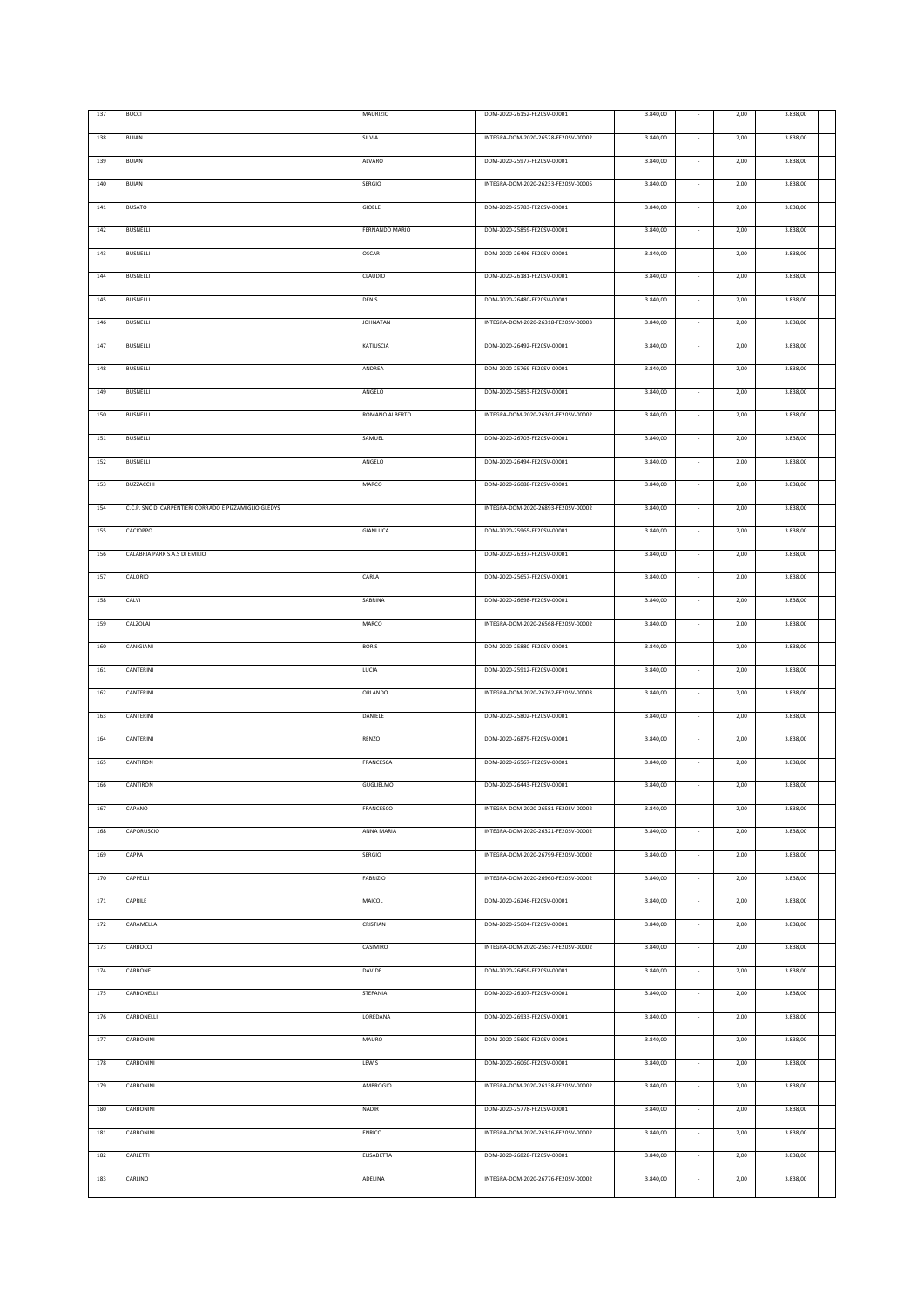| 184 | CARNAGHI      | BARBARA          | INTEGRA-DOM-2020-25548-FE20SV-00003 | 3.840,00 |                          | 2,00 | 3.838,00 |  |
|-----|---------------|------------------|-------------------------------------|----------|--------------------------|------|----------|--|
| 185 | CAROLEO       | ANNA             | INTEGRA-DOM-2020-26966-FE20SV-00003 | 3.840,00 |                          | 2,00 | 3.838,00 |  |
|     |               |                  |                                     |          |                          |      |          |  |
| 186 | CAROLI        | SANDY            | INTEGRA-DOM-2020-26731-FE20SV-00002 | 3.840,00 |                          | 2,00 | 3.838,00 |  |
| 187 | CAROLI        | <b>THOMAS</b>    | INTEGRA-DOM-2020-26878-FE20SV-00004 | 3.840,00 |                          | 2,00 | 3.838,00 |  |
|     |               |                  |                                     |          |                          |      |          |  |
| 188 | CARPI         | CATIA            | DOM-2020-27039-FE20SV-00001         | 3.840,00 | $\sim$                   | 2,00 | 3.838,00 |  |
| 189 | CARPINELLI    | LAURA            | DOM-2020-26456-FE20SV-00001         | 3.840,00 |                          | 2,00 | 3.838,00 |  |
| 190 | CARRARO       | LORIS            | INTEGRA-DOM-2020-26897-FE20SV-00002 | 3.840,00 |                          | 2,00 | 3.838,00 |  |
|     |               |                  |                                     |          |                          |      |          |  |
| 191 | CARRARO M SRL |                  | INTEGRA-DOM-2020-26319-FE20SV-00002 | 3.840,00 |                          | 2,00 | 3.838,00 |  |
| 192 | CARRUCOLA     | ANNA             | DOM-2020-26194-FE20SV-00001         | 3.840,00 | $\sim$                   | 2,00 | 3.838,00 |  |
|     |               |                  |                                     |          |                          |      |          |  |
| 193 | CASABURI      | <b>NOEMI</b>     | DOM-2020-27068-FE20SV-00001         | 3.840,00 | $\sim$                   | 2,00 | 3.838,00 |  |
| 194 | CASABURI      | ANTONIETTA       | INTEGRA-DOM-2020-27070-FE20SV-00002 | 3.840,00 | $\sim$                   | 2,00 | 3.838,00 |  |
| 195 | CASABURI      | FRANCESCO        | DOM-2020-27064-FE20SV-00001         | 3.840,00 |                          | 2,00 | 3.838,00 |  |
|     |               |                  |                                     |          |                          |      |          |  |
| 196 | CASADIO       | PETER            | INTEGRA-DOM-2020-26510-FE20SV-00003 | 3.840,00 |                          | 2,00 | 3.838,00 |  |
| 197 | CASADIO       | JENNI            | INTEGRA-DOM-2020-25683-FE20SV-00002 | 3.840,00 |                          | 2,00 | 3.838,00 |  |
| 198 | CASADIO       | COLLINS          | DOM-2020-25924-FE20SV-00001         | 3.840,00 | $\sim$                   | 2,00 | 3.838,00 |  |
|     |               |                  |                                     |          |                          |      |          |  |
| 199 | CASADIO       | DENIS            | DOM-2020-26242-FE20SV-00001         | 3.840,00 | $\overline{\phantom{a}}$ | 2,00 | 3.838,00 |  |
| 200 | CASADIO       | GIANCARLO        | DOM-2020-26699-FE20SV-00001         | 3.840,00 |                          | 2,00 | 3.838,00 |  |
| 201 | CASADIO       | ELVIS            | DOM-2020-25794-FE20SV-00001         | 3.840,00 |                          | 2,00 | 3.838,00 |  |
|     |               |                  |                                     |          |                          |      |          |  |
| 202 | CASADIO       | RONICH           | DOM-2020-26924-FE20SV-00001         | 3.840,00 | $\overline{\phantom{a}}$ | 2,00 | 3.838,00 |  |
| 203 | CASADIO       | SIMONE           | INTEGRA-DOM-2020-26478-FE20SV-00002 | 3.840,00 |                          | 2,00 | 3.838,00 |  |
|     |               |                  |                                     |          |                          |      |          |  |
| 204 | CASADIO       | <b>TOMAS</b>     | DOM-2020-27043-FE20SV-00001         | 3.840,00 | $\overline{\phantom{a}}$ | 2,00 | 3.838,00 |  |
| 205 | CASADONTE     | ANTONIO          | INTEGRA-DOM-2020-26180-FE20SV-00003 | 3.840,00 |                          | 2,00 | 3.838,00 |  |
| 206 | CASAGRANDE    | JENNY            | INTEGRA-DOM-2020-26070-FE20SV-00002 | 3.840,00 |                          | 2,00 | 3.838,00 |  |
|     |               |                  |                                     |          |                          |      |          |  |
| 207 | CASAGRANDE    | EMANUELE         | INTEGRA-DOM-2020-25996-FE20SV-00002 | 3.840,00 |                          | 2,00 | 3.838,00 |  |
| 208 | CASAGRANDE    | ANTHONY          | DOM-2020-25760-FE20SV-00001         | 3.840,00 |                          | 2,00 | 3.838,00 |  |
| 209 | CASAGRANDE    | CRISTIAN         | INTEGRA-DOM-2020-25992-FE20SV-00002 | 3.840,00 |                          | 2,00 | 3.838,00 |  |
|     |               |                  |                                     |          |                          |      |          |  |
| 210 | CASAGRANDE    | ADA              | DOM-2020-26515-FE20SV-00001         | 3.840,00 |                          | 2,00 | 3.838,00 |  |
| 211 | CASAGRANDE    | ALFREDO          | INTEGRA-DOM-2020-26771-FE20SV-00002 | 3.840,00 |                          | 2,00 | 3.838,00 |  |
|     |               |                  |                                     |          |                          |      |          |  |
| 212 | CASAGRANDE    | MARIA LUIGIA     | DOM-2020-25960-FE20SV-00001         | 3.840,00 |                          | 2,00 | 3.838,00 |  |
| 213 | CASARINI      | GIOVANNI         | DOM-2020-25938-FE20SV-00001         | 3.840,00 |                          | 2,00 | 3.838,00 |  |
| 214 | CASARTELLI    | NATASCIA         | DOM-2020-25742-FE20SV-00001         | 3.840,00 | $\sim$                   | 2,00 | 3.838,00 |  |
|     |               |                  |                                     |          |                          |      |          |  |
| 215 | CASARTELLI    | MARIO            | DOM-2020-26666-FE20SV-00001         | 3.840,00 |                          | 2,00 | 3.838,00 |  |
| 216 | CASTAGNOLI    | ALGA             | DOM-2020-27018-FE20SV-00001         | 3.840,00 | ٠                        | 2,00 | 3.838,00 |  |
| 217 | CASTALDO      | ALESSANDRO       | DOM-2020-25994-FE20SV-00001         | 3.840,00 |                          | 2,00 | 3.838,00 |  |
|     |               |                  |                                     |          |                          |      |          |  |
| 218 | CASTELLANA    | ANDREA           | DOM-2020-25914-FE20SV-00001         | 3.840,00 |                          | 2,00 | 3.838,00 |  |
| 219 | CASTELLANA    | GINO             | INTEGRA-DOM-2020-25986-FE20SV-00002 | 3.840,00 |                          | 2,00 | 3.838,00 |  |
| 220 | CATANIA       | CARMEN           | DOM-2020-26775-FE20SV-00001         | 3.840,00 | ÷,                       | 2,00 | 3.838,00 |  |
|     |               |                  |                                     |          |                          |      |          |  |
| 221 | CATASTA       | <b>MARIA PIA</b> | DOM-2020-25858-FE20SV-00001         | 3.840,00 | $\sim$                   | 2,00 | 3.838,00 |  |
| 222 | CATELLANI     | ALAN             | DOM-2020-26179-FE20SV-00001         | 3.840,00 |                          | 2,00 | 3.838,00 |  |
| 223 | CATTANEO      | LUIGI            | INTEGRA-DOM-2020-26413-FE20SV-00002 | 3.840,00 |                          | 2,00 | 3.838,00 |  |
|     |               |                  |                                     |          |                          |      |          |  |
| 224 | CATTER        | DAVIDE           | DOM-2020-27059-FE20SV-00001         | 3.840,00 | $\sim$                   | 2,00 | 3.838,00 |  |
| 225 | CATTER        | DESIRE'          | DOM-2020-26204-FE20SV-00001         | 3.840,00 | $\sim$                   | 2,00 | 3.838,00 |  |
|     |               |                  |                                     |          | $\sim$                   |      |          |  |
| 226 | CATTER        | LUCA PATRIZIO    | DOM-2020-25552-FE20SV-00001         | 3.840,00 |                          | 2,00 | 3.838,00 |  |
| 227 | CAVALIERE     | <b>LICIO</b>     | INTEGRA-DOM-2020-26011-FE20SV-00002 | 3.840,00 | $\sim$                   | 2,00 | 3.838,00 |  |
| 228 | CAVALIERE     | CONSUELO         | DOM-2020-25567-FE20SV-00001         | 3.840,00 | $\sim$                   | 2,00 | 3.838,00 |  |
|     |               |                  |                                     |          |                          |      |          |  |
| 229 | CAVALIERE     | <b>DIMITRI</b>   | DOM-2020-26142-FE20SV-00001         | 3.840,00 | $\sim$                   | 2,00 | 3.838,00 |  |
| 230 | CAVALIERE     | RENE'            | DOM-2020-25673-FE20SV-00001         | 3.840,00 | $\sim$                   | 2,00 | 3.838,00 |  |
|     |               |                  |                                     |          |                          |      |          |  |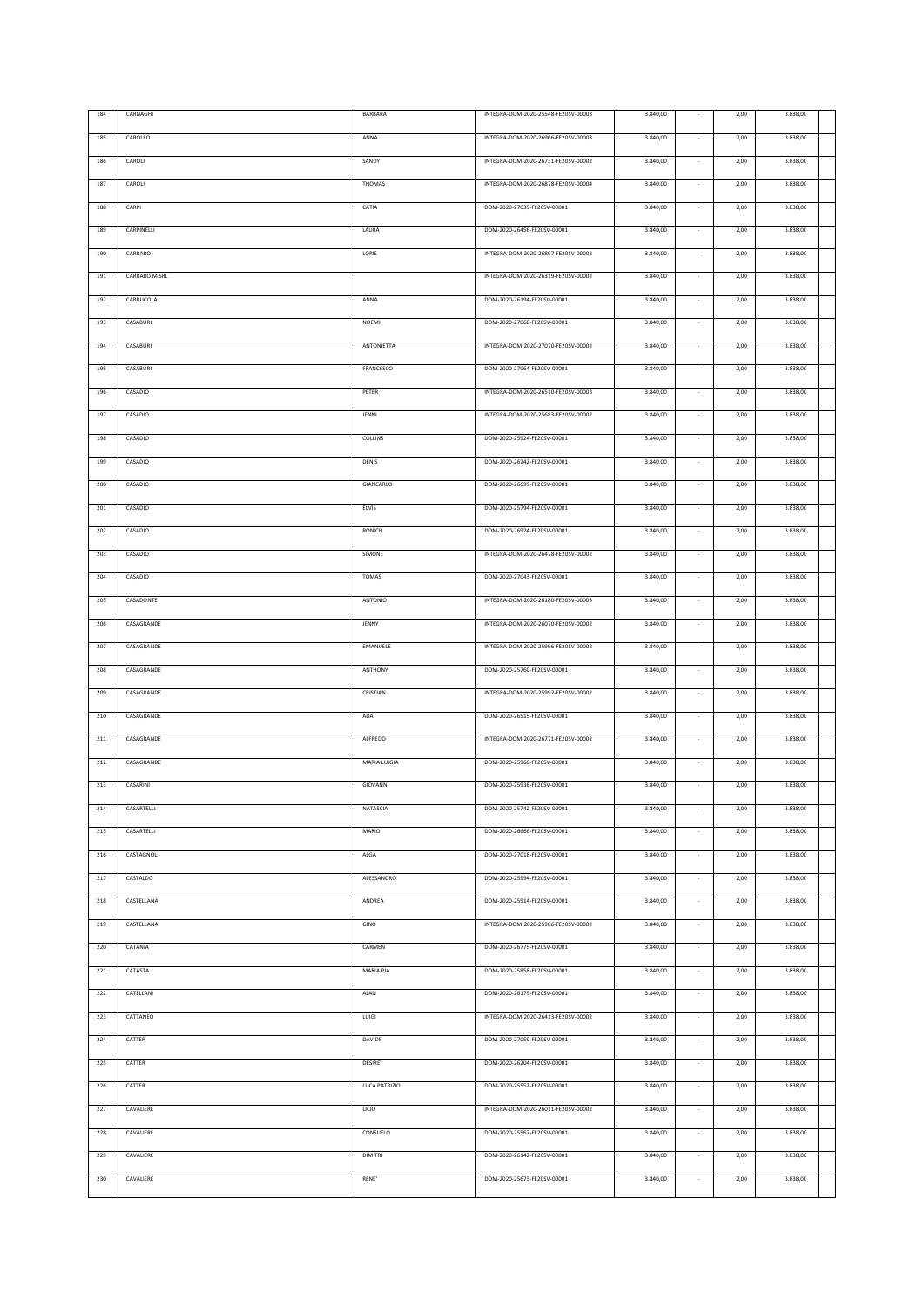| 231 | CAVALIERE                     | <b>TOMAS</b>         | DOM-2020-26086-FE20SV-00001         | 3.840,00 |                          | 2,00                     | 3.838,00 |  |
|-----|-------------------------------|----------------------|-------------------------------------|----------|--------------------------|--------------------------|----------|--|
|     |                               |                      |                                     |          |                          |                          |          |  |
| 232 | CAVALIERE                     | EROS                 | DOM-2020-26187-FE20SV-00001         | 3.840,00 |                          | 2,00                     | 3.838,00 |  |
| 233 | CAVALIERE S.N.C. DI CAVALIERE |                      | DOM-2020-25948-FE20SV-00001         | 3.840,00 | $\sim$                   | 2,00                     | 3.838,00 |  |
|     |                               |                      |                                     |          |                          |                          |          |  |
| 234 | CAVALLARI                     | ELISA                | DOM-2020-25792-FE20SV-00001         | 3.840,00 |                          | 2,00                     | 3.838,00 |  |
| 235 | CAVAZZA                       | ALESSANDRO           | DOM-2020-25762-FE20SV-00001         | 3.840,00 |                          | 2,00                     | 3.838,00 |  |
|     |                               |                      |                                     |          |                          |                          |          |  |
| 236 | CAVAZZA                       | ANTONELLO            | DOM-2020-25757-FE20SV-00001         | 3.840,00 |                          | 2,00                     | 3.838,00 |  |
| 237 | CAVAZZINI                     | CHIARA               | INTEGRA-DOM-2020-26848-FE20SV-00003 | 3.840,00 | $\sim$                   | 2,00                     | 3.838,00 |  |
|     |                               |                      |                                     |          |                          |                          |          |  |
| 238 | CAVEAGNA                      | ENRICO               | DOM-2020-26474-FE20SV-00001         | 3.840,00 |                          | 2,00                     | 3.838,00 |  |
| 239 | CAVEAGNA                      | <b>DOMENICA</b>      | DOM-2020-26334-FE20SV-00001         | 3.840,00 | $\sim$                   | 2,00                     | 3.838,00 |  |
|     |                               |                      |                                     |          |                          |                          |          |  |
| 240 | CAVEDO                        | DONOVAN MAVERIK      | INTEGRA-DOM-2020-26979-FE20SV-00002 | 3.840,00 | $\overline{\phantom{a}}$ | 2,00                     | 3.838,00 |  |
| 241 | CECCHINATO                    | VANESSA              | INTEGRA-DOM-2020-26710-FE20SV-00003 | 3.840,00 | $\sim$                   | 2,00                     | 3.838,00 |  |
|     |                               | ELENA                |                                     |          |                          |                          |          |  |
| 242 | CECCOLINI                     |                      | DOM-2020-26193-FE20SV-00001         | 3.840,00 |                          | 2,00                     | 3.838,00 |  |
| 243 | CELLINO SRL SEMPLIFICATA      |                      | INTEGRA-DOM-2020-26625-FE20SV-00002 | 3.840,00 | $\sim$                   | 2,00                     | 3.838,00 |  |
| 244 | CENA                          | GIOVANNI             | INTEGRA-DOM-2020-26517-FE20SV-00002 | 3.840,00 |                          | 2,00                     | 3.838,00 |  |
|     |                               |                      |                                     |          |                          |                          |          |  |
| 245 | CENA                          | LUCIA                | DOM-2020-26335-FE20SV-00001         | 3.840,00 | $\overline{\phantom{a}}$ | 2,00                     | 3.838,00 |  |
| 246 | <b>CENTRAL PARK SRL</b>       |                      | INTEGRA-DOM-2020-26951-FE20SV-00002 | 3.840,00 |                          | 2,00                     | 3.838,00 |  |
|     |                               |                      |                                     |          |                          |                          |          |  |
| 247 | CERVELLINI                    | MARCO                | DOM-2020-26938-FE20SV-00001         | 3.840,00 |                          | 2,00                     | 3.838,00 |  |
| 248 | CHAULAN                       | SALVATORE            | DOM-2020-26896-FE20SV-00001         | 3.840,00 |                          | 2,00                     | 3.838,00 |  |
|     |                               |                      |                                     |          |                          |                          |          |  |
| 249 | CHIRIATTI                     | FABIO                | INTEGRA-DOM-2020-25631-FE20SV-00002 | 3.840,00 |                          | 2,00                     | 3.838,00 |  |
| 250 | CHIRIVI'                      | IOLANDA              | DOM-2020-26958-FE20SV-00001         | 3.840,00 |                          | 2,00                     | 3.838,00 |  |
|     |                               |                      |                                     |          |                          |                          |          |  |
| 251 | CICCARE'                      | PATRIZIO             | INTEGRA-DOM-2020-25647-FE20SV-00002 | 3.840,00 |                          | 2,00                     | 3.838,00 |  |
| 252 | CICCARE' SAS DI CICCARE'      |                      | DOM-2020-25901-FE20SV-00001         | 3.840,00 |                          | 2,00                     | 3.838,00 |  |
|     |                               |                      |                                     |          |                          |                          |          |  |
| 253 | CINTI                         | ELENA                | DOM-2020-26613-FE20SV-00001         | 3.840,00 |                          | 2,00                     | 3.838,00 |  |
| 254 | CIOCE                         | ALESSANDRO           | INTEGRA-DOM-2020-26769-FE20SV-00002 | 3.840,00 |                          | 2,00                     | 3.838,00 |  |
|     |                               |                      |                                     |          |                          |                          |          |  |
| 255 | CIOFFI                        | AMEDEO               | DOM-2020-25542-FE20SV-00001         | 3.840,00 |                          | 2,00                     | 3.838,00 |  |
| 256 | CIOFFI                        | ANTONIO              | DOM-2020-26858-FE20SV-00001         | 3.840,00 | $\sim$                   | 2,00                     | 3.838,00 |  |
|     |                               |                      |                                     |          |                          |                          |          |  |
| 257 | CIOFFI                        | GIULIANA             | DOM-2020-26137-FE20SV-00001         | 3.840,00 |                          | $\overline{\phantom{a}}$ | 3.840,00 |  |
| 258 | CIOFFI                        | ALESSANDRO           | INTEGRA-DOM-2020-26552-FE20SV-00002 | 3.840,00 |                          | 2,00                     | 3.838,00 |  |
|     |                               |                      |                                     |          |                          |                          |          |  |
| 259 | CISLAGHI                      | DANIEL               | INTEGRA-DOM-2020-25907-FE20SV-00003 | 3.840,00 |                          | 2,00                     | 3.838,00 |  |
| 260 | CITARELLI                     | LORETA               | INTEGRA-DOM-2020-26594-FE20SV-00003 | 3.840,00 |                          | 2,00                     | 3.838,00 |  |
|     |                               |                      |                                     |          |                          |                          |          |  |
| 261 | CITARELLI                     | <b>MAURIZIO</b>      | DOM-2020-25863-FE20SV-00001         | 3.840,00 |                          | 2,00                     | 3.838,00 |  |
| 262 | CITARELLI                     | ALFONSO KEVIN        | DOM-2020-27054-FE20SV-00001         | 3.840,00 | $\sim$                   | 2,00                     | 3.838,00 |  |
|     |                               |                      |                                     |          |                          |                          |          |  |
| 263 | CITY EYE SRL.                 |                      | DOM-2020-26950-FE20SV-00001         | 3.840,00 |                          | 2,00                     | 3.838,00 |  |
| 264 | CLAUDI                        | <b>EBEL DINA</b>     | DOM-2020-26190-FE20SV-00001         | 3.840,00 |                          | 2,00                     | 3.838,00 |  |
| 265 | CLAUDI                        | IDUALC               | DOM-2020-26245-FE20SV-00001         |          | $\sim$                   |                          |          |  |
|     |                               |                      |                                     | 3.840,00 |                          | 2,00                     | 3.838,00 |  |
| 266 | CLAUDI                        | MAURO                | INTEGRA-DOM-2020-26236-FE20SV-00002 | 3.840,00 | $\sim$                   | 2,00                     | 3.838,00 |  |
| 267 | CLAUDI                        | ROBERTO              | INTEGRA-DOM-2020-26403-FE20SV-00002 | 3.840,00 | $\sim$                   | 2,00                     | 3.838,00 |  |
|     |                               |                      |                                     |          |                          |                          |          |  |
| 268 | CLAUDI                        | <b>OSCAR MICHELE</b> | DOM-2020-25893-FE20SV-00001         | 3.840,00 | $\sim$                   | 2,00                     | 3.838,00 |  |
| 269 | CLERICI                       | ETTORE               | INTEGRA-DOM-2020-25990-FE20SV-00002 | 3.840,00 | $\sim$                   | 2,00                     | 3.838,00 |  |
|     |                               |                      |                                     |          |                          |                          |          |  |
| 270 | CMC DI CARLETTINI CARLO SNC   |                      | INTEGRA-DOM-2020-25582-FE20SV-00003 | 3.840,00 | $\sim$                   | 2,00                     | 3.838,00 |  |
| 271 | CODARIN                       | ANDREIS              | INTEGRA-DOM-2020-26852-FE20SV-00002 | 3.840,00 | $\sim$                   | 2,00                     | 3.838,00 |  |
|     |                               |                      |                                     |          |                          |                          |          |  |
| 272 | COLLETTI                      | MARIO                | DOM-2020-25852-FE20SV-00001         | 3.840,00 | $\sim$                   | 2,00                     | 3.838,00 |  |
|     |                               |                      |                                     |          |                          |                          |          |  |
| 273 | COLLETTI                      | GIANMICHELE          | DOM-2020-26522-FE20SV-00001         | 3.840,00 | $\sim$                   | 2,00                     | 3.838,00 |  |
|     |                               |                      |                                     |          |                          |                          |          |  |
| 274 | COLLIGIANI                    | ALESSIA              | DOM-2020-25978-FE20SV-00001         | 3.840,00 | $\sim$                   | 2,00                     | 3.838,00 |  |
| 275 | COLLIGIANI                    | MASSIMO              | INTEGRA-DOM-2020-25984-FE20SV-00002 | 3.840,00 |                          | 2,00                     | 3.838,00 |  |
|     |                               |                      |                                     |          |                          |                          |          |  |
| 276 | CONCAS                        | ANNA BRUNA           | INTEGRA-DOM-2020-26441-FE20SV-00002 | 3.840,00 | $\sim$                   | 2,00                     | 3.838,00 |  |
| 277 | CONIDI                        | MARIA CARMELA        | DOM-2020-25724-FE20SV-00001         | 3.840,00 | $\overline{\phantom{a}}$ | 2,00                     | 3.838,00 |  |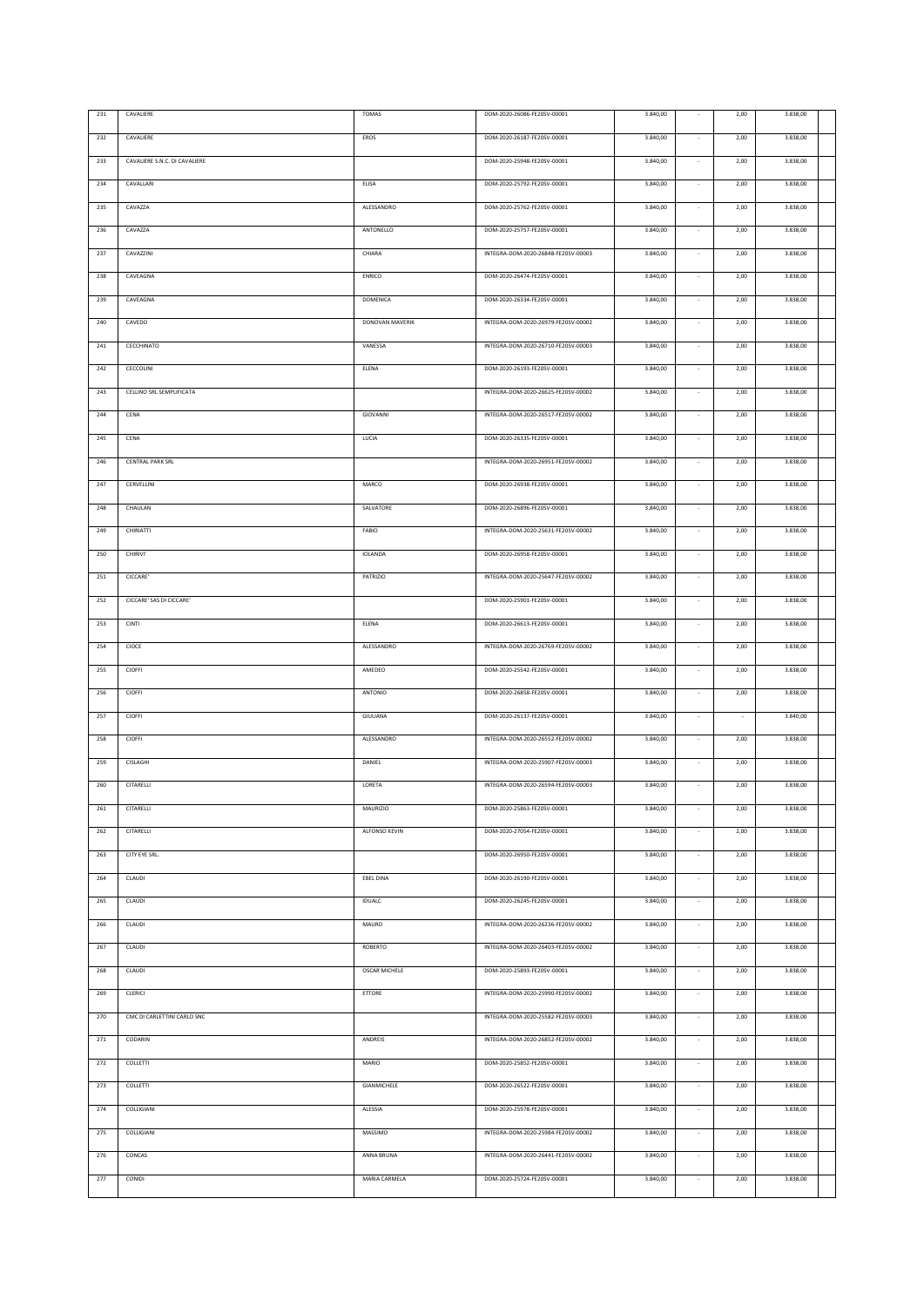| 278     | CONTARDI                                         | RAFFAELLA         | DOM-2020-26389-FE20SV-00001         | 3.840,00 |                          | 2,00                     | 3.838,00 |  |
|---------|--------------------------------------------------|-------------------|-------------------------------------|----------|--------------------------|--------------------------|----------|--|
|         |                                                  |                   |                                     |          |                          |                          |          |  |
| 279     | CONTI                                            | MAURIZIO MARIA    | DOM-2020-27023-FE20SV-00001         | 3.840,00 |                          | 2,00                     | 3.838,00 |  |
| 280     | CONTIERO                                         | MAICOL            | DOM-2020-25777-FE20SV-00001         | 3.840,00 | $\sim$                   | 2,00                     | 3.838,00 |  |
|         |                                                  |                   |                                     |          |                          |                          |          |  |
| 281     | CONTIERO                                         | FEDERICO          | INTEGRA-DOM-2020-27072-FE20SV-00002 | 3.840,00 |                          | 2,00                     | 3.838,00 |  |
| 282     | CORRADI                                          | GIORDANO          | DOM-2020-25732-FE20SV-00001         | 3.840,00 |                          | 2,00                     | 3.838,00 |  |
|         |                                                  |                   |                                     |          |                          |                          |          |  |
| 283     | CORSINI                                          | ADRIANO           | INTEGRA-DOM-2020-25719-FE20SV-00002 | 3.840,00 |                          | 2,00                     | 3.838,00 |  |
| 284     | CORSINI                                          | LUCA              | DOM-2020-26104-FE20SV-00001         | 3.840,00 | $\sim$                   | 2,00                     | 3.838,00 |  |
|         |                                                  |                   |                                     |          |                          |                          |          |  |
| 285     | COSTA                                            | DONATO            | DOM-2020-25722-FE20SV-00001         | 3.840,00 |                          | 2,00                     | 3.838,00 |  |
| 286     | COSTA                                            | ANTONIO           | DOM-2020-25729-FE20SV-00001         | 3.840,00 | $\sim$                   | 2,00                     | 3.838,00 |  |
| 287     | COSTA                                            | CRISTIAN          | DOM-2020-26851-FE20SV-00001         | 3.840,00 | $\overline{\phantom{a}}$ | 2,00                     | 3.838,00 |  |
|         |                                                  |                   |                                     |          |                          |                          |          |  |
| 288     | COSTANTINI                                       | <b>VITTORIO</b>   | DOM-2020-26628-FE20SV-00001         | 3.840,00 | $\sim$                   | 2,00                     | 3.838,00 |  |
| 289     | COSTANTINI                                       | <b>AUGUSTO</b>    | DOM-2020-25793-FE20SV-00001         | 3.840,00 |                          | 2,00                     | 3.838,00 |  |
|         |                                                  |                   |                                     |          |                          |                          |          |  |
| 290     | COSTANTINI                                       | PATRICK           | DOM-2020-26504-FE20SV-00001         | 3.840,00 |                          | 2,00                     | 3.838,00 |  |
| 291     | COSTANTINI                                       | SONIA CLAUDIA     | DOM-2020-26465-FE20SV-00001         | 3.840,00 |                          | 2,00                     | 3.838,00 |  |
|         |                                                  |                   |                                     |          |                          |                          |          |  |
| 292     | COSTANTINI                                       | PABLO             | DOM-2020-26302-FE20SV-00001         | 3.840,00 | $\overline{\phantom{a}}$ | 2,00                     | 3.838,00 |  |
| 293     | COSTANZA                                         | ANNA              | DOM-2020-26155-FE20SV-00001         | 3.840,00 |                          | 2,00                     | 3.838,00 |  |
|         |                                                  |                   |                                     |          |                          |                          |          |  |
| 294     | COVIELLO                                         | DONATO            | DOM-2020-26377-FE20SV-00001         | 3.840,00 |                          | 2,00                     | 3.838,00 |  |
| 295     | COZZOLINO 2 SRL                                  |                   | INTEGRA-DOM-2020-26289-FE20SV-00002 | 3.840,00 |                          | 2,00                     | 3.838,00 |  |
|         |                                                  |                   |                                     |          |                          |                          |          |  |
| 296     | CRIPPA                                           | LEOPOLDO          | INTEGRA-DOM-2020-25807-FE20SV-00002 | 3.840,00 |                          | 2,00                     | 3.838,00 |  |
| 297     | CRISPINO                                         | FRANCESCA         | DOM-2020-26626-FE20SV-00001         | 3.840,00 |                          | 2,00                     | 3.838,00 |  |
| 298     | CRISPINO                                         | ALFONSO           | DOM-2020-27011-FE20SV-00001         | 3.840,00 |                          | 2,00                     | 3.838,00 |  |
|         |                                                  |                   |                                     |          |                          |                          |          |  |
| 299     | CRISPINO                                         | MASSIMO           | DOM-2020-27006-FE20SV-00001         | 3.840,00 |                          | 2,00                     | 3.838,00 |  |
| 300     | CRISTIANI                                        | PIETRO            | INTEGRA-DOM-2020-26310-FE20SV-00005 | 3.840,00 |                          | 2,00                     | 3.838,00 |  |
| 301     | CRISTIANI BROSS SNC DI CRISTIANI RONNY & C.      |                   | DOM-2020-25900-FE20SV-00001         | 3.840,00 |                          | 2,00                     | 3.838,00 |  |
|         |                                                  |                   |                                     |          |                          |                          |          |  |
| 302     | CROVI                                            | ELVIS             | DOM-2020-26767-FE20SV-00001         | 3.840,00 |                          | 2,00                     | 3.838,00 |  |
| 303     | CUCINI                                           | <b>RICCARDO</b>   | DOM-2020-25767-FE20SV-00001         | 3.840,00 |                          | 2,00                     | 3.838,00 |  |
| 304     | CUCINI                                           | LORENZO           | DOM-2020-25764-FE20SV-00001         | 3.840,00 |                          | 2,00                     | 3.838,00 |  |
|         |                                                  |                   |                                     |          |                          |                          |          |  |
| 305     | CUCINI                                           | ANDREA ARMANDO    | DOM-2020-25869-FE20SV-00001         | 3.840,00 |                          | 2,00                     | 3.838,00 |  |
| 306     | <b>DA RONCHE</b>                                 | <b>GIAN PAOLO</b> | INTEGRA-DOM-2020-26176-FE20SV-00002 | 3.840,00 |                          | 2,00                     | 3.838,00 |  |
|         |                                                  |                   |                                     |          |                          |                          |          |  |
| 307     | <b>DA RONCHE</b>                                 | MASSIMILIANO      | DOM-2020-25979-FE20SV-00001         | 3.840,00 |                          | 2,00                     | 3.838,00 |  |
| 308     | <b>DA RONCHE</b>                                 | NICOLO'           | INTEGRA-DOM-2020-25568-FE20SV-00002 | 3.840,00 |                          | 2,00                     | 3.838,00 |  |
| 309     | DA RONCHE                                        | <b>RITA</b>       | INTEGRA-DOM-2020-26028-FE20SV-00003 | 3.840,00 | $\sim$                   | 2,00                     | 3.838,00 |  |
|         |                                                  |                   |                                     |          |                          |                          |          |  |
| 310     | DA RONCHE                                        | EVA               | DOM-2020-25840-FE20SV-00001         | 3.840,00 | ×,                       | 2,00                     | 3.838,00 |  |
| 311     | D'AGOSTINO                                       | LUCIA             | DOM-2020-26341-FE20SV-00001         | 3.840,00 |                          | 2,00                     | 3.838,00 |  |
|         |                                                  |                   |                                     |          |                          |                          |          |  |
| 312     | DALL'IGNA                                        | RENATO            | DOM-2020-26889-FE20SV-00001         | 3.840,00 | $\sim$                   | 2,00                     | 3.838,00 |  |
| 313     | D'AMELIO                                         | CANIO VINCENZO    | INTEGRA-DOM-2020-26523-FE20SV-00003 | 3.840,00 | $\cdot$                  | 2,00                     | 3.838,00 |  |
|         | D'AMICO                                          |                   | DOM-2020-26526-FE20SV-00001         |          | $\sim$                   |                          |          |  |
| $314\,$ |                                                  | ANGELO AUGUSTO    |                                     | 3.840,00 |                          | 2,00                     | 3.838,00 |  |
| 315     | DAMMI UN CINQUE S.A.S. DI VITALE ANNA MARIA & C. |                   | DOM-2020-25571-FE20SV-00001         | 3.840,00 | $\sim$                   | $\overline{\phantom{a}}$ | 3.840,00 |  |
| 316     | DANCELLI                                         | DAVID             | DOM-2020-25586-FE20SV-00001         | 3.840,00 | $\sim$                   | 2,00                     | 3.838,00 |  |
|         |                                                  |                   |                                     |          |                          |                          |          |  |
| 317     | D'ANTONIO                                        | GIUSTINA          | DOM-2020-26945-FE20SV-00001         | 3.840,00 | $\sim$                   | 2,00                     | 3.838,00 |  |
| 318     | DAVINI                                           | <b>EUGENIO</b>    | DOM-2020-25868-FE20SV-00001         | 3.840,00 | $\sim$                   | 2,00                     | 3.838,00 |  |
| 319     | DAVINI                                           | MARGHERITA        | DOM-2020-25699-FE20SV-00001         | 3.840,00 | $\sim$                   | 2,00                     | 3.838,00 |  |
|         |                                                  |                   |                                     |          |                          |                          |          |  |
|         |                                                  |                   |                                     |          |                          |                          |          |  |
| 320     | DAVOLI                                           | DANILO            | DOM-2020-25496-FE20SV-00001         | 3.840,00 | $\sim$                   | 2,00                     | 3.838,00 |  |
| 321     | DAVOLI                                           | <b>OTTAVIO</b>    | DOM-2020-25559-FE20SV-00001         | 3.840,00 | $\sim$                   | 2,00                     | 3.838,00 |  |
|         |                                                  |                   |                                     |          |                          |                          |          |  |
| 322     | DAVOLI                                           | <b>OTTAVIANA</b>  | DOM-2020-25557-FE20SV-00001         | 3.840,00 |                          | 2,00                     | 3.838,00 |  |
| 323     | DE BENEDITTIS                                    | CATERINA          | INTEGRA-DOM-2020-26855-FE20SV-00003 | 3.840,00 | $\sim$                   | 2,00                     | 3.838,00 |  |
|         |                                                  |                   |                                     |          |                          |                          |          |  |
| 324     | DE BIANCHI                                       | CLAUDIA           | INTEGRA-DOM-2020-26681-FE20SV-00002 | 3.840,00 | $\sim$                   | 2,00                     | 3.838,00 |  |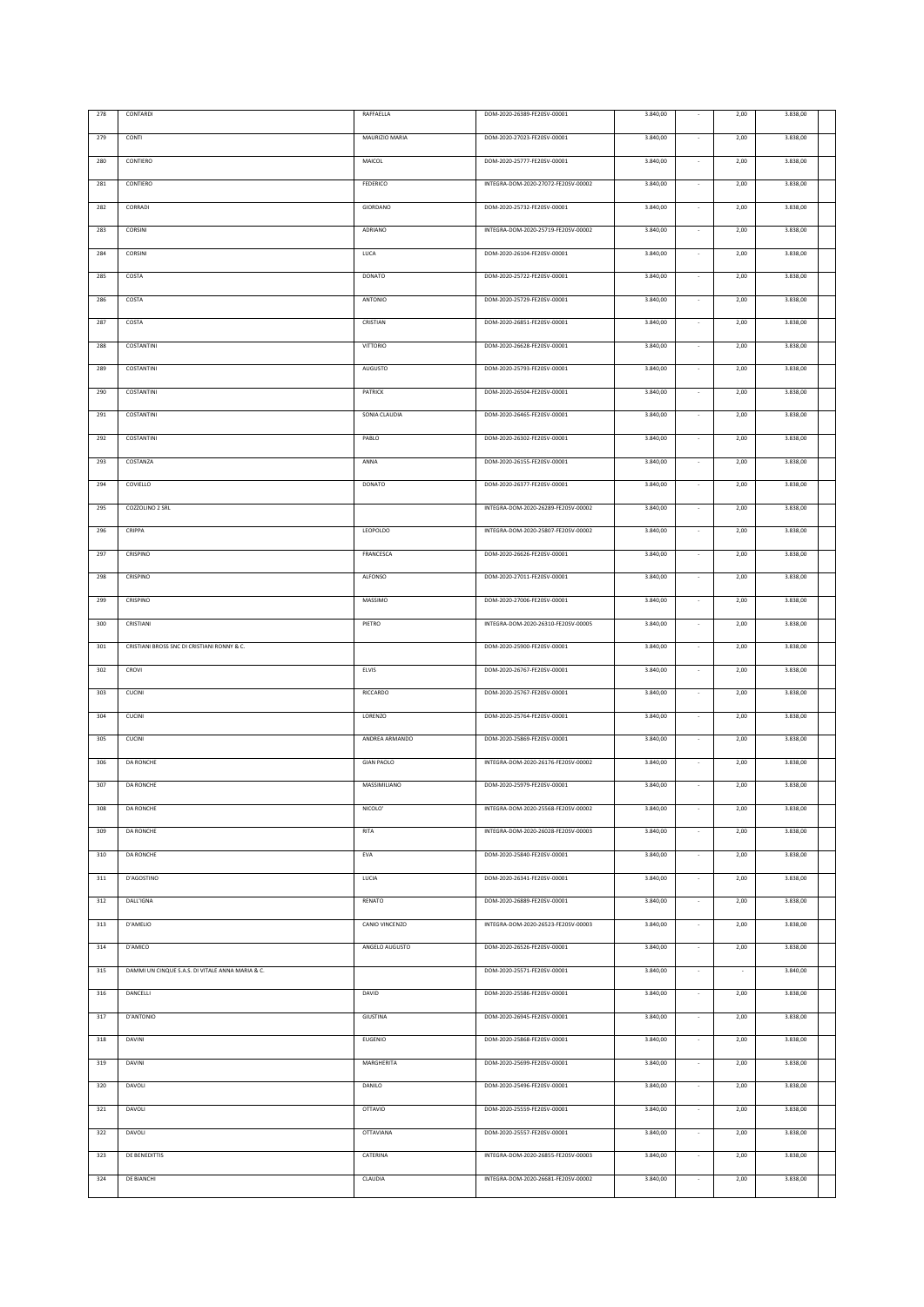| 326<br><b>DE BIANCHI</b><br>DANIELE<br>DOM-2020-26178-FE20SV-00001<br>3.840,00<br>2,00<br>3.838,00<br>327<br>DE BIANCHI<br>DENIS<br>DOM-2020-26993-FE20SV-00001<br>3.840,00<br>2,00<br>3.838,00<br>328<br>DE BIANCHI<br><b>MARTIN</b><br>DOM-2020-26985-FE20SV-00001<br>3.840,00<br>2,00<br>3.838,00<br><b>DE BIANCHI</b><br>ERMES<br>DOM-2020-26220-FE20SV-00001<br>3.840,00<br>2,00<br>3.838,00<br>329<br>$\sim$<br>330<br>DE CARLO<br>GIANLUCA<br>INTEGRA-DOM-2020-25983-FE20SV-00002<br>3.840,00<br>2,00<br>3.838,00<br>3.838,00<br>331<br>DE GENNARO<br>ANNA MARIA<br>INTEGRA-DOM-2020-26612-FE20SV-00002<br>3.840,00<br>2,00<br>332<br>DE GLAUDI<br>LUCIANA<br>INTEGRA-DOM-2020-26169-FE20SV-00002<br>3.840,00<br>2,00<br>3.838,00<br>333<br>DE GUIDI S.R.L.S. UNIPERSONALE<br>DOM-2020-26476-FE20SV-00001<br>3.840,00<br>2,00<br>3.838,00<br>$\sim$<br>2,00<br>3.838,00<br>334<br>DE LORENZO<br>PAOLO ANNUNZIATO<br>DOM-2020-25966-FE20SV-00001<br>3.840,00<br>$\sim$<br><b>DE LUCA</b><br>3.840,00<br>3.838,00<br>335<br>MONIA MARIA<br>INTEGRA-DOM-2020-25771-FE20SV-00002<br>2,00<br>$\sim$<br>INTEGRA-DOM-2020-25668-FE20SV-00002<br>3.840,00<br>2,00<br>3.838,00<br>336<br>DE LUCA<br>PASQUALE<br>DE LUCA<br>SALVATORE<br>DOM-2020-25730-FE20SV-00001<br>3.840,00<br>2,00<br>3.838,00<br>337<br>DE MATTEO<br>CARLO<br>INTEGRA-DOM-2020-26050-FE20SV-00002<br>3.840,00<br>2,00<br>3.838,00<br>338<br>339<br>DE MATTEO<br>RICCARDO<br>INTEGRA-DOM-2020-26584-FE20SV-00002<br>3.840,00<br>2,00<br>3.838,00<br>$\sim$<br>340<br>DE MATTEO<br>ROSA<br>INTEGRA-DOM-2020-26811-FE20SV-00002<br>3.840,00<br>2,00<br>3.838,00<br>341<br>DE MEO<br>ANTONIA<br>DOM-2020-25533-FE20SV-00001<br>3.840,00<br>2,00<br>3.838,00<br>342<br>DE MICHELI<br>MARIA ANTONIETTA<br>INTEGRA-DOM-2020-26042-FE20SV-00003<br>3.840,00<br>2,00<br>3.838,00<br>343<br>DE MICHELI<br>NADIA<br>DOM-2020-26269-FE20SV-00001<br>3.840,00<br>2,00<br>3.838,00<br>344<br>DE MICHELI<br>LUIGI<br>INTEGRA-DOM-2020-26275-FE20SV-00002<br>3.840,00<br>2,00<br>3.838,00<br>DE PALO<br><b>DOMENICO</b><br>DOM-2020-25587-FE20SV-00001<br>3.840,00<br>2,00<br>3.838,00<br>345<br>$\overline{\phantom{a}}$<br>346<br>DE PALO<br><b>LUIGI</b><br>INTEGRA-DOM-2020-25597-FE20SV-00002<br>3.840,00<br>2,00<br>3.838,00<br>347<br>DE PALO<br>LUCA<br>DOM-2020-26898-FE20SV-00001<br>3.840,00<br>2,00<br>3.838,00<br>348<br>DE.FE SRL<br>DOM-2020-26695-FE20SV-00001<br>3.840,00<br>2,00<br>3.838,00<br>349<br>DEGLI INNOCENTI<br>CATERINA<br>INTEGRA-DOM-2020-27066-FE20SV-00002<br>3.840,00<br>2,00<br>3.838,00<br>MANOLA<br>3.840,00<br>2,00<br>3.838,00<br>350<br><b>DEGLI INNOCENTI</b><br>INTEGRA-DOM-2020-26783-FE20SV-00002<br>3.840,00<br>2,00<br>3.838,00<br>351<br>DEGLI INNOCENTI<br>RAUL<br>INTEGRA-DOM-2020-25705-FE20SV-00004<br><b>DEGLI INNOCENTI</b><br>ADRIANO<br>INTEGRA-DOM-2020-25706-FE20SV-00002<br>3.840,00<br>2,00<br>3.838,00<br>352<br>353<br>DEGLI INNOCENTI<br>FEDERICA<br>DOM-2020-26327-FE20SV-00001<br>3.840,00<br>2,00<br>3.838,00<br>354<br><b>DEGLI INNOCENTI</b><br>GIANNI<br>DOM-2020-25897-FE20SV-00001<br>3.840,00<br>2,00<br>3.838,00<br>355<br>LUCIA<br>3.840,00<br>2,00<br>3.838,00<br>DEGLI INNOCENTI<br>DOM-2020-26786-FE20SV-00001<br><b>DEGLI INNOCENTI</b><br>MAXIMILIANO<br>INTEGRA-DOM-2020-26072-FE20SV-00003<br>3.840,00<br>2,00<br>3.838,00<br>356<br>ROBERTO<br>3.838,00<br>357<br><b>DEGLI INNOCENTI</b><br>DOM-2020-26080-FE20SV-00001<br>3.840,00<br>2,00<br><b>DEGLI INNOCENTI</b><br>ALESSANDRO<br>DOM-2020-25610-FE20SV-00001<br>3.840,00<br>2,00<br>3.838,00<br>358<br>359<br><b>DEL BIGALLO</b><br>MASSIMILIANO<br>DOM-2020-26842-FE20SV-00001<br>3.840,00<br>2,00<br>3.838,00<br><b>DEL BIGALLO</b><br>MASSIMO<br>INTEGRA-DOM-2020-25904-FE20SV-00003<br>3.840,00<br>2,00<br>3.838,00<br>360<br><b>DEL PRETE</b><br><b>STEFANO</b><br>DOM-2020-25715-FE20SV-00001<br>3.840,00<br>2,00<br>3.838,00<br>361<br>362<br><b>DEL PRETE</b><br>ENRICO<br>DOM-2020-26470-FE20SV-00001<br>3.840,00<br>2,00<br>3.838,00<br>$\sim$<br>363<br><b>DELLA FERRERA</b><br>MARCO<br>INTEGRA-DOM-2020-25969-FE20SV-00003<br>3.840,00<br>2,00<br>3.838,00<br>364<br>DELLI<br><b>IORIS</b><br>INTEGRA-DOM-2020-26590-FE20SV-00002<br>3.840,00<br>2,00<br>3.838,00<br>365<br>DELLI<br>DEBORAH<br>DOM-2020-26549-FE20SV-00001<br>3.840,00<br>2,00<br>3.838,00<br>DELPIETRO<br><b>FABIO LUIGI</b><br>DOM-2020-26061-FE20SV-00001<br>3.840,00<br>3.838,00<br>366<br>2,00<br>$\sim$<br>DELPIETRO<br>ERIKA ANGELA CARLA<br>DOM-2020-26148-FE20SV-00001<br>3.840,00<br>2,00<br>3.838,00<br>367<br>$\sim$<br>DENARO<br>3.838,00<br>368<br>GIOVANNI<br>INTEGRA-DOM-2020-26223-FE20SV-00002<br>3.840,00<br>2,00<br>$\sim$<br>VALENTINO<br>DOM-2020-26197-FE20SV-00001<br>3.838,00<br>369<br>DERLESI<br>3.840,00<br>2,00<br>×<br>DI CROCE<br>PAOLO<br>DOM-2020-26892-FE20SV-00001<br>3.838,00<br>370<br>3.840,00<br>2,00<br>$\sim$ | 325 | <b>DE BIANCHI</b> | MARISA | INTEGRA-DOM-2020-26561-FE20SV-00003 | 3.840,00 | 2,00 | 3.838,00 |  |
|---------------------------------------------------------------------------------------------------------------------------------------------------------------------------------------------------------------------------------------------------------------------------------------------------------------------------------------------------------------------------------------------------------------------------------------------------------------------------------------------------------------------------------------------------------------------------------------------------------------------------------------------------------------------------------------------------------------------------------------------------------------------------------------------------------------------------------------------------------------------------------------------------------------------------------------------------------------------------------------------------------------------------------------------------------------------------------------------------------------------------------------------------------------------------------------------------------------------------------------------------------------------------------------------------------------------------------------------------------------------------------------------------------------------------------------------------------------------------------------------------------------------------------------------------------------------------------------------------------------------------------------------------------------------------------------------------------------------------------------------------------------------------------------------------------------------------------------------------------------------------------------------------------------------------------------------------------------------------------------------------------------------------------------------------------------------------------------------------------------------------------------------------------------------------------------------------------------------------------------------------------------------------------------------------------------------------------------------------------------------------------------------------------------------------------------------------------------------------------------------------------------------------------------------------------------------------------------------------------------------------------------------------------------------------------------------------------------------------------------------------------------------------------------------------------------------------------------------------------------------------------------------------------------------------------------------------------------------------------------------------------------------------------------------------------------------------------------------------------------------------------------------------------------------------------------------------------------------------------------------------------------------------------------------------------------------------------------------------------------------------------------------------------------------------------------------------------------------------------------------------------------------------------------------------------------------------------------------------------------------------------------------------------------------------------------------------------------------------------------------------------------------------------------------------------------------------------------------------------------------------------------------------------------------------------------------------------------------------------------------------------------------------------------------------------------------------------------------------------------------------------------------------------------------------------------------------------------------------------------------------------------------------------------------------------------------------------------------------------------------------------------------------------------------------------------------------------------------------------------------------------------------------------------------------------------------------------------------------------------------------------------------------------------------------------------------------------------------------------------------------------------------------------------------------------------------------------------------------------------------------------------------------------------------------------|-----|-------------------|--------|-------------------------------------|----------|------|----------|--|
|                                                                                                                                                                                                                                                                                                                                                                                                                                                                                                                                                                                                                                                                                                                                                                                                                                                                                                                                                                                                                                                                                                                                                                                                                                                                                                                                                                                                                                                                                                                                                                                                                                                                                                                                                                                                                                                                                                                                                                                                                                                                                                                                                                                                                                                                                                                                                                                                                                                                                                                                                                                                                                                                                                                                                                                                                                                                                                                                                                                                                                                                                                                                                                                                                                                                                                                                                                                                                                                                                                                                                                                                                                                                                                                                                                                                                                                                                                                                                                                                                                                                                                                                                                                                                                                                                                                                                                                                                                                                                                                                                                                                                                                                                                                                                                                                                                                                                                                                 |     |                   |        |                                     |          |      |          |  |
|                                                                                                                                                                                                                                                                                                                                                                                                                                                                                                                                                                                                                                                                                                                                                                                                                                                                                                                                                                                                                                                                                                                                                                                                                                                                                                                                                                                                                                                                                                                                                                                                                                                                                                                                                                                                                                                                                                                                                                                                                                                                                                                                                                                                                                                                                                                                                                                                                                                                                                                                                                                                                                                                                                                                                                                                                                                                                                                                                                                                                                                                                                                                                                                                                                                                                                                                                                                                                                                                                                                                                                                                                                                                                                                                                                                                                                                                                                                                                                                                                                                                                                                                                                                                                                                                                                                                                                                                                                                                                                                                                                                                                                                                                                                                                                                                                                                                                                                                 |     |                   |        |                                     |          |      |          |  |
|                                                                                                                                                                                                                                                                                                                                                                                                                                                                                                                                                                                                                                                                                                                                                                                                                                                                                                                                                                                                                                                                                                                                                                                                                                                                                                                                                                                                                                                                                                                                                                                                                                                                                                                                                                                                                                                                                                                                                                                                                                                                                                                                                                                                                                                                                                                                                                                                                                                                                                                                                                                                                                                                                                                                                                                                                                                                                                                                                                                                                                                                                                                                                                                                                                                                                                                                                                                                                                                                                                                                                                                                                                                                                                                                                                                                                                                                                                                                                                                                                                                                                                                                                                                                                                                                                                                                                                                                                                                                                                                                                                                                                                                                                                                                                                                                                                                                                                                                 |     |                   |        |                                     |          |      |          |  |
|                                                                                                                                                                                                                                                                                                                                                                                                                                                                                                                                                                                                                                                                                                                                                                                                                                                                                                                                                                                                                                                                                                                                                                                                                                                                                                                                                                                                                                                                                                                                                                                                                                                                                                                                                                                                                                                                                                                                                                                                                                                                                                                                                                                                                                                                                                                                                                                                                                                                                                                                                                                                                                                                                                                                                                                                                                                                                                                                                                                                                                                                                                                                                                                                                                                                                                                                                                                                                                                                                                                                                                                                                                                                                                                                                                                                                                                                                                                                                                                                                                                                                                                                                                                                                                                                                                                                                                                                                                                                                                                                                                                                                                                                                                                                                                                                                                                                                                                                 |     |                   |        |                                     |          |      |          |  |
|                                                                                                                                                                                                                                                                                                                                                                                                                                                                                                                                                                                                                                                                                                                                                                                                                                                                                                                                                                                                                                                                                                                                                                                                                                                                                                                                                                                                                                                                                                                                                                                                                                                                                                                                                                                                                                                                                                                                                                                                                                                                                                                                                                                                                                                                                                                                                                                                                                                                                                                                                                                                                                                                                                                                                                                                                                                                                                                                                                                                                                                                                                                                                                                                                                                                                                                                                                                                                                                                                                                                                                                                                                                                                                                                                                                                                                                                                                                                                                                                                                                                                                                                                                                                                                                                                                                                                                                                                                                                                                                                                                                                                                                                                                                                                                                                                                                                                                                                 |     |                   |        |                                     |          |      |          |  |
|                                                                                                                                                                                                                                                                                                                                                                                                                                                                                                                                                                                                                                                                                                                                                                                                                                                                                                                                                                                                                                                                                                                                                                                                                                                                                                                                                                                                                                                                                                                                                                                                                                                                                                                                                                                                                                                                                                                                                                                                                                                                                                                                                                                                                                                                                                                                                                                                                                                                                                                                                                                                                                                                                                                                                                                                                                                                                                                                                                                                                                                                                                                                                                                                                                                                                                                                                                                                                                                                                                                                                                                                                                                                                                                                                                                                                                                                                                                                                                                                                                                                                                                                                                                                                                                                                                                                                                                                                                                                                                                                                                                                                                                                                                                                                                                                                                                                                                                                 |     |                   |        |                                     |          |      |          |  |
|                                                                                                                                                                                                                                                                                                                                                                                                                                                                                                                                                                                                                                                                                                                                                                                                                                                                                                                                                                                                                                                                                                                                                                                                                                                                                                                                                                                                                                                                                                                                                                                                                                                                                                                                                                                                                                                                                                                                                                                                                                                                                                                                                                                                                                                                                                                                                                                                                                                                                                                                                                                                                                                                                                                                                                                                                                                                                                                                                                                                                                                                                                                                                                                                                                                                                                                                                                                                                                                                                                                                                                                                                                                                                                                                                                                                                                                                                                                                                                                                                                                                                                                                                                                                                                                                                                                                                                                                                                                                                                                                                                                                                                                                                                                                                                                                                                                                                                                                 |     |                   |        |                                     |          |      |          |  |
|                                                                                                                                                                                                                                                                                                                                                                                                                                                                                                                                                                                                                                                                                                                                                                                                                                                                                                                                                                                                                                                                                                                                                                                                                                                                                                                                                                                                                                                                                                                                                                                                                                                                                                                                                                                                                                                                                                                                                                                                                                                                                                                                                                                                                                                                                                                                                                                                                                                                                                                                                                                                                                                                                                                                                                                                                                                                                                                                                                                                                                                                                                                                                                                                                                                                                                                                                                                                                                                                                                                                                                                                                                                                                                                                                                                                                                                                                                                                                                                                                                                                                                                                                                                                                                                                                                                                                                                                                                                                                                                                                                                                                                                                                                                                                                                                                                                                                                                                 |     |                   |        |                                     |          |      |          |  |
|                                                                                                                                                                                                                                                                                                                                                                                                                                                                                                                                                                                                                                                                                                                                                                                                                                                                                                                                                                                                                                                                                                                                                                                                                                                                                                                                                                                                                                                                                                                                                                                                                                                                                                                                                                                                                                                                                                                                                                                                                                                                                                                                                                                                                                                                                                                                                                                                                                                                                                                                                                                                                                                                                                                                                                                                                                                                                                                                                                                                                                                                                                                                                                                                                                                                                                                                                                                                                                                                                                                                                                                                                                                                                                                                                                                                                                                                                                                                                                                                                                                                                                                                                                                                                                                                                                                                                                                                                                                                                                                                                                                                                                                                                                                                                                                                                                                                                                                                 |     |                   |        |                                     |          |      |          |  |
|                                                                                                                                                                                                                                                                                                                                                                                                                                                                                                                                                                                                                                                                                                                                                                                                                                                                                                                                                                                                                                                                                                                                                                                                                                                                                                                                                                                                                                                                                                                                                                                                                                                                                                                                                                                                                                                                                                                                                                                                                                                                                                                                                                                                                                                                                                                                                                                                                                                                                                                                                                                                                                                                                                                                                                                                                                                                                                                                                                                                                                                                                                                                                                                                                                                                                                                                                                                                                                                                                                                                                                                                                                                                                                                                                                                                                                                                                                                                                                                                                                                                                                                                                                                                                                                                                                                                                                                                                                                                                                                                                                                                                                                                                                                                                                                                                                                                                                                                 |     |                   |        |                                     |          |      |          |  |
|                                                                                                                                                                                                                                                                                                                                                                                                                                                                                                                                                                                                                                                                                                                                                                                                                                                                                                                                                                                                                                                                                                                                                                                                                                                                                                                                                                                                                                                                                                                                                                                                                                                                                                                                                                                                                                                                                                                                                                                                                                                                                                                                                                                                                                                                                                                                                                                                                                                                                                                                                                                                                                                                                                                                                                                                                                                                                                                                                                                                                                                                                                                                                                                                                                                                                                                                                                                                                                                                                                                                                                                                                                                                                                                                                                                                                                                                                                                                                                                                                                                                                                                                                                                                                                                                                                                                                                                                                                                                                                                                                                                                                                                                                                                                                                                                                                                                                                                                 |     |                   |        |                                     |          |      |          |  |
|                                                                                                                                                                                                                                                                                                                                                                                                                                                                                                                                                                                                                                                                                                                                                                                                                                                                                                                                                                                                                                                                                                                                                                                                                                                                                                                                                                                                                                                                                                                                                                                                                                                                                                                                                                                                                                                                                                                                                                                                                                                                                                                                                                                                                                                                                                                                                                                                                                                                                                                                                                                                                                                                                                                                                                                                                                                                                                                                                                                                                                                                                                                                                                                                                                                                                                                                                                                                                                                                                                                                                                                                                                                                                                                                                                                                                                                                                                                                                                                                                                                                                                                                                                                                                                                                                                                                                                                                                                                                                                                                                                                                                                                                                                                                                                                                                                                                                                                                 |     |                   |        |                                     |          |      |          |  |
|                                                                                                                                                                                                                                                                                                                                                                                                                                                                                                                                                                                                                                                                                                                                                                                                                                                                                                                                                                                                                                                                                                                                                                                                                                                                                                                                                                                                                                                                                                                                                                                                                                                                                                                                                                                                                                                                                                                                                                                                                                                                                                                                                                                                                                                                                                                                                                                                                                                                                                                                                                                                                                                                                                                                                                                                                                                                                                                                                                                                                                                                                                                                                                                                                                                                                                                                                                                                                                                                                                                                                                                                                                                                                                                                                                                                                                                                                                                                                                                                                                                                                                                                                                                                                                                                                                                                                                                                                                                                                                                                                                                                                                                                                                                                                                                                                                                                                                                                 |     |                   |        |                                     |          |      |          |  |
|                                                                                                                                                                                                                                                                                                                                                                                                                                                                                                                                                                                                                                                                                                                                                                                                                                                                                                                                                                                                                                                                                                                                                                                                                                                                                                                                                                                                                                                                                                                                                                                                                                                                                                                                                                                                                                                                                                                                                                                                                                                                                                                                                                                                                                                                                                                                                                                                                                                                                                                                                                                                                                                                                                                                                                                                                                                                                                                                                                                                                                                                                                                                                                                                                                                                                                                                                                                                                                                                                                                                                                                                                                                                                                                                                                                                                                                                                                                                                                                                                                                                                                                                                                                                                                                                                                                                                                                                                                                                                                                                                                                                                                                                                                                                                                                                                                                                                                                                 |     |                   |        |                                     |          |      |          |  |
|                                                                                                                                                                                                                                                                                                                                                                                                                                                                                                                                                                                                                                                                                                                                                                                                                                                                                                                                                                                                                                                                                                                                                                                                                                                                                                                                                                                                                                                                                                                                                                                                                                                                                                                                                                                                                                                                                                                                                                                                                                                                                                                                                                                                                                                                                                                                                                                                                                                                                                                                                                                                                                                                                                                                                                                                                                                                                                                                                                                                                                                                                                                                                                                                                                                                                                                                                                                                                                                                                                                                                                                                                                                                                                                                                                                                                                                                                                                                                                                                                                                                                                                                                                                                                                                                                                                                                                                                                                                                                                                                                                                                                                                                                                                                                                                                                                                                                                                                 |     |                   |        |                                     |          |      |          |  |
|                                                                                                                                                                                                                                                                                                                                                                                                                                                                                                                                                                                                                                                                                                                                                                                                                                                                                                                                                                                                                                                                                                                                                                                                                                                                                                                                                                                                                                                                                                                                                                                                                                                                                                                                                                                                                                                                                                                                                                                                                                                                                                                                                                                                                                                                                                                                                                                                                                                                                                                                                                                                                                                                                                                                                                                                                                                                                                                                                                                                                                                                                                                                                                                                                                                                                                                                                                                                                                                                                                                                                                                                                                                                                                                                                                                                                                                                                                                                                                                                                                                                                                                                                                                                                                                                                                                                                                                                                                                                                                                                                                                                                                                                                                                                                                                                                                                                                                                                 |     |                   |        |                                     |          |      |          |  |
|                                                                                                                                                                                                                                                                                                                                                                                                                                                                                                                                                                                                                                                                                                                                                                                                                                                                                                                                                                                                                                                                                                                                                                                                                                                                                                                                                                                                                                                                                                                                                                                                                                                                                                                                                                                                                                                                                                                                                                                                                                                                                                                                                                                                                                                                                                                                                                                                                                                                                                                                                                                                                                                                                                                                                                                                                                                                                                                                                                                                                                                                                                                                                                                                                                                                                                                                                                                                                                                                                                                                                                                                                                                                                                                                                                                                                                                                                                                                                                                                                                                                                                                                                                                                                                                                                                                                                                                                                                                                                                                                                                                                                                                                                                                                                                                                                                                                                                                                 |     |                   |        |                                     |          |      |          |  |
|                                                                                                                                                                                                                                                                                                                                                                                                                                                                                                                                                                                                                                                                                                                                                                                                                                                                                                                                                                                                                                                                                                                                                                                                                                                                                                                                                                                                                                                                                                                                                                                                                                                                                                                                                                                                                                                                                                                                                                                                                                                                                                                                                                                                                                                                                                                                                                                                                                                                                                                                                                                                                                                                                                                                                                                                                                                                                                                                                                                                                                                                                                                                                                                                                                                                                                                                                                                                                                                                                                                                                                                                                                                                                                                                                                                                                                                                                                                                                                                                                                                                                                                                                                                                                                                                                                                                                                                                                                                                                                                                                                                                                                                                                                                                                                                                                                                                                                                                 |     |                   |        |                                     |          |      |          |  |
|                                                                                                                                                                                                                                                                                                                                                                                                                                                                                                                                                                                                                                                                                                                                                                                                                                                                                                                                                                                                                                                                                                                                                                                                                                                                                                                                                                                                                                                                                                                                                                                                                                                                                                                                                                                                                                                                                                                                                                                                                                                                                                                                                                                                                                                                                                                                                                                                                                                                                                                                                                                                                                                                                                                                                                                                                                                                                                                                                                                                                                                                                                                                                                                                                                                                                                                                                                                                                                                                                                                                                                                                                                                                                                                                                                                                                                                                                                                                                                                                                                                                                                                                                                                                                                                                                                                                                                                                                                                                                                                                                                                                                                                                                                                                                                                                                                                                                                                                 |     |                   |        |                                     |          |      |          |  |
|                                                                                                                                                                                                                                                                                                                                                                                                                                                                                                                                                                                                                                                                                                                                                                                                                                                                                                                                                                                                                                                                                                                                                                                                                                                                                                                                                                                                                                                                                                                                                                                                                                                                                                                                                                                                                                                                                                                                                                                                                                                                                                                                                                                                                                                                                                                                                                                                                                                                                                                                                                                                                                                                                                                                                                                                                                                                                                                                                                                                                                                                                                                                                                                                                                                                                                                                                                                                                                                                                                                                                                                                                                                                                                                                                                                                                                                                                                                                                                                                                                                                                                                                                                                                                                                                                                                                                                                                                                                                                                                                                                                                                                                                                                                                                                                                                                                                                                                                 |     |                   |        |                                     |          |      |          |  |
|                                                                                                                                                                                                                                                                                                                                                                                                                                                                                                                                                                                                                                                                                                                                                                                                                                                                                                                                                                                                                                                                                                                                                                                                                                                                                                                                                                                                                                                                                                                                                                                                                                                                                                                                                                                                                                                                                                                                                                                                                                                                                                                                                                                                                                                                                                                                                                                                                                                                                                                                                                                                                                                                                                                                                                                                                                                                                                                                                                                                                                                                                                                                                                                                                                                                                                                                                                                                                                                                                                                                                                                                                                                                                                                                                                                                                                                                                                                                                                                                                                                                                                                                                                                                                                                                                                                                                                                                                                                                                                                                                                                                                                                                                                                                                                                                                                                                                                                                 |     |                   |        |                                     |          |      |          |  |
|                                                                                                                                                                                                                                                                                                                                                                                                                                                                                                                                                                                                                                                                                                                                                                                                                                                                                                                                                                                                                                                                                                                                                                                                                                                                                                                                                                                                                                                                                                                                                                                                                                                                                                                                                                                                                                                                                                                                                                                                                                                                                                                                                                                                                                                                                                                                                                                                                                                                                                                                                                                                                                                                                                                                                                                                                                                                                                                                                                                                                                                                                                                                                                                                                                                                                                                                                                                                                                                                                                                                                                                                                                                                                                                                                                                                                                                                                                                                                                                                                                                                                                                                                                                                                                                                                                                                                                                                                                                                                                                                                                                                                                                                                                                                                                                                                                                                                                                                 |     |                   |        |                                     |          |      |          |  |
|                                                                                                                                                                                                                                                                                                                                                                                                                                                                                                                                                                                                                                                                                                                                                                                                                                                                                                                                                                                                                                                                                                                                                                                                                                                                                                                                                                                                                                                                                                                                                                                                                                                                                                                                                                                                                                                                                                                                                                                                                                                                                                                                                                                                                                                                                                                                                                                                                                                                                                                                                                                                                                                                                                                                                                                                                                                                                                                                                                                                                                                                                                                                                                                                                                                                                                                                                                                                                                                                                                                                                                                                                                                                                                                                                                                                                                                                                                                                                                                                                                                                                                                                                                                                                                                                                                                                                                                                                                                                                                                                                                                                                                                                                                                                                                                                                                                                                                                                 |     |                   |        |                                     |          |      |          |  |
|                                                                                                                                                                                                                                                                                                                                                                                                                                                                                                                                                                                                                                                                                                                                                                                                                                                                                                                                                                                                                                                                                                                                                                                                                                                                                                                                                                                                                                                                                                                                                                                                                                                                                                                                                                                                                                                                                                                                                                                                                                                                                                                                                                                                                                                                                                                                                                                                                                                                                                                                                                                                                                                                                                                                                                                                                                                                                                                                                                                                                                                                                                                                                                                                                                                                                                                                                                                                                                                                                                                                                                                                                                                                                                                                                                                                                                                                                                                                                                                                                                                                                                                                                                                                                                                                                                                                                                                                                                                                                                                                                                                                                                                                                                                                                                                                                                                                                                                                 |     |                   |        |                                     |          |      |          |  |
|                                                                                                                                                                                                                                                                                                                                                                                                                                                                                                                                                                                                                                                                                                                                                                                                                                                                                                                                                                                                                                                                                                                                                                                                                                                                                                                                                                                                                                                                                                                                                                                                                                                                                                                                                                                                                                                                                                                                                                                                                                                                                                                                                                                                                                                                                                                                                                                                                                                                                                                                                                                                                                                                                                                                                                                                                                                                                                                                                                                                                                                                                                                                                                                                                                                                                                                                                                                                                                                                                                                                                                                                                                                                                                                                                                                                                                                                                                                                                                                                                                                                                                                                                                                                                                                                                                                                                                                                                                                                                                                                                                                                                                                                                                                                                                                                                                                                                                                                 |     |                   |        |                                     |          |      |          |  |
|                                                                                                                                                                                                                                                                                                                                                                                                                                                                                                                                                                                                                                                                                                                                                                                                                                                                                                                                                                                                                                                                                                                                                                                                                                                                                                                                                                                                                                                                                                                                                                                                                                                                                                                                                                                                                                                                                                                                                                                                                                                                                                                                                                                                                                                                                                                                                                                                                                                                                                                                                                                                                                                                                                                                                                                                                                                                                                                                                                                                                                                                                                                                                                                                                                                                                                                                                                                                                                                                                                                                                                                                                                                                                                                                                                                                                                                                                                                                                                                                                                                                                                                                                                                                                                                                                                                                                                                                                                                                                                                                                                                                                                                                                                                                                                                                                                                                                                                                 |     |                   |        |                                     |          |      |          |  |
|                                                                                                                                                                                                                                                                                                                                                                                                                                                                                                                                                                                                                                                                                                                                                                                                                                                                                                                                                                                                                                                                                                                                                                                                                                                                                                                                                                                                                                                                                                                                                                                                                                                                                                                                                                                                                                                                                                                                                                                                                                                                                                                                                                                                                                                                                                                                                                                                                                                                                                                                                                                                                                                                                                                                                                                                                                                                                                                                                                                                                                                                                                                                                                                                                                                                                                                                                                                                                                                                                                                                                                                                                                                                                                                                                                                                                                                                                                                                                                                                                                                                                                                                                                                                                                                                                                                                                                                                                                                                                                                                                                                                                                                                                                                                                                                                                                                                                                                                 |     |                   |        |                                     |          |      |          |  |
|                                                                                                                                                                                                                                                                                                                                                                                                                                                                                                                                                                                                                                                                                                                                                                                                                                                                                                                                                                                                                                                                                                                                                                                                                                                                                                                                                                                                                                                                                                                                                                                                                                                                                                                                                                                                                                                                                                                                                                                                                                                                                                                                                                                                                                                                                                                                                                                                                                                                                                                                                                                                                                                                                                                                                                                                                                                                                                                                                                                                                                                                                                                                                                                                                                                                                                                                                                                                                                                                                                                                                                                                                                                                                                                                                                                                                                                                                                                                                                                                                                                                                                                                                                                                                                                                                                                                                                                                                                                                                                                                                                                                                                                                                                                                                                                                                                                                                                                                 |     |                   |        |                                     |          |      |          |  |
|                                                                                                                                                                                                                                                                                                                                                                                                                                                                                                                                                                                                                                                                                                                                                                                                                                                                                                                                                                                                                                                                                                                                                                                                                                                                                                                                                                                                                                                                                                                                                                                                                                                                                                                                                                                                                                                                                                                                                                                                                                                                                                                                                                                                                                                                                                                                                                                                                                                                                                                                                                                                                                                                                                                                                                                                                                                                                                                                                                                                                                                                                                                                                                                                                                                                                                                                                                                                                                                                                                                                                                                                                                                                                                                                                                                                                                                                                                                                                                                                                                                                                                                                                                                                                                                                                                                                                                                                                                                                                                                                                                                                                                                                                                                                                                                                                                                                                                                                 |     |                   |        |                                     |          |      |          |  |
|                                                                                                                                                                                                                                                                                                                                                                                                                                                                                                                                                                                                                                                                                                                                                                                                                                                                                                                                                                                                                                                                                                                                                                                                                                                                                                                                                                                                                                                                                                                                                                                                                                                                                                                                                                                                                                                                                                                                                                                                                                                                                                                                                                                                                                                                                                                                                                                                                                                                                                                                                                                                                                                                                                                                                                                                                                                                                                                                                                                                                                                                                                                                                                                                                                                                                                                                                                                                                                                                                                                                                                                                                                                                                                                                                                                                                                                                                                                                                                                                                                                                                                                                                                                                                                                                                                                                                                                                                                                                                                                                                                                                                                                                                                                                                                                                                                                                                                                                 |     |                   |        |                                     |          |      |          |  |
|                                                                                                                                                                                                                                                                                                                                                                                                                                                                                                                                                                                                                                                                                                                                                                                                                                                                                                                                                                                                                                                                                                                                                                                                                                                                                                                                                                                                                                                                                                                                                                                                                                                                                                                                                                                                                                                                                                                                                                                                                                                                                                                                                                                                                                                                                                                                                                                                                                                                                                                                                                                                                                                                                                                                                                                                                                                                                                                                                                                                                                                                                                                                                                                                                                                                                                                                                                                                                                                                                                                                                                                                                                                                                                                                                                                                                                                                                                                                                                                                                                                                                                                                                                                                                                                                                                                                                                                                                                                                                                                                                                                                                                                                                                                                                                                                                                                                                                                                 |     |                   |        |                                     |          |      |          |  |
|                                                                                                                                                                                                                                                                                                                                                                                                                                                                                                                                                                                                                                                                                                                                                                                                                                                                                                                                                                                                                                                                                                                                                                                                                                                                                                                                                                                                                                                                                                                                                                                                                                                                                                                                                                                                                                                                                                                                                                                                                                                                                                                                                                                                                                                                                                                                                                                                                                                                                                                                                                                                                                                                                                                                                                                                                                                                                                                                                                                                                                                                                                                                                                                                                                                                                                                                                                                                                                                                                                                                                                                                                                                                                                                                                                                                                                                                                                                                                                                                                                                                                                                                                                                                                                                                                                                                                                                                                                                                                                                                                                                                                                                                                                                                                                                                                                                                                                                                 |     |                   |        |                                     |          |      |          |  |
|                                                                                                                                                                                                                                                                                                                                                                                                                                                                                                                                                                                                                                                                                                                                                                                                                                                                                                                                                                                                                                                                                                                                                                                                                                                                                                                                                                                                                                                                                                                                                                                                                                                                                                                                                                                                                                                                                                                                                                                                                                                                                                                                                                                                                                                                                                                                                                                                                                                                                                                                                                                                                                                                                                                                                                                                                                                                                                                                                                                                                                                                                                                                                                                                                                                                                                                                                                                                                                                                                                                                                                                                                                                                                                                                                                                                                                                                                                                                                                                                                                                                                                                                                                                                                                                                                                                                                                                                                                                                                                                                                                                                                                                                                                                                                                                                                                                                                                                                 |     |                   |        |                                     |          |      |          |  |
|                                                                                                                                                                                                                                                                                                                                                                                                                                                                                                                                                                                                                                                                                                                                                                                                                                                                                                                                                                                                                                                                                                                                                                                                                                                                                                                                                                                                                                                                                                                                                                                                                                                                                                                                                                                                                                                                                                                                                                                                                                                                                                                                                                                                                                                                                                                                                                                                                                                                                                                                                                                                                                                                                                                                                                                                                                                                                                                                                                                                                                                                                                                                                                                                                                                                                                                                                                                                                                                                                                                                                                                                                                                                                                                                                                                                                                                                                                                                                                                                                                                                                                                                                                                                                                                                                                                                                                                                                                                                                                                                                                                                                                                                                                                                                                                                                                                                                                                                 |     |                   |        |                                     |          |      |          |  |
|                                                                                                                                                                                                                                                                                                                                                                                                                                                                                                                                                                                                                                                                                                                                                                                                                                                                                                                                                                                                                                                                                                                                                                                                                                                                                                                                                                                                                                                                                                                                                                                                                                                                                                                                                                                                                                                                                                                                                                                                                                                                                                                                                                                                                                                                                                                                                                                                                                                                                                                                                                                                                                                                                                                                                                                                                                                                                                                                                                                                                                                                                                                                                                                                                                                                                                                                                                                                                                                                                                                                                                                                                                                                                                                                                                                                                                                                                                                                                                                                                                                                                                                                                                                                                                                                                                                                                                                                                                                                                                                                                                                                                                                                                                                                                                                                                                                                                                                                 |     |                   |        |                                     |          |      |          |  |
|                                                                                                                                                                                                                                                                                                                                                                                                                                                                                                                                                                                                                                                                                                                                                                                                                                                                                                                                                                                                                                                                                                                                                                                                                                                                                                                                                                                                                                                                                                                                                                                                                                                                                                                                                                                                                                                                                                                                                                                                                                                                                                                                                                                                                                                                                                                                                                                                                                                                                                                                                                                                                                                                                                                                                                                                                                                                                                                                                                                                                                                                                                                                                                                                                                                                                                                                                                                                                                                                                                                                                                                                                                                                                                                                                                                                                                                                                                                                                                                                                                                                                                                                                                                                                                                                                                                                                                                                                                                                                                                                                                                                                                                                                                                                                                                                                                                                                                                                 |     |                   |        |                                     |          |      |          |  |
|                                                                                                                                                                                                                                                                                                                                                                                                                                                                                                                                                                                                                                                                                                                                                                                                                                                                                                                                                                                                                                                                                                                                                                                                                                                                                                                                                                                                                                                                                                                                                                                                                                                                                                                                                                                                                                                                                                                                                                                                                                                                                                                                                                                                                                                                                                                                                                                                                                                                                                                                                                                                                                                                                                                                                                                                                                                                                                                                                                                                                                                                                                                                                                                                                                                                                                                                                                                                                                                                                                                                                                                                                                                                                                                                                                                                                                                                                                                                                                                                                                                                                                                                                                                                                                                                                                                                                                                                                                                                                                                                                                                                                                                                                                                                                                                                                                                                                                                                 |     |                   |        |                                     |          |      |          |  |
|                                                                                                                                                                                                                                                                                                                                                                                                                                                                                                                                                                                                                                                                                                                                                                                                                                                                                                                                                                                                                                                                                                                                                                                                                                                                                                                                                                                                                                                                                                                                                                                                                                                                                                                                                                                                                                                                                                                                                                                                                                                                                                                                                                                                                                                                                                                                                                                                                                                                                                                                                                                                                                                                                                                                                                                                                                                                                                                                                                                                                                                                                                                                                                                                                                                                                                                                                                                                                                                                                                                                                                                                                                                                                                                                                                                                                                                                                                                                                                                                                                                                                                                                                                                                                                                                                                                                                                                                                                                                                                                                                                                                                                                                                                                                                                                                                                                                                                                                 |     |                   |        |                                     |          |      |          |  |
|                                                                                                                                                                                                                                                                                                                                                                                                                                                                                                                                                                                                                                                                                                                                                                                                                                                                                                                                                                                                                                                                                                                                                                                                                                                                                                                                                                                                                                                                                                                                                                                                                                                                                                                                                                                                                                                                                                                                                                                                                                                                                                                                                                                                                                                                                                                                                                                                                                                                                                                                                                                                                                                                                                                                                                                                                                                                                                                                                                                                                                                                                                                                                                                                                                                                                                                                                                                                                                                                                                                                                                                                                                                                                                                                                                                                                                                                                                                                                                                                                                                                                                                                                                                                                                                                                                                                                                                                                                                                                                                                                                                                                                                                                                                                                                                                                                                                                                                                 |     |                   |        |                                     |          |      |          |  |
|                                                                                                                                                                                                                                                                                                                                                                                                                                                                                                                                                                                                                                                                                                                                                                                                                                                                                                                                                                                                                                                                                                                                                                                                                                                                                                                                                                                                                                                                                                                                                                                                                                                                                                                                                                                                                                                                                                                                                                                                                                                                                                                                                                                                                                                                                                                                                                                                                                                                                                                                                                                                                                                                                                                                                                                                                                                                                                                                                                                                                                                                                                                                                                                                                                                                                                                                                                                                                                                                                                                                                                                                                                                                                                                                                                                                                                                                                                                                                                                                                                                                                                                                                                                                                                                                                                                                                                                                                                                                                                                                                                                                                                                                                                                                                                                                                                                                                                                                 |     |                   |        |                                     |          |      |          |  |
|                                                                                                                                                                                                                                                                                                                                                                                                                                                                                                                                                                                                                                                                                                                                                                                                                                                                                                                                                                                                                                                                                                                                                                                                                                                                                                                                                                                                                                                                                                                                                                                                                                                                                                                                                                                                                                                                                                                                                                                                                                                                                                                                                                                                                                                                                                                                                                                                                                                                                                                                                                                                                                                                                                                                                                                                                                                                                                                                                                                                                                                                                                                                                                                                                                                                                                                                                                                                                                                                                                                                                                                                                                                                                                                                                                                                                                                                                                                                                                                                                                                                                                                                                                                                                                                                                                                                                                                                                                                                                                                                                                                                                                                                                                                                                                                                                                                                                                                                 |     |                   |        |                                     |          |      |          |  |
|                                                                                                                                                                                                                                                                                                                                                                                                                                                                                                                                                                                                                                                                                                                                                                                                                                                                                                                                                                                                                                                                                                                                                                                                                                                                                                                                                                                                                                                                                                                                                                                                                                                                                                                                                                                                                                                                                                                                                                                                                                                                                                                                                                                                                                                                                                                                                                                                                                                                                                                                                                                                                                                                                                                                                                                                                                                                                                                                                                                                                                                                                                                                                                                                                                                                                                                                                                                                                                                                                                                                                                                                                                                                                                                                                                                                                                                                                                                                                                                                                                                                                                                                                                                                                                                                                                                                                                                                                                                                                                                                                                                                                                                                                                                                                                                                                                                                                                                                 |     |                   |        |                                     |          |      |          |  |
|                                                                                                                                                                                                                                                                                                                                                                                                                                                                                                                                                                                                                                                                                                                                                                                                                                                                                                                                                                                                                                                                                                                                                                                                                                                                                                                                                                                                                                                                                                                                                                                                                                                                                                                                                                                                                                                                                                                                                                                                                                                                                                                                                                                                                                                                                                                                                                                                                                                                                                                                                                                                                                                                                                                                                                                                                                                                                                                                                                                                                                                                                                                                                                                                                                                                                                                                                                                                                                                                                                                                                                                                                                                                                                                                                                                                                                                                                                                                                                                                                                                                                                                                                                                                                                                                                                                                                                                                                                                                                                                                                                                                                                                                                                                                                                                                                                                                                                                                 |     |                   |        |                                     |          |      |          |  |
|                                                                                                                                                                                                                                                                                                                                                                                                                                                                                                                                                                                                                                                                                                                                                                                                                                                                                                                                                                                                                                                                                                                                                                                                                                                                                                                                                                                                                                                                                                                                                                                                                                                                                                                                                                                                                                                                                                                                                                                                                                                                                                                                                                                                                                                                                                                                                                                                                                                                                                                                                                                                                                                                                                                                                                                                                                                                                                                                                                                                                                                                                                                                                                                                                                                                                                                                                                                                                                                                                                                                                                                                                                                                                                                                                                                                                                                                                                                                                                                                                                                                                                                                                                                                                                                                                                                                                                                                                                                                                                                                                                                                                                                                                                                                                                                                                                                                                                                                 |     |                   |        |                                     |          |      |          |  |
|                                                                                                                                                                                                                                                                                                                                                                                                                                                                                                                                                                                                                                                                                                                                                                                                                                                                                                                                                                                                                                                                                                                                                                                                                                                                                                                                                                                                                                                                                                                                                                                                                                                                                                                                                                                                                                                                                                                                                                                                                                                                                                                                                                                                                                                                                                                                                                                                                                                                                                                                                                                                                                                                                                                                                                                                                                                                                                                                                                                                                                                                                                                                                                                                                                                                                                                                                                                                                                                                                                                                                                                                                                                                                                                                                                                                                                                                                                                                                                                                                                                                                                                                                                                                                                                                                                                                                                                                                                                                                                                                                                                                                                                                                                                                                                                                                                                                                                                                 |     |                   |        |                                     |          |      |          |  |
|                                                                                                                                                                                                                                                                                                                                                                                                                                                                                                                                                                                                                                                                                                                                                                                                                                                                                                                                                                                                                                                                                                                                                                                                                                                                                                                                                                                                                                                                                                                                                                                                                                                                                                                                                                                                                                                                                                                                                                                                                                                                                                                                                                                                                                                                                                                                                                                                                                                                                                                                                                                                                                                                                                                                                                                                                                                                                                                                                                                                                                                                                                                                                                                                                                                                                                                                                                                                                                                                                                                                                                                                                                                                                                                                                                                                                                                                                                                                                                                                                                                                                                                                                                                                                                                                                                                                                                                                                                                                                                                                                                                                                                                                                                                                                                                                                                                                                                                                 |     |                   |        |                                     |          |      |          |  |
|                                                                                                                                                                                                                                                                                                                                                                                                                                                                                                                                                                                                                                                                                                                                                                                                                                                                                                                                                                                                                                                                                                                                                                                                                                                                                                                                                                                                                                                                                                                                                                                                                                                                                                                                                                                                                                                                                                                                                                                                                                                                                                                                                                                                                                                                                                                                                                                                                                                                                                                                                                                                                                                                                                                                                                                                                                                                                                                                                                                                                                                                                                                                                                                                                                                                                                                                                                                                                                                                                                                                                                                                                                                                                                                                                                                                                                                                                                                                                                                                                                                                                                                                                                                                                                                                                                                                                                                                                                                                                                                                                                                                                                                                                                                                                                                                                                                                                                                                 |     |                   |        |                                     |          |      |          |  |
|                                                                                                                                                                                                                                                                                                                                                                                                                                                                                                                                                                                                                                                                                                                                                                                                                                                                                                                                                                                                                                                                                                                                                                                                                                                                                                                                                                                                                                                                                                                                                                                                                                                                                                                                                                                                                                                                                                                                                                                                                                                                                                                                                                                                                                                                                                                                                                                                                                                                                                                                                                                                                                                                                                                                                                                                                                                                                                                                                                                                                                                                                                                                                                                                                                                                                                                                                                                                                                                                                                                                                                                                                                                                                                                                                                                                                                                                                                                                                                                                                                                                                                                                                                                                                                                                                                                                                                                                                                                                                                                                                                                                                                                                                                                                                                                                                                                                                                                                 |     |                   |        |                                     |          |      |          |  |
|                                                                                                                                                                                                                                                                                                                                                                                                                                                                                                                                                                                                                                                                                                                                                                                                                                                                                                                                                                                                                                                                                                                                                                                                                                                                                                                                                                                                                                                                                                                                                                                                                                                                                                                                                                                                                                                                                                                                                                                                                                                                                                                                                                                                                                                                                                                                                                                                                                                                                                                                                                                                                                                                                                                                                                                                                                                                                                                                                                                                                                                                                                                                                                                                                                                                                                                                                                                                                                                                                                                                                                                                                                                                                                                                                                                                                                                                                                                                                                                                                                                                                                                                                                                                                                                                                                                                                                                                                                                                                                                                                                                                                                                                                                                                                                                                                                                                                                                                 |     |                   |        |                                     |          |      |          |  |
|                                                                                                                                                                                                                                                                                                                                                                                                                                                                                                                                                                                                                                                                                                                                                                                                                                                                                                                                                                                                                                                                                                                                                                                                                                                                                                                                                                                                                                                                                                                                                                                                                                                                                                                                                                                                                                                                                                                                                                                                                                                                                                                                                                                                                                                                                                                                                                                                                                                                                                                                                                                                                                                                                                                                                                                                                                                                                                                                                                                                                                                                                                                                                                                                                                                                                                                                                                                                                                                                                                                                                                                                                                                                                                                                                                                                                                                                                                                                                                                                                                                                                                                                                                                                                                                                                                                                                                                                                                                                                                                                                                                                                                                                                                                                                                                                                                                                                                                                 |     |                   |        |                                     |          |      |          |  |
|                                                                                                                                                                                                                                                                                                                                                                                                                                                                                                                                                                                                                                                                                                                                                                                                                                                                                                                                                                                                                                                                                                                                                                                                                                                                                                                                                                                                                                                                                                                                                                                                                                                                                                                                                                                                                                                                                                                                                                                                                                                                                                                                                                                                                                                                                                                                                                                                                                                                                                                                                                                                                                                                                                                                                                                                                                                                                                                                                                                                                                                                                                                                                                                                                                                                                                                                                                                                                                                                                                                                                                                                                                                                                                                                                                                                                                                                                                                                                                                                                                                                                                                                                                                                                                                                                                                                                                                                                                                                                                                                                                                                                                                                                                                                                                                                                                                                                                                                 |     |                   |        |                                     |          |      |          |  |
| DI GIO BATTISTA<br>ELIS<br>DOM-2020-26738-FE20SV-00001<br>3.840,00<br>3.838,00<br>371<br>2,00<br>$\sim$                                                                                                                                                                                                                                                                                                                                                                                                                                                                                                                                                                                                                                                                                                                                                                                                                                                                                                                                                                                                                                                                                                                                                                                                                                                                                                                                                                                                                                                                                                                                                                                                                                                                                                                                                                                                                                                                                                                                                                                                                                                                                                                                                                                                                                                                                                                                                                                                                                                                                                                                                                                                                                                                                                                                                                                                                                                                                                                                                                                                                                                                                                                                                                                                                                                                                                                                                                                                                                                                                                                                                                                                                                                                                                                                                                                                                                                                                                                                                                                                                                                                                                                                                                                                                                                                                                                                                                                                                                                                                                                                                                                                                                                                                                                                                                                                                         |     |                   |        |                                     |          |      |          |  |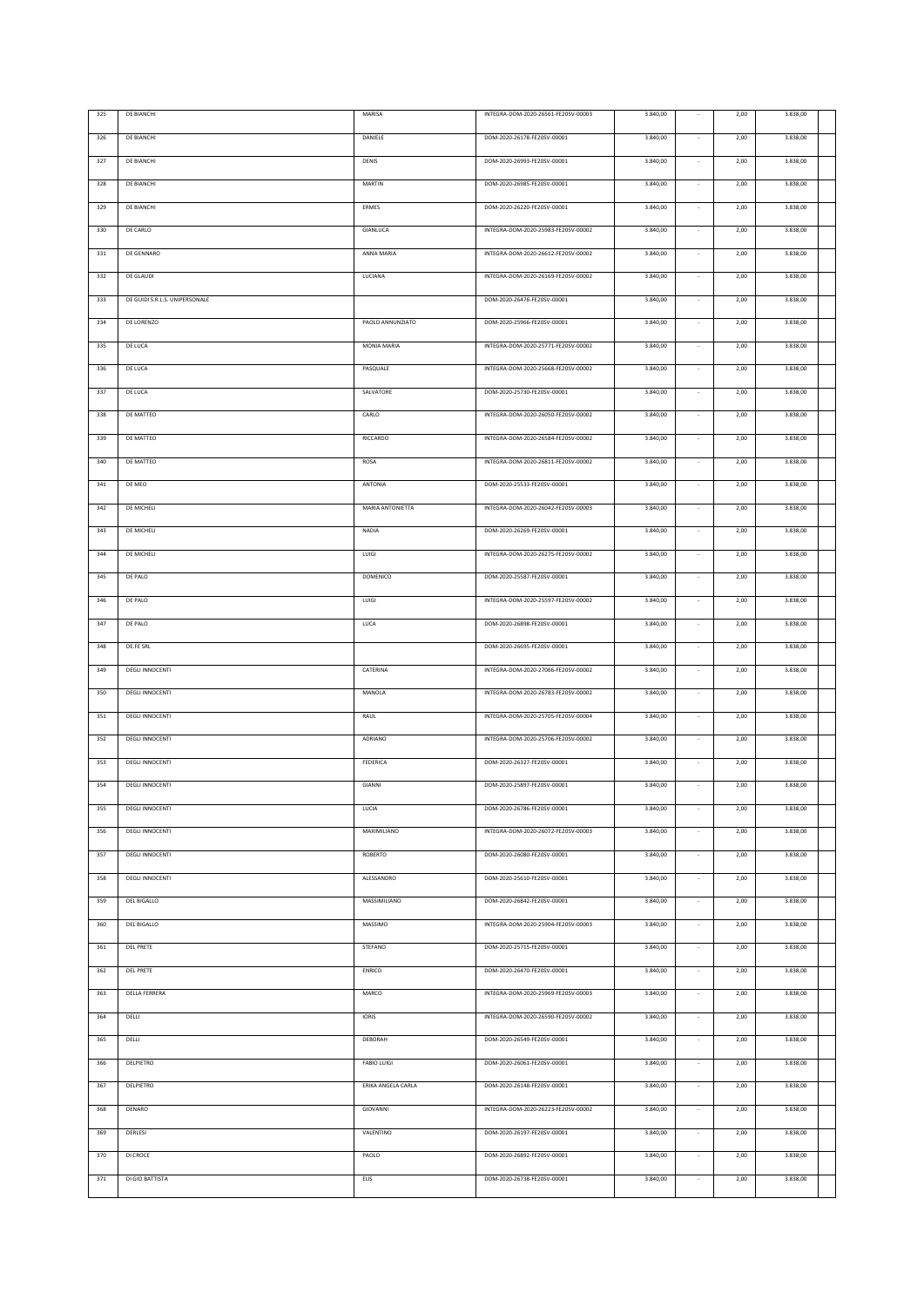| 372     | <b>DI LUCA</b>                 | FRANCESCO             | DOM-2020-25772-FE20SV-00001         | 3.840,00 |                          | 2,00 | 3.838,00 |  |
|---------|--------------------------------|-----------------------|-------------------------------------|----------|--------------------------|------|----------|--|
|         |                                |                       |                                     |          |                          |      |          |  |
| 373     | DI MARCO                       | ROSETTA               | DOM-2020-26216-FE20SV-00001         | 3.840,00 |                          | 2,00 | 3.838,00 |  |
| 374     | DI MATTEO                      | SALVATORE             | INTEGRA-DOM-2020-25535-FE20SV-00003 | 3.840,00 | $\sim$                   | 2,00 | 3.838,00 |  |
| 375     | DI NINO                        | PHILIP CARLO          | DOM-2020-26376-FE20SV-00001         | 3.840,00 |                          | 2,00 | 3.838,00 |  |
|         |                                |                       |                                     |          |                          |      |          |  |
| 376     | DI PAOLA                       | GIUSEPPA              | DOM-2020-27014-FE20SV-00001         | 3.840,00 |                          | 2,00 | 3.838,00 |  |
| 377     | DI RICO                        | CARLO                 | DOM-2020-25584-FE20SV-00001         | 3.840,00 |                          | 2,00 | 3.838,00 |  |
|         |                                |                       |                                     |          |                          |      |          |  |
| 378     | <b>DIANA</b>                   | ALAEN                 | DOM-2020-26019-FE20SV-00001         | 3.840,00 | $\sim$                   | 2,00 | 3.838,00 |  |
| 379     | DIANA                          | <b>UMBERTO</b>        | DOM-2020-26010-FE20SV-00001         | 3.840,00 |                          | 2,00 | 3.838,00 |  |
| 380     | D'INTRONO                      | PIERGIUSEPPE          | INTEGRA-DOM-2020-25509-FE20SV-00002 | 3.840,00 | $\sim$                   | 2,00 | 3.838,00 |  |
|         |                                |                       |                                     |          |                          |      |          |  |
| 381     | <b>D'INTRONO</b>               | ANTONIO               | DOM-2020-25651-FE20SV-00001         | 3.840,00 | $\overline{\phantom{a}}$ | 2,00 | 3.838,00 |  |
| 382     | D'INTRONO SAS DI D'INTRONO     |                       | DOM-2020-26447-FE20SV-00001         | 3.840,00 | $\sim$                   | 2,00 | 3.838,00 |  |
| 383     | <b>DISABATO</b>                | DANIELE               | DOM-2020-26451-FE20SV-00001         | 3.840,00 |                          | 2,00 | 3.838,00 |  |
|         |                                |                       |                                     |          |                          |      |          |  |
| 384     | DISABATO                       | VINCENZO              | DOM-2020-25911-FE20SV-00001         | 3.840,00 |                          | 2,00 | 3.838,00 |  |
| 385     | <b>DISSETTE</b>                | MASSIMILIANO          | INTEGRA-DOM-2020-26905-FE20SV-00002 | 3.840,00 |                          | 2,00 | 3.838,00 |  |
|         |                                |                       |                                     |          |                          |      |          |  |
| 386     | <b>DISSETTE</b>                | LELIO                 | DOM-2020-26225-FE20SV-00001         | 3.840,00 | $\overline{\phantom{a}}$ | 2,00 | 3.838,00 |  |
| 387     | <b>DITS ITALIA SRL</b>         |                       | DOM-2020-26108-FE20SV-00001         | 3.840,00 |                          | 2,00 | 3.838,00 |  |
| 388     | <b>DIZDARI</b>                 | CHIARA                | DOM-2020-25989-FE20SV-00001         | 3.840,00 |                          | 2,00 | 3.838,00 |  |
|         |                                |                       |                                     |          |                          |      |          |  |
| 389     | DJORDEVIC                      | WALTER                | DOM-2020-25670-FE20SV-00001         | 3.840,00 |                          | 2,00 | 3.838,00 |  |
| 390     | DOCCINO                        | FRANCESCO             | DOM-2020-26262-FE20SV-00001         | 3.840,00 |                          | 2,00 | 3.838,00 |  |
|         | <b>DOMENICONI</b>              |                       |                                     |          |                          |      |          |  |
| 391     |                                | ALESSANDRO            | DOM-2020-26650-FE20SV-00001         | 3.840,00 |                          | 2,00 | 3.838,00 |  |
| 392     | DONATI                         | ROBERTO               | DOM-2020-26000-FE20SV-00001         | 3.840,00 |                          | 2,00 | 3.838,00 |  |
| 393     | <b>DONATI</b>                  | SIMONE                | DOM-2020-25518-FE20SV-00001         | 3.840,00 |                          | 2,00 | 3.838,00 |  |
|         |                                |                       |                                     |          |                          |      |          |  |
| 394     | <b>DONNO</b>                   | ANNA MARIA ANTONIETTA | INTEGRA-DOM-2020-25707-FE20SV-00004 | 3.840,00 |                          | 2,00 | 3.838,00 |  |
| 395     | DRIVINGMANIA ASSOCIAZIONE      |                       | INTEGRA-DOM-2020-26788-FE20SV-00002 | 3.840,00 |                          | 2,00 | 3.838,00 |  |
|         |                                |                       |                                     |          |                          |      |          |  |
|         |                                |                       |                                     |          |                          |      |          |  |
| 396     | <b>DUVILLE</b>                 | SAIDA                 | INTEGRA-DOM-2020-26508-FE20SV-00002 | 3.840,00 |                          | 2,00 | 3.838,00 |  |
| 397     | DUVILLE                        | DISMAN                | DOM-2020-26621-FE20SV-00001         | 3.840,00 |                          | 2,00 | 3.838,00 |  |
| 398     | <b>DUVILLE</b>                 | DONATELLA             | DOM-2020-26503-FE20SV-00001         | 3.840,00 |                          | 2,00 | 3.838,00 |  |
|         |                                |                       |                                     |          |                          |      |          |  |
| 399     | <b>DUVILLE</b>                 | ALEXANDRO             | INTEGRA-DOM-2020-25961-FE20SV-00002 | 3.840,00 |                          | 2,00 | 3.838,00 |  |
| 400     | DYMYDA                         | <b>HANNA</b>          | DOM-2020-26454-FE20SV-00001         | 3.840,00 |                          | 2,00 | 3.838,00 |  |
| 401     | DYNAMIS S.R.L.S.               |                       | DOM-2020-26831-FE20SV-00001         | 3.840,00 |                          | 2,00 | 3.838,00 |  |
|         |                                |                       |                                     |          |                          |      |          |  |
| $402\,$ | ECCEL                          | GLEDYS                | INTEGRA-DOM-2020-26571-FE20SV-00003 | 3.840,00 |                          | 2,00 | 3.838,00 |  |
| 403     | ECCEL                          | MARCO                 | DOM-2020-25565-FE20SV-00001         | 3.840,00 | $\sim$                   | 2,00 | 3.838,00 |  |
| 404     | EDEN PARCO GIOCHI SRL          |                       | DOM-2020-26637-FE20SV-00001         | 3.840,00 | $\sim$                   | 2,00 | 3.838,00 |  |
|         |                                |                       |                                     |          |                          |      |          |  |
| 405     | EFFEPARK SRL                   |                       | DOM-2020-26920-FE20SV-00001         | 3.840,00 |                          | 2,00 | 3.838,00 |  |
| 406     | EFFETI S.A.S. DI FLAURET       |                       | DOM-2020-26258-FE20SV-00001         | 3.840,00 | $\sim$                   | 2,00 | 3.838,00 |  |
| 407     | ELLE.GI SAS DI GERARDI VALERIO |                       |                                     |          | $\cdot$                  |      | 3.838,00 |  |
|         |                                |                       | DOM-2020-26431-FE20SV-00001         | 3.840,00 |                          | 2,00 |          |  |
| 408     | EMME.CI.ESSE S.A.S DI          |                       | DOM-2020-26610-FE20SV-00001         | 3.840,00 | $\sim$                   | 2,00 | 3.838,00 |  |
| 409     | ENERGY FOR EVENTS S.R.L.       |                       | DOM-2020-26551-FE20SV-00001         | 3.840,00 | $\sim$                   | 2,00 | 3.838,00 |  |
|         |                                |                       |                                     |          | $\sim$                   |      |          |  |
| 410     | EREDI ANTONIOLI VETUSTO DI     |                       | DOM-2020-25886-FE20SV-00001         | 3.840,00 |                          | 2,00 | 3.838,00 |  |
| 411     | EREDI CERVELLINI GABRIELE SNC  |                       | DOM-2020-26952-FE20SV-00001         | 3.840,00 | $\sim$                   | 2,00 | 3.838,00 |  |
| 412     | EREDI DI BISI GERMANO G C      |                       | INTEGRA-DOM-2020-25515-FE20SV-00002 | 3.840,00 | $\sim$                   | 2,00 | 3.838,00 |  |
|         |                                |                       |                                     |          |                          |      |          |  |
| 413     | EREDI DI BISI SERGIO DI BISI   |                       | DOM-2020-26566-FE20SV-00001         | 3.840,00 | $\sim$                   | 2,00 | 3.838,00 |  |
| 414     | EREDI DI SARTORI MIRCO S.N.C.  |                       | INTEGRA-DOM-2020-25780-FE20SV-00003 | 3.840,00 | $\sim$                   | 2,00 | 3.838,00 |  |
| 415     | EREDI FACCIO GABRIELE          |                       | INTEGRA-DOM-2020-25708-FE20SV-00003 | 3.840,00 | $\sim$                   | 2,00 | 3.838,00 |  |
|         |                                |                       |                                     |          |                          |      |          |  |
| 416     | EREDI FIORANI NADIA DI DANILO  |                       | INTEGRA-DOM-2020-26001-FE20SV-00004 | 3.840,00 | $\sim$                   | 2,00 | 3.838,00 |  |
| 417     | ESPOSITO                       | VINCENZO              | INTEGRA-DOM-2020-25934-FE20SV-00002 | 3.840,00 | $\sim$                   | 2,00 | 3.838,00 |  |
|         |                                |                       |                                     |          |                          |      |          |  |
| 418     | <b>ESPOSITO</b>                | GIACOMO               | DOM-2020-26273-FE20SV-00001         | 3.840,00 | $\overline{\phantom{a}}$ | 2,00 | 3.838,00 |  |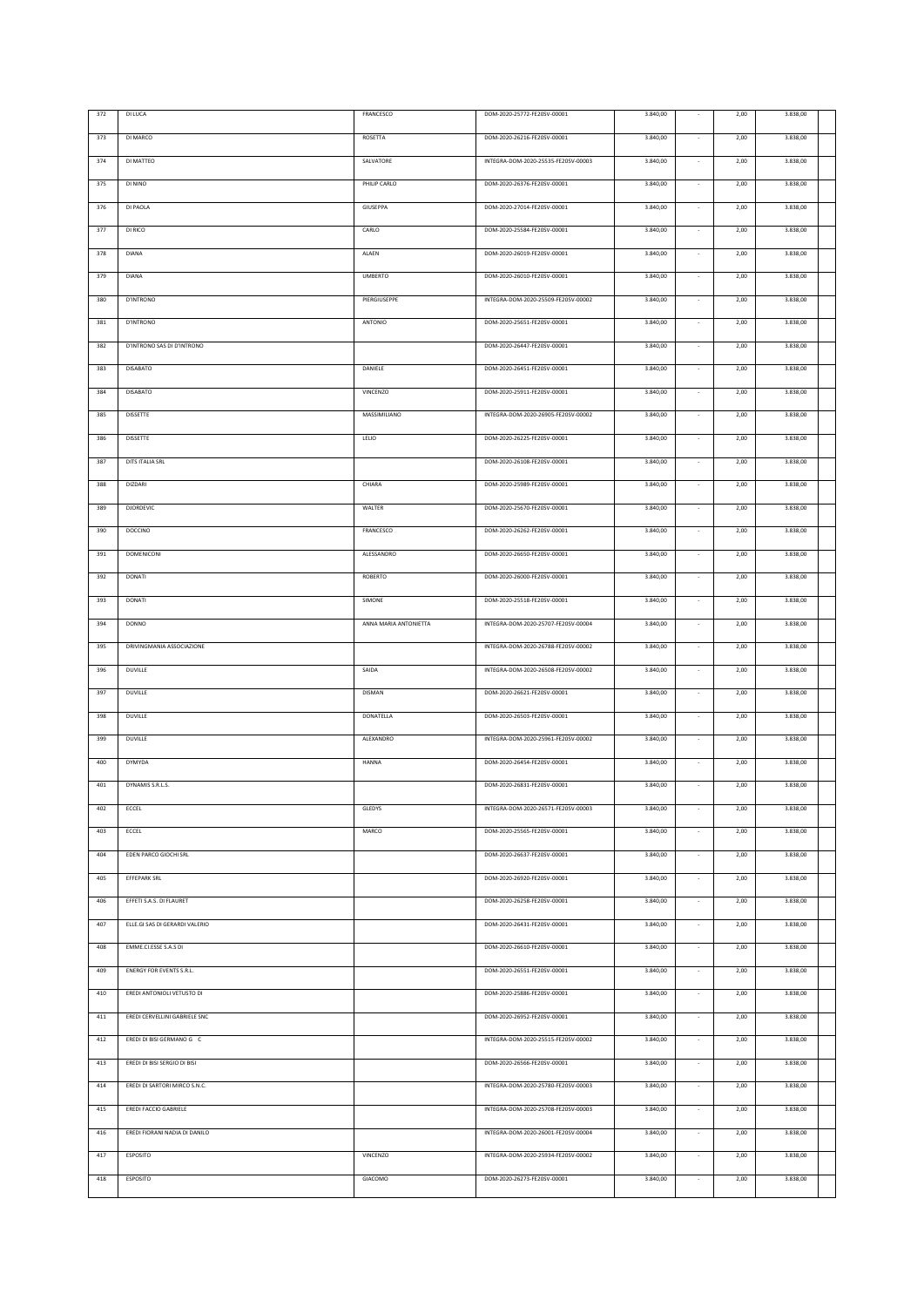| 419 | ESPOSITO                                  | MICHELE         | INTEGRA-DOM-2020-26970-FE20SV-00002 | 3.840,00 |                          | 2,00 | 3.838,00 |  |
|-----|-------------------------------------------|-----------------|-------------------------------------|----------|--------------------------|------|----------|--|
|     |                                           |                 | INTEGRA-DOM-2020-25918-FE20SV-00004 |          |                          |      |          |  |
| 420 | <b>ESPOSITO</b>                           | ANTONIO         |                                     | 3.840,00 |                          | 2,00 | 3.838,00 |  |
| 421 | ESPOSITO                                  | CAMILLA         | INTEGRA-DOM-2020-26544-FE20SV-00002 | 3.840,00 | $\sim$                   | 2,00 | 3.838,00 |  |
| 422 | ESPOSITO                                  | CARMELO         | DOM-2020-25826-FE20SV-00001         | 3.840,00 |                          | 2,00 | 3.838,00 |  |
|     |                                           |                 |                                     |          |                          |      |          |  |
| 423 | ESPOSITO                                  | SPARTACO        | DOM-2020-25878-FE20SV-00001         | 3.840,00 |                          | 2,00 | 3.838,00 |  |
| 424 | EURO WHEEL S.A.S. DI MONTENERO            |                 | INTEGRA-DOM-2020-26412-FE20SV-00003 | 3.840,00 |                          | 2,00 | 3.838,00 |  |
|     |                                           |                 |                                     |          |                          |      |          |  |
| 425 | EUROPARK S.A.S. DI MONTENERO              |                 | DOM-2020-26415-FE20SV-00001         | 3.840,00 | $\sim$                   | 2,00 | 3.838,00 |  |
| 426 | F & Z DI ZINI GIORGIA E ANDREA S.N.C.     |                 | DOM-2020-26856-FE20SV-00001         | 3.840,00 |                          | 2,00 | 3.838,00 |  |
| 427 | F.LLI FOLLONI SNC                         |                 | DOM-2020-26683-FE20SV-00001         | 3.840,00 | $\sim$                   | 2,00 | 3.838,00 |  |
|     |                                           |                 |                                     |          |                          |      |          |  |
| 428 | FABBI                                     | ROBERTO         | INTEGRA-DOM-2020-26062-FE20SV-00002 | 3.840,00 | $\overline{\phantom{a}}$ | 2,00 | 3.838,00 |  |
| 429 | FACCIOLI                                  | WALTER          | DOM-2020-25570-FE20SV-00001         | 3.840,00 | $\sim$                   | 2,00 | 3.838,00 |  |
| 430 | FANTASY PARK DI MARIETTINI                |                 | INTEGRA-DOM-2020-26588-FE20SV-00002 | 3.840,00 |                          | 2,00 | 3.838,00 |  |
|     |                                           |                 |                                     |          |                          |      |          |  |
| 431 | FARINA                                    | ERIKA           | DOM-2020-26841-FE20SV-00001         | 3.840,00 | $\sim$                   | 2,00 | 3.838,00 |  |
| 432 | FARNETI                                   | <b>RICCARDO</b> | INTEGRA-DOM-2020-26849-FE20SV-00003 | 3.840,00 |                          | 2,00 | 3.838,00 |  |
|     |                                           |                 |                                     |          |                          |      |          |  |
| 433 | FARNETI                                   | RONNI           | DOM-2020-25950-FE20SV-00001         | 3.840,00 | $\overline{\phantom{a}}$ | 2,00 | 3.838,00 |  |
| 434 | <b>FATTORI</b>                            | GIULIANO        | DOM-2020-25799-FE20SV-00001         | 3.840,00 |                          | 2,00 | 3.838,00 |  |
| 435 | FAZZINI                                   | <b>VITTORIO</b> | DOM-2020-26670-FE20SV-00001         | 3.840,00 |                          | 2,00 | 3.838,00 |  |
|     |                                           |                 |                                     |          |                          |      |          |  |
| 436 | FEMORINI                                  | TIZIANA         | DOM-2020-26254-FE20SV-00001         | 3.840,00 |                          | 2,00 | 3.838,00 |  |
| 437 | FERRANDO                                  | CRISTINA        | DOM-2020-26414-FE20SV-00001         | 3.840,00 |                          | 2,00 | 3.838,00 |  |
|     |                                           |                 |                                     |          |                          |      |          |  |
| 438 | FERRARA                                   | GIANLUCA        | DOM-2020-26747-FE20SV-00001         | 3.840,00 |                          | 2,00 | 3.838,00 |  |
| 439 | FERRARA                                   | VALERIA         | DOM-2020-26753-FE20SV-00001         | 3.840,00 |                          | 2,00 | 3.838,00 |  |
| 440 | FERRARI                                   | MARGHERITA      | DOM-2020-25728-FE20SV-00001         | 3.840,00 |                          | 2,00 | 3.838,00 |  |
|     |                                           |                 |                                     |          |                          |      |          |  |
| 441 | FERRARI                                   | <b>EMILIO</b>   | DOM-2020-26461-FE20SV-00001         | 3.840,00 |                          | 2,00 | 3.838,00 |  |
| 442 | FERRARI                                   | MASSIMO         | DOM-2020-26199-FE20SV-00001         | 3.840,00 |                          | 2,00 | 3.838,00 |  |
| 443 | FERRARI                                   | MATTIA          | DOM-2020-26387-FE20SV-00001         | 3.840,00 |                          | 2,00 | 3.838,00 |  |
|     |                                           |                 |                                     |          |                          |      |          |  |
| 444 | FERRARI                                   | STEFANIA        | DOM-2020-26393-FE20SV-00001         | 3.840,00 | $\sim$                   | 2,00 | 3.838,00 |  |
| 445 | FERRARI                                   | SABRINA         | DOM-2020-25974-FE20SV-00001         | 3.840,00 |                          | 2,00 | 3.838,00 |  |
| 446 | FERRARI RIDES S.A.S. DI                   |                 | DOM-2020-26888-FE20SV-00001         | 3.840,00 |                          | 2,00 | 3.838,00 |  |
|     |                                           |                 |                                     |          |                          |      |          |  |
| 447 | FERRERO                                   | STEFANO         | INTEGRA-DOM-2020-25566-FE20SV-00002 | 3.840,00 |                          | 2,00 | 3.838,00 |  |
| 448 | FERRERO                                   | FABIO           | DOM-2020-26159-FE20SV-00001         | 3.840,00 |                          | 2,00 | 3.838,00 |  |
|     |                                           |                 |                                     |          |                          |      |          |  |
| 449 | FERRI                                     | GIADA           | DOM-2020-26519-FE20SV-00001         | 3.840,00 |                          | 2,00 | 3.838,00 |  |
| 450 | FERRO                                     | MIRIAM          | DOM-2020-26984-FE20SV-00001         | 3.840,00 | $\sim$                   | 2,00 | 3.838,00 |  |
| 451 | FERRO VANNI C SNC                         |                 | DOM-2020-26198-FE20SV-00001         | 3.840,00 | $\sim$                   | 2,00 | 3.838,00 |  |
|     |                                           |                 |                                     |          |                          |      |          |  |
| 452 | <b>FIENGO</b>                             | LUISA           | DOM-2020-26098-FE20SV-00001         | 3.840,00 |                          | 2,00 | 3.838,00 |  |
| 453 | <b>FIGLIOLINI</b>                         | ROMINA          | INTEGRA-DOM-2020-26542-FE20SV-00002 | 3.840,00 | $\sim$                   | 2,00 | 3.838,00 |  |
| 454 | <b>FILOSI</b>                             | FEDERICA        | DOM-2020-26170-FE20SV-00001         | 3.840,00 | $\cdot$                  | 2,00 | 3.838,00 |  |
|     |                                           |                 |                                     |          |                          |      |          |  |
| 455 | <b>FIORENDI</b>                           | JESSICA         | INTEGRA-DOM-2020-26034-FE20SV-00002 | 3.840,00 | $\sim$                   | 2,00 | 3.838,00 |  |
| 456 | <b>FIORI</b>                              | <b>DEVID</b>    | DOM-2020-26589-FE20SV-00001         | 3.840,00 | $\sim$                   | 2,00 | 3.838,00 |  |
| 457 | <b>FIORI</b>                              | VARENO GIACOMO  | DOM-2020-25739-FE20SV-00001         |          | $\sim$                   | 2,00 | 3.838,00 |  |
|     |                                           |                 |                                     | 3.840,00 |                          |      |          |  |
| 458 | <b>FIORI</b>                              | LERRY           | DOM-2020-26910-FE20SV-00001         | 3.840,00 | $\sim$                   | 2,00 | 3.838,00 |  |
| 459 | FLAURET                                   | FRANCESCO       | DOM-2020-25987-FE20SV-00001         | 3.840,00 | $\sim$                   | 2,00 | 3.838,00 |  |
|     |                                           |                 |                                     |          |                          |      |          |  |
| 460 | FLAURET RIDES S.A.S DI FLAURET LUIGI & C. |                 | DOM-2020-26022-FE20SV-00001         | 3.840,00 | $\sim$                   | 2,00 | 3.838,00 |  |
| 461 | <b>FLORIANI</b>                           | <b>JASON</b>    | INTEGRA-DOM-2020-26680-FE20SV-00005 | 3.840,00 | $\sim$                   | 2,00 | 3.838,00 |  |
| 462 | FLORIANI                                  | LEVIS           | INTEGRA-DOM-2020-26781-FE20SV-00004 | 3.840,00 | $\sim$                   | 2,00 | 3.838,00 |  |
|     |                                           |                 |                                     |          |                          |      |          |  |
| 463 | <b>FOGGETTI</b>                           | FRANCESCO       | DOM-2020-27022-FE20SV-00001         | 3.840,00 | $\sim$                   | 2,00 | 3.838,00 |  |
| 464 | <b>FOLCO</b>                              | GIANLUCA        | DOM-2020-26596-FE20SV-00001         | 3.840,00 | $\sim$                   | 2,00 | 3.838,00 |  |
|     |                                           |                 |                                     |          |                          |      |          |  |
| 465 | FONTANA                                   | MANUELA         | DOM-2020-26962-FE20SV-00001         | 3.840,00 | $\overline{\phantom{a}}$ | 2,00 | 3.838,00 |  |
|     |                                           |                 |                                     |          |                          |      |          |  |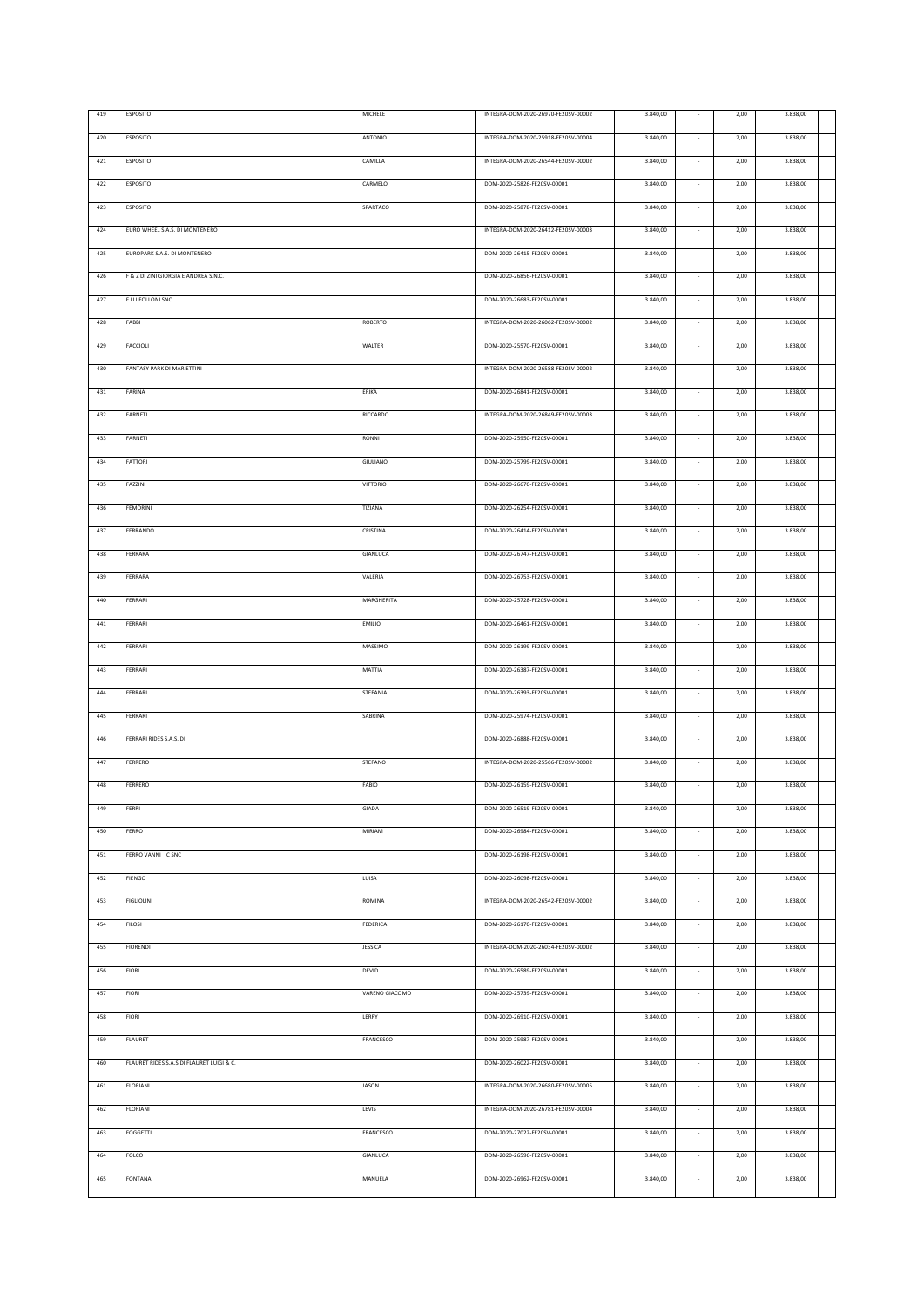| 466 | FONTI                       | <b>MORRIS</b>   | INTEGRA-DOM-2020-26214-FE20SV-00002 | 3.840,00 |                          | 2,00 | 3.838,00 |  |
|-----|-----------------------------|-----------------|-------------------------------------|----------|--------------------------|------|----------|--|
| 467 | FONTI                       | <b>GIUSEPPE</b> | DOM-2020-26328-FE20SV-00001         | 3.840,00 |                          | 2,00 | 3.838,00 |  |
| 468 | FORMAGGIA                   | MARINA          | INTEGRA-DOM-2020-25951-FE20SV-00002 | 3.840,00 |                          | 2,00 | 3.838,00 |  |
| 469 | FORMAGGIA                   | CINZIA          | DOM-2020-26281-FE20SV-00001         | 3.840,00 |                          | 2,00 | 3.838,00 |  |
|     |                             |                 |                                     |          |                          |      |          |  |
| 470 | <b>FORMICA</b>              | DEMIS           | INTEGRA-DOM-2020-26046-FE20SV-00003 | 3.840,00 | $\sim$                   | 2,00 | 3.838,00 |  |
| 471 | FORMICA                     | MATTIA          | DOM-2020-25611-FE20SV-00001         | 3.840,00 |                          | 2,00 | 3.838,00 |  |
| 472 | FORNACIARI                  | ERMES           | DOM-2020-25608-FE20SV-00001         | 3.840,00 | $\sim$                   | 2,00 | 3.838,00 |  |
| 473 | <b>FRANCHETTI</b>           | DAMIAN          | DOM-2020-26365-FE20SV-00001         | 3.840,00 |                          | 2,00 | 3.838,00 |  |
| 474 | <b>FRANCHETTI</b>           | MANUELE         | DOM-2020-26411-FE20SV-00001         | 3.840,00 | $\sim$                   | 2,00 | 3.838,00 |  |
| 475 | FRANCHETTI                  | ERNESTO         | DOM-2020-26536-FE20SV-00001         | 3.840,00 | $\sim$                   | 2,00 | 3.838,00 |  |
| 476 | FRANCHINI                   | WALTER          | INTEGRA-DOM-2020-26446-FE20SV-00002 | 3.840,00 | $\sim$                   | 2,00 | 3.838,00 |  |
| 477 | FRANCHINI                   | <b>NADIR</b>    | DOM-2020-26641-FE20SV-00001         | 3.840,00 |                          | 2,00 | 3.838,00 |  |
| 478 | <b>FRANCHINI</b>            | <b>RONNY</b>    | DOM-2020-26615-FE20SV-00001         | 3.840,00 |                          | 2,00 | 3.838,00 |  |
|     |                             |                 |                                     |          |                          |      |          |  |
| 479 | <b>FRANCHINI</b>            | ADRIANO         | DOM-2020-25556-FE20SV-00001         | 3.840,00 |                          | 2,00 | 3.838,00 |  |
| 480 | <b>FRANCHINI</b>            | <b>RUDY</b>     | DOM-2020-26489-FE20SV-00001         | 3.840,00 | $\sim$                   | 2,00 | 3.838,00 |  |
| 481 | FRATELLI DOCCINO PARK AND   |                 | DOM-2020-26260-FE20SV-00001         | 3.840,00 | $\overline{\phantom{a}}$ | 2,00 | 3.838,00 |  |
| 482 | FRAU                        | OMAR            | DOM-2020-26160-FE20SV-00001         | 3.840,00 |                          | 2,00 | 3.838,00 |  |
| 483 | <b>FRIENDS FOREVER SRLS</b> |                 | DOM-2020-25520-FE20SV-00001         | 3.840,00 |                          | 2,00 | 3.838,00 |  |
| 484 | <b>FURLIN</b>               | ABRAMO          | INTEGRA-DOM-2020-26345-FE20SV-00006 | 3.840,00 | $\overline{\phantom{a}}$ | 2,00 | 3.838,00 |  |
| 485 | <b>FURLIN</b>               | <b>ISACCO</b>   | DOM-2020-25962-FE20SV-00001         | 3.840,00 |                          | 2,00 | 3.838,00 |  |
| 486 | <b>FURLIN</b>               | ENRICO          | INTEGRA-DOM-2020-26008-FE20SV-00002 | 3.840,00 | $\overline{\phantom{a}}$ | 2,00 | 3.838,00 |  |
| 487 | <b>FUSSER</b>               | <b>ALDO</b>     | INTEGRA-DOM-2020-26067-FE20SV-00002 | 3.840,00 |                          | 2,00 | 3.838,00 |  |
|     |                             |                 |                                     |          |                          |      |          |  |
| 488 | GABBRIELLI                  | DANNY           | DOM-2020-25671-FE20SV-00001         | 3.840,00 |                          | 2,00 | 3.838,00 |  |
| 489 | GABBRIELLI                  | MAEBA           | INTEGRA-DOM-2020-25616-FE20SV-00002 | 3.840,00 |                          | 2,00 | 3.838,00 |  |
| 490 | GABRIELE                    | ANDREA          | DOM-2020-25740-FE20SV-00001         | 3.840,00 |                          | 2,00 | 3.838,00 |  |
| 491 | GABRIELI                    | LUCA            | DOM-2020-26308-FE20SV-00001         | 3.840,00 |                          | 2,00 | 3.838,00 |  |
| 492 | GABRIELLI                   | CRISTIAN        | DOM-2020-25710-FE20SV-00001         | 3.840,00 |                          | 2,00 | 3.838,00 |  |
| 493 | GAFFORELLI                  | GEORGIA         | DOM-2020-26357-FE20SV-00001         | 3.840,00 |                          | 2,00 | 3.838,00 |  |
| 494 | GALLINATI                   | <b>GUANITA</b>  | DOM-2020-26306-FE20SV-00001         | 3.840,00 |                          | 2,00 | 3.838,00 |  |
| 495 | GALLINATI                   | ANTONELLA MARIA | DOM-2020-26384-FE20SV-00001         | 3.840,00 |                          | 2,00 | 3.838,00 |  |
| 496 | GARAVELLI                   | ANDREA          | DOM-2020-26806-FE20SV-00001         | 3.840,00 | $\sim$                   | 2,00 | 3.838,00 |  |
|     |                             |                 |                                     |          |                          |      |          |  |
| 497 | GARBI                       | ADRIANO         | DOM-2020-25850-FE20SV-00001         | 3.840,00 |                          | 2,00 | 3.838,00 |  |
| 498 | GARBINI                     | ROBERTO         | DOM-2020-26224-FE20SV-00001         | 3.840,00 | ٠                        | 2,00 | 3.838,00 |  |
| 499 | GARINO                      | ROBERTO         | DOM-2020-25899-FE20SV-00001         | 3.840,00 |                          | 2,00 | 3.838,00 |  |
| 500 | GATTOLIN                    | DONALD          | DOM-2020-26959-FE20SV-00001         | 3.840,00 |                          | 2,00 | 3.838,00 |  |
| 501 | GATTOLIN                    | OMAR            | INTEGRA-DOM-2020-25534-FE20SV-00002 | 3.840,00 |                          | 2,00 | 3.838,00 |  |
| 502 | GENNARI                     | <b>IGLIS</b>    | INTEGRA-DOM-2020-26587-FE20SV-00002 | 3.840,00 |                          | 2,00 | 3.838,00 |  |
| 503 | GENNARI                     | <b>IRMA</b>     | DOM-2020-26379-FE20SV-00001         | 3.840,00 | $\sim$                   | 2,00 | 3.838,00 |  |
| 504 | GERARDI                     | GERARDO         | INTEGRA-DOM-2020-26433-FE20SV-00003 | 3.840,00 |                          | 2,00 | 3.838,00 |  |
| 505 | GERARDI                     | MANOLA          | DOM-2020-26805-FE20SV-00001         | 3.840,00 |                          | 2,00 | 3.838,00 |  |
| 506 | GERMANO                     | DORA MELISSA    | DOM-2020-26748-FE20SV-00001         |          |                          |      |          |  |
|     |                             |                 |                                     | 3.840,00 |                          | 2,00 | 3.838,00 |  |
| 507 | <b>GEROINI</b>              | ALESSANDRO      | DOM-2020-25831-FE20SV-00001         | 3.840,00 | $\sim$                   | 2,00 | 3.838,00 |  |
| 508 | GEROLDI                     | JONATHAN        | INTEGRA-DOM-2020-26546-FE20SV-00002 | 3.840,00 | $\sim$                   | 2,00 | 3.838,00 |  |
| 509 | GHELARDINI                  | SAURO           | DOM-2020-26386-FE20SV-00001         | 3.840,00 | $\sim$                   | 2,00 | 3.838,00 |  |
| 510 | GHIARA                      | <b>DINO</b>     | DOM-2020-25655-FE20SV-00001         | 3.840,00 | $\sim$                   | 2,00 | 3.838,00 |  |
| 511 | <b>GHIRARDINI</b>           | BRAIAN          | INTEGRA-DOM-2020-26919-FE20SV-00002 | 3.840,00 | $\sim$                   | 2,00 | 3.838,00 |  |
| 512 | <b>GHIRARDINI</b>           | CLAUDIA         | DOM-2020-27058-FE20SV-00001         | 3.840,00 | $\sim$                   | 2,00 | 3.838,00 |  |
|     |                             |                 |                                     |          |                          |      |          |  |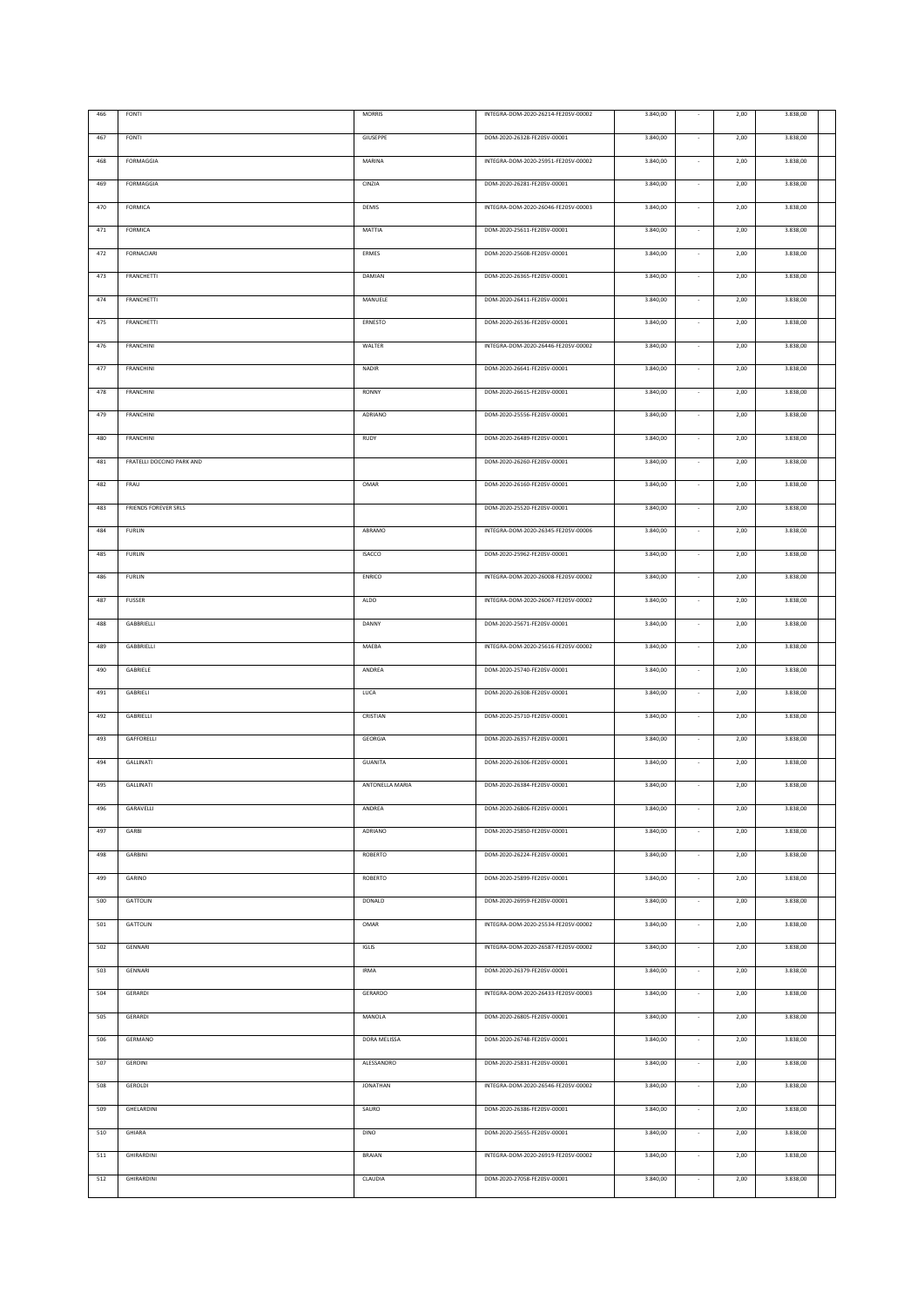| 513 | GIAQUINTA                              | BARBARA              | DOM-2020-25883-FE20SV-00001         | 3.840,00 |                          | 2,00 | 3.838,00 |  |
|-----|----------------------------------------|----------------------|-------------------------------------|----------|--------------------------|------|----------|--|
|     |                                        |                      |                                     |          |                          |      |          |  |
| 514 | GIAQUINTA                              | ERIKA                | DOM-2020-25701-FE20SV-00001         | 3.840,00 |                          | 2,00 | 3.838,00 |  |
| 515 | GIAQUINTA                              | SHARON               | INTEGRA-DOM-2020-25667-FE20SV-00002 | 3.840,00 | $\sim$                   | 2,00 | 3.838,00 |  |
|     |                                        |                      |                                     |          |                          |      |          |  |
| 516 | GIARDI                                 | LUCIANO CARLO        | DOM-2020-25785-FE20SV-00002         | 3.840,00 |                          | 2,00 | 3.838,00 |  |
| 517 | GIARNOTTA                              | TOMMASO              | DOM-2020-27074-FE20SV-00001         | 3.840,00 |                          | 2,00 | 3.838,00 |  |
|     |                                        |                      |                                     |          |                          |      |          |  |
| 518 | GIEMME S.A.S. DI MAURO ZENA E          |                      | DOM-2020-26265-FE20SV-00001         | 3.840,00 |                          | 2,00 | 3.838,00 |  |
| 519 | GIGANTI                                | ANGELO               | DOM-2020-26287-FE20SV-00001         | 3.840,00 | $\sim$                   | 2,00 | 3.838,00 |  |
|     |                                        |                      |                                     |          |                          |      |          |  |
| 520 | GIGANTI                                | <b>TERENCE ADAMO</b> | INTEGRA-DOM-2020-26163-FE20SV-00002 | 3.840,00 |                          | 2,00 | 3.838,00 |  |
| 521 | GIOCA GIOCA S.R.L.                     |                      | DOM-2020-27028-FE20SV-00001         | 3.840,00 | $\sim$                   | 2,00 | 3.838,00 |  |
|     |                                        |                      |                                     |          |                          |      |          |  |
| 522 | GIONA SHOW DI CANIATO                  |                      | DOM-2020-26395-FE20SV-00001         | 3.840,00 |                          | 2,00 | 3.838,00 |  |
| 523 | gioylandia di vitale antonio           |                      | INTEGRA-DOM-2020-26017-FE20SV-00003 | 3.840,00 | $\sim$                   | 2,00 | 3.838,00 |  |
|     |                                        |                      |                                     |          |                          |      |          |  |
| 524 | GIROLAMI                               | RONNIE               | DOM-2020-25832-FE20SV-00001         | 3.840,00 |                          | 2,00 | 3.838,00 |  |
| 525 | <b>GOBBI SAS</b>                       |                      | DOM-2020-25894-FE20SV-00001         | 3.840,00 |                          | 2,00 | 3.838,00 |  |
|     |                                        |                      |                                     |          |                          |      |          |  |
| 526 | GOMMA MAGICA S.N.C. DI SPINI           |                      | DOM-2020-26122-FE20SV-00001         | 3.840,00 |                          | 2,00 | 3.838,00 |  |
| 527 | GOMMALANDIA                            |                      | INTEGRA-DOM-2020-25498-FE20SV-00003 | 3.840,00 | $\overline{\phantom{a}}$ | 2,00 | 3.838,00 |  |
|     |                                        |                      |                                     |          |                          |      |          |  |
| 528 | GOMMOLANDIA S.A.S. DI LIVERO AFRO E C. |                      | DOM-2020-26238-FE20SV-00001         | 3.840,00 |                          | 2,00 | 3.838,00 |  |
| 529 | <b>GONFIABILI STOBBIA SRL</b>          |                      | INTEGRA-DOM-2020-26255-FE20SV-00002 | 3.840,00 |                          | 2,00 | 3.838,00 |  |
|     |                                        |                      |                                     |          |                          |      |          |  |
| 530 | GOTTI                                  | GIUSEPPE             | INTEGRA-DOM-2020-25633-FE20SV-00002 | 3.840,00 |                          | 2,00 | 3.838,00 |  |
| 531 | GRAFFI                                 | DEREK PAOLO          | DOM-2020-26727-FE20SV-00001         | 3.840,00 |                          | 2,00 | 3.838,00 |  |
|     |                                        |                      |                                     |          |                          |      |          |  |
| 532 | GRAFFI                                 | ARMANDO              | INTEGRA-DOM-2020-26705-FE20SV-00002 | 3.840,00 |                          | 2,00 | 3.838,00 |  |
| 533 | GRAMOLA                                | FABIO                | DOM-2020-26923-FE20SV-00001         | 3.840,00 |                          | 2,00 | 3.838,00 |  |
|     |                                        |                      |                                     |          |                          |      |          |  |
| 534 | GRANATA                                | DENISE               | INTEGRA-DOM-2020-26314-FE20SV-00002 | 3.840,00 |                          | 2,00 | 3.838,00 |  |
| 535 | GRANDE                                 | IOLANDA              | DOM-2020-26442-FE20SV-00001         | 3.840,00 |                          | 2,00 | 3.838,00 |  |
|     |                                        |                      |                                     |          |                          |      |          |  |
| 536 | GRAZIANI                               | MARCO                | INTEGRA-DOM-2020-26918-FE20SV-00002 | 3.840,00 |                          | 2,00 | 3.838,00 |  |
| 537 | GRECO                                  | DANIELE              | INTEGRA-DOM-2020-25928-FE20SV-00002 | 3.840,00 |                          | 2,00 | 3.838,00 |  |
|     | GRECO                                  | GIOVANNI             | DOM-2020-26323-FE20SV-00001         | 3.840,00 |                          | 2,00 | 3.838,00 |  |
| 538 |                                        |                      |                                     |          | $\sim$                   |      |          |  |
| 539 | GRECO                                  | ASHLEY               | INTEGRA-DOM-2020-26396-FE20SV-00003 | 3.840,00 |                          | 2,00 | 3.838,00 |  |
| 540 | <b>GREEN PARK SRL</b>                  |                      | DOM-2020-26907-FE20SV-00001         | 3.840,00 |                          | 2,00 | 3.838,00 |  |
|     |                                        |                      |                                     |          |                          |      |          |  |
| 541 | <b>GREEN RIDES SAS DI VERDE</b>        |                      | DOM-2020-26499-FE20SV-00001         | 3.840,00 |                          | 2,00 | 3.838,00 |  |
| 542 | GREGORI                                | ALICE                | INTEGRA-DOM-2020-26065-FE20SV-00002 | 3.840,00 |                          | 2,00 | 3.838,00 |  |
|     |                                        |                      |                                     |          |                          |      |          |  |
| 543 | GREGORI                                | MANUEL               | DOM-2020-25554-FE20SV-00001         | 3.840,00 |                          | 2,00 | 3.838,00 |  |
| 544 | GREPPI                                 | LEANDRO              | DOM-2020-26833-FE20SV-00001         | 3.840,00 | $\sim$                   | 2,00 | 3.838,00 |  |
|     |                                        |                      |                                     |          |                          |      |          |  |
| 545 | GRIGOLATO C. DI GRIGOLATO              |                      | DOM-2020-26870-FE20SV-00001         | 3.840,00 | ×,                       | 2,00 | 3.838,00 |  |
| 546 | GRILLO                                 | SILVIA               | INTEGRA-DOM-2020-26421-FE20SV-00002 | 3.840,00 |                          | 2,00 | 3.838,00 |  |
|     |                                        |                      |                                     |          |                          |      |          |  |
| 547 | GRIONI                                 | MARCO                | DOM-2020-26410-FE20SV-00001         | 3.840,00 | ÷.                       | 2,00 | 3.838,00 |  |
| 548 | GRIS                                   | ROBERTO              | DOM-2020-25593-FE20SV-00001         | 3.840,00 | $\sim$                   | 2,00 | 3.838,00 |  |
|     |                                        |                      |                                     |          |                          |      |          |  |
| 549 | GRISETTI                               | DENNY                | DOM-2020-25541-FE20SV-00001         | 3.840,00 | $\sim$                   | 2,00 | 3.838,00 |  |
| 550 | GROTTO                                 | <b>LUCA</b>          | DOM-2020-25841-FE20SV-00001         | 3.840,00 | $\sim$                   | 2,00 | 3.838,00 |  |
|     |                                        |                      |                                     |          |                          |      |          |  |
| 551 | GROTTO                                 | SAMANTHA             | DOM-2020-26564-FE20SV-00001         | 3.840,00 | $\sim$                   | 2,00 | 3.838,00 |  |
| 552 | GRUPPO CROCETTA SRL SOCIO              |                      | DOM-2020-26605-FE20SV-00001         | 3.840,00 | $\sim$                   | 2,00 | 3.838,00 |  |
|     |                                        |                      |                                     |          |                          |      |          |  |
| 553 | GRUPPOCASARTELLI SNC                   |                      | DOM-2020-25804-FE20SV-00001         | 3.840,00 | $\sim$                   | 2,00 | 3.838,00 |  |
| 554 | GUGLIELMI                              | STEFANO              | DOM-2020-26996-FE20SV-00001         | 3.840,00 | $\sim$                   | 2,00 | 3.838,00 |  |
|     |                                        |                      |                                     |          |                          |      |          |  |
| 555 | GUIDA                                  | <b>DIEGO</b>         | DOM-2020-25506-FE20SV-00001         | 3.840,00 | $\sim$                   | 2,00 | 3.838,00 |  |
| 556 | GUIDI                                  | GIUSEPPE             | DOM-2020-26821-FE20SV-00001         | 3.840,00 | $\sim$                   | 2,00 | 3.838,00 |  |
|     |                                        |                      |                                     |          |                          |      |          |  |
| 557 | GUIDI                                  | LAURA                | DOM-2020-26809-FE20SV-00001         | 3.840,00 | $\sim$                   | 2,00 | 3.838,00 |  |
| 558 | GULINO                                 | GIUSEPPE             | INTEGRA-DOM-2020-26213-FE20SV-00003 | 3.840,00 | $\sim$                   | 2,00 | 3.838,00 |  |
|     |                                        |                      |                                     |          |                          |      |          |  |
| 559 | GUTRIS                                 | MATTIA               | DOM-2020-25573-FE20SV-00001         | 3.840,00 | $\overline{\phantom{a}}$ | 2,00 | 3.838,00 |  |
|     |                                        |                      |                                     |          |                          |      |          |  |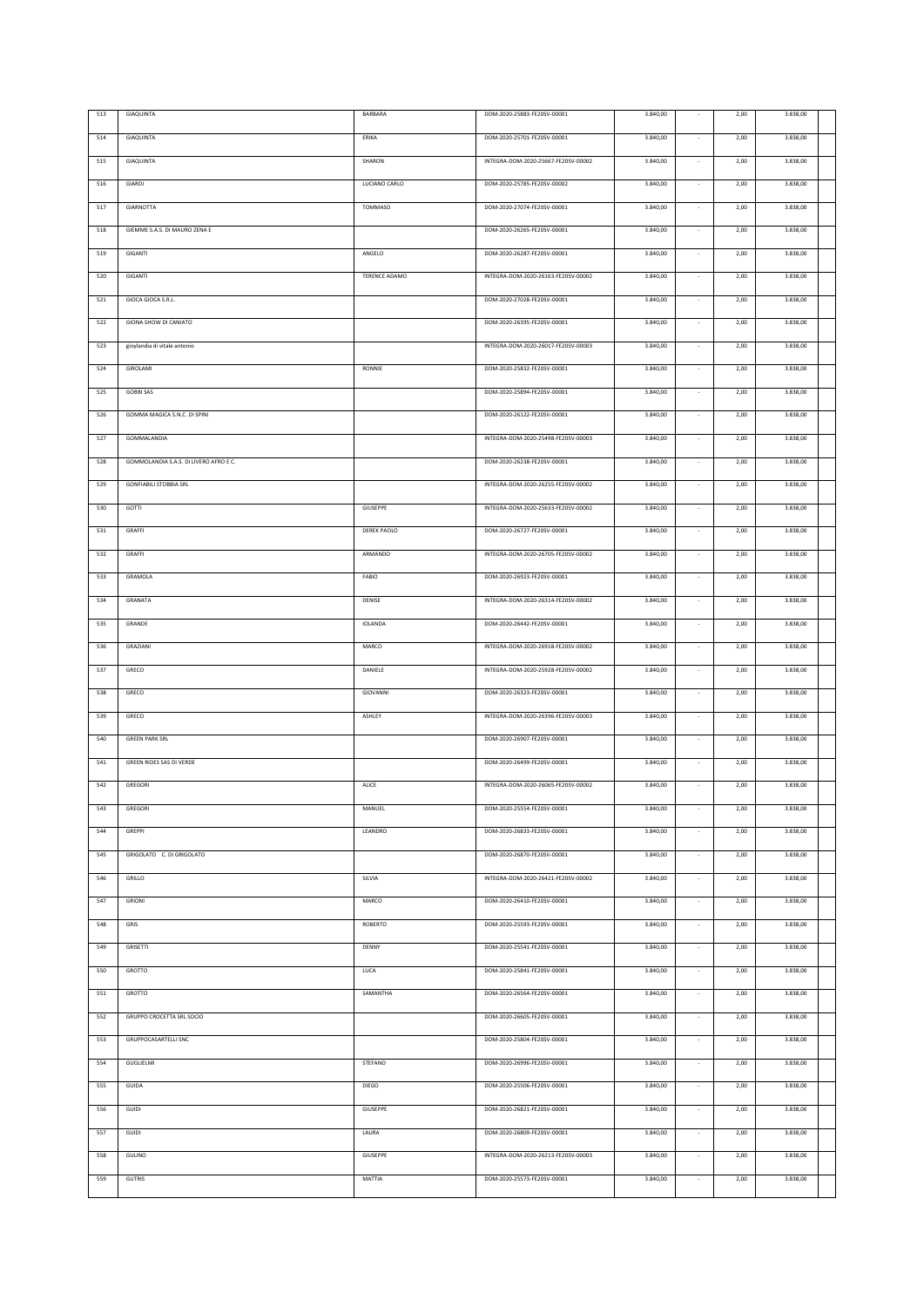| 560 | <b>HAMAR SRLS</b>            |                    | DOM-2020-25970-FE20SV-00001         | 3.840,00 |                          | 2,00 | 3.838,00 |  |
|-----|------------------------------|--------------------|-------------------------------------|----------|--------------------------|------|----------|--|
| 561 | HAPPY GAMES SRL UNIPERSONALE |                    | INTEGRA-DOM-2020-25980-FE20SV-00002 | 3.840,00 |                          | 2,00 | 3.838,00 |  |
|     |                              |                    |                                     |          |                          |      |          |  |
| 562 | HAPPY TIME SAS               |                    | INTEGRA-DOM-2020-25546-FE20SV-00002 | 3.840,00 | $\sim$                   | 2,00 | 3.838,00 |  |
| 563 | HAPPYLAND DI MONACELLI MARIA |                    | DOM-2020-27062-FE20SV-00001         | 3.840,00 |                          | 2,00 | 3.838,00 |  |
| 564 | HERZEMBERGER                 | DANIEL             | DOM-2020-26312-FE20SV-00001         | 3.840,00 |                          | 2,00 | 3.838,00 |  |
|     |                              |                    |                                     |          |                          |      |          |  |
| 565 | IANNONE                      | NICOLA             | DOM-2020-25704-FE20SV-00001         | 3.840,00 |                          | 2,00 | 3.838,00 |  |
| 566 | <b>IAVOLATO</b>              | LUIGI              | DOM-2020-25726-FE20SV-00001         | 3.840,00 | $\sim$                   | 2,00 | 3.838,00 |  |
| 567 | IBBA                         | JAVIER ARMANDO     | DOM-2020-26286-FE20SV-00002         | 3.840,00 | $\sim$                   | 2,00 | 3.838,00 |  |
| 568 | IL BRUCOMELA SOCIETA'        |                    | DOM-2020-26902-FE20SV-00001         | 3.840,00 | $\sim$                   | 2,00 | 3.838,00 |  |
|     |                              |                    |                                     |          |                          |      |          |  |
| 569 | IMPRESA 3 - S.R.L.S.         |                    | DOM-2020-26836-FE20SV-00001         | 3.840,00 | $\sim$                   | 2,00 | 3.838,00 |  |
| 570 | IMPRESE RIUNITE DI PUGLI     |                    | INTEGRA-DOM-2020-26530-FE20SV-00004 | 3.840,00 | $\sim$                   | 2,00 | 3.838,00 |  |
| 571 | INGLESE                      | CATERINA           | DOM-2020-26371-FE20SV-00001         | 3.840,00 |                          | 2,00 | 3.838,00 |  |
| 572 | INNOCENTI                    | <b>VLADIMIRO</b>   | DOM-2020-26464-FE20SV-00001         | 3.840,00 | $\sim$                   | 2,00 | 3.838,00 |  |
|     |                              |                    |                                     |          |                          |      |          |  |
| 573 | <b>INTERESSE</b>             | SELVAGGIA          | DOM-2020-25589-FE20SV-00001         | 3.840,00 |                          | 2,00 | 3.838,00 |  |
| 574 | ISOLA DI ROSSI SERENA S.N.C  |                    | INTEGRA-DOM-2020-27050-FE20SV-00003 | 3.840,00 | $\overline{\phantom{a}}$ | 2,00 | 3.838,00 |  |
| 575 | <b>ITALY FUN SRL</b>         |                    | DOM-2020-26900-FE20SV-00001         | 3.840,00 |                          | 2,00 | 3.838,00 |  |
| 576 | <b>IUSSI</b>                 | MASSIMO            | INTEGRA-DOM-2020-26651-FE20SV-00003 | 3.840,00 |                          | 2,00 | 3.838,00 |  |
|     |                              |                    |                                     |          |                          |      |          |  |
| 577 | JOLLY PARK S.A.S.            |                    | DOM-2020-26338-FE20SV-00001         | 3.840,00 |                          | 2,00 | 3.838,00 |  |
| 578 | JUMBO TRAIN SAS              |                    | DOM-2020-26121-FE20SV-00001         | 3.840,00 |                          | 2,00 | 3.838,00 |  |
| 579 | JUNIOR VILLAGE S.R.L.        |                    | INTEGRA-DOM-2020-26405-FE20SV-00003 | 3.840,00 |                          | 2,00 | 3.838,00 |  |
| 580 | KIDS ANIMAZIONE EVENTI E     |                    | DOM-2020-26227-FE20SV-00001         | 3.840,00 |                          | 2,00 | 3.838,00 |  |
|     |                              |                    |                                     |          |                          |      |          |  |
| 581 | <b>KUMAR</b>                 | <b>SUDHIR</b>      | INTEGRA-DOM-2020-26437-FE20SV-00002 | 3.840,00 |                          | 2,00 | 3.838,00 |  |
| 582 | L.A.C. SAS DI CIRIGNANO      |                    | DOM-2020-26864-FE20SV-00001         | 3.840,00 |                          | 2,00 | 3.838,00 |  |
| 583 | L.M.G. PARK S.A.S. DI        |                    | INTEGRA-DOM-2020-25656-FE20SV-00002 | 3.840,00 |                          | 2,00 | 3.838,00 |  |
| 584 | LA SCALA                     | <b>VINCENZO</b>    | DOM-2020-25839-FE20SV-00001         | 3.840,00 |                          | 2,00 | 3.838,00 |  |
| 585 | LAGREIN                      | RONNIE             | DOM-2020-26661-FE20SV-00001         | 3.840,00 | $\sim$                   | 2,00 | 3.838,00 |  |
|     |                              |                    |                                     |          |                          |      |          |  |
| 586 | LAMORTE                      | <b>ROSA MORENA</b> | INTEGRA-DOM-2020-26791-FE20SV-00003 | 3.840,00 |                          | 2,00 | 3.838,00 |  |
| 587 | LANFREDINI                   | ROSANNA            | DOM-2020-26087-FE20SV-00001         | 3.840,00 |                          | 2,00 | 3.838,00 |  |
| 588 | LANZA                        | GIUSEPPE           | INTEGRA-DOM-2020-26158-FE20SV-00005 | 3.840,00 |                          | 2,00 | 3.838,00 |  |
| 589 | LANZA                        | <b>ETTORE</b>      | INTEGRA-DOM-2020-25532-FE20SV-00002 | 3.840,00 |                          | 2,00 | 3.838,00 |  |
|     |                              |                    |                                     |          |                          |      |          |  |
| 590 | LARIZZA                      | CIRO               | DOM-2020-27001-FE20SV-00001         | 3.840,00 |                          | 2,00 | 3.838,00 |  |
| 591 | LASCALA                      | ANNA ROSA          | DOM-2020-26618-FE20SV-00001         | 3.840,00 | $\sim$                   | 2,00 | 3.838,00 |  |
| 592 | LAUCIELLO                    | GIANFRANCO         | DOM-2020-25547-FE20SV-00001         | 3.840,00 | $\sim$                   | 2,00 | 3.838,00 |  |
| 593 | LAVAGNO                      | <b>DINA</b>        | DOM-2020-26580-FE20SV-00001         | 3.840,00 |                          | 2,00 | 3.838,00 |  |
|     |                              |                    |                                     |          |                          |      |          |  |
| 594 | LAVANO                       | MATILDE            | DOM-2020-25500-FE20SV-00001         | 3.840,00 | $\sim$                   | 2,00 | 3.838,00 |  |
| 595 | LAVORATTI                    | ELVIS              | DOM-2020-26759-FE20SV-00001         | 3.840,00 | $\cdot$                  | 2,00 | 3.838,00 |  |
| 596 | LAVORATTI                    | AMERIGO            | DOM-2020-26417-FE20SV-00001         | 3.840,00 | $\sim$                   | 2,00 | 3.838,00 |  |
| 597 | LAZZARI                      | <b>DENIS</b>       | DOM-2020-26369-FE20SV-00001         | 3.840,00 | $\sim$                   | 2,00 | 3.838,00 |  |
| 598 | LAZZARI                      | MASSIMO            | DOM-2020-27019-FE20SV-00001         | 3.840,00 | $\sim$                   | 2,00 | 3.838,00 |  |
|     |                              |                    |                                     |          |                          |      |          |  |
| 599 | LAZZARI                      | GIANNI             | DOM-2020-26757-FE20SV-00001         | 3.840,00 | $\sim$                   | 2,00 | 3.838,00 |  |
| 600 | LAZZARI*                     | ROBERTO            | DOM-2020-26439-FE20SV-00001         | 3.840,00 | $\sim$                   | 2,00 | 111,36   |  |
| 601 | LAZZARO                      | GIORGIO            | DOM-2020-26432-FE20SV-00001         | 3.840,00 | $\sim$                   | 2,00 | 3.838,00 |  |
| 602 | LEONE                        | FRANCESCO          | DOM-2020-25845-FE20SV-00001         | 3.840,00 | $\sim$                   | 2,00 | 3.838,00 |  |
|     |                              |                    |                                     |          |                          |      |          |  |
| 603 | LEONI                        | LUIGI CARLO        | DOM-2020-26101-FE20SV-00001         | 3.840,00 | $\sim$                   | 2,00 | 3.838,00 |  |
| 604 | LEONI                        | RUBEN              | INTEGRA-DOM-2020-26331-FE20SV-00002 | 3.840,00 | $\sim$                   | 2,00 | 3.838,00 |  |
| 605 | LEONI                        | MIRIAM             | INTEGRA-DOM-2020-26116-FE20SV-00003 | 3.840,00 | $\sim$                   | 2,00 | 3.838,00 |  |
| 606 | LEPORATI                     | DENISE             | INTEGRA-DOM-2020-26765-FE20SV-00002 | 3.840,00 | $\overline{\phantom{a}}$ | 2,00 | 3.838,00 |  |
|     |                              |                    |                                     |          |                          |      |          |  |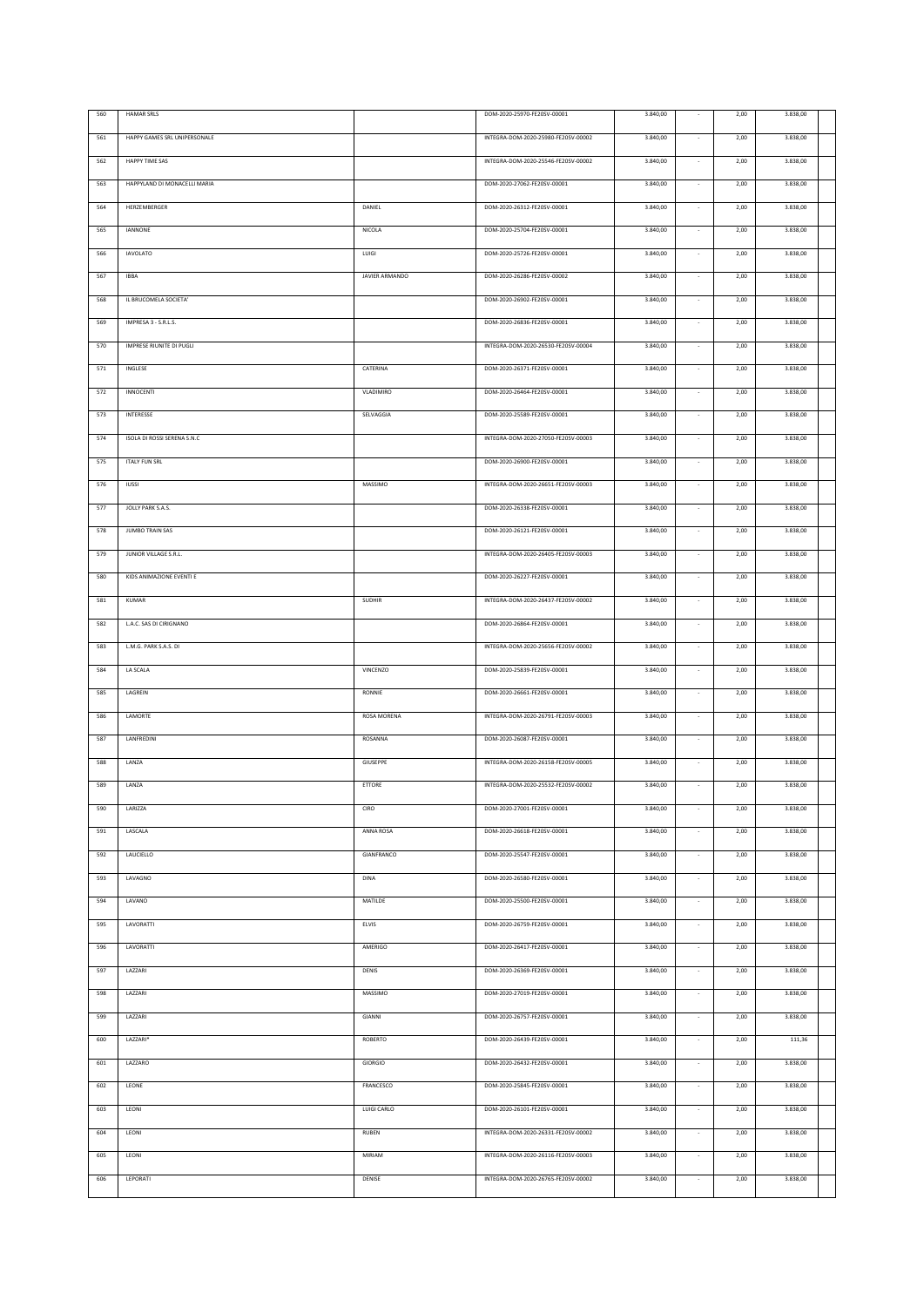| 607 | LEPORATI                       | GIANFRANCO     | INTEGRA-DOM-2020-25945-FE20SV-00002 | 3.840,00 |                          | 2,00 | 3.838,00 |  |
|-----|--------------------------------|----------------|-------------------------------------|----------|--------------------------|------|----------|--|
| 608 | LERDA                          | MASSIMO        | DOM-2020-25861-FE20SV-00001         | 3.840,00 |                          | 2,00 | 3.838,00 |  |
| 609 | LIMUTI                         | SONNY          | DOM-2020-26730-FE20SV-00001         | 3.840,00 |                          | 2,00 | 3.838,00 |  |
|     |                                |                |                                     |          |                          |      |          |  |
| 610 | LIVERO                         | <b>STEFANO</b> | DOM-2020-25561-FE20SV-00001         | 3.840,00 |                          | 2,00 | 3.838,00 |  |
| 611 | LIVERO                         | <b>FULVIO</b>  | DOM-2020-25672-FE20SV-00001         | 3.840,00 | $\sim$                   | 2,00 | 3.838,00 |  |
| 612 | LIVERO                         | UGO            | DOM-2020-26059-FE20SV-00001         | 3.840,00 |                          | 2,00 | 3.838,00 |  |
| 613 | LIVERO                         | UGO            | INTEGRA-DOM-2020-25551-FE20SV-00002 | 3.840,00 |                          | 2,00 | 3.838,00 |  |
|     |                                |                |                                     |          |                          |      |          |  |
| 614 | LIVERO                         | NEAL           | INTEGRA-DOM-2020-26054-FE20SV-00002 | 3.840,00 |                          | 2,00 | 3.838,00 |  |
| 615 | LIVERO                         | <b>BRENDA</b>  | DOM-2020-25574-FE20SV-00001         | 3.840,00 | $\sim$                   | 2,00 | 3.838,00 |  |
| 616 | LIVERO                         | GIUSEPPE       | DOM-2020-26026-FE20SV-00001         | 3.840,00 | $\sim$                   | 2,00 | 3.838,00 |  |
| 617 | LIVERO SISTERS S.A.S. DI       |                | INTEGRA-DOM-2020-25874-FE20SV-00002 | 3.840,00 | $\sim$                   | 2,00 | 3.838,00 |  |
| 618 | LODOLINI                       | ORIELLA        | DOM-2020-26153-FE20SV-00001         |          |                          | 2,00 | 3.838,00 |  |
|     |                                |                |                                     | 3.840,00 |                          |      |          |  |
| 619 | LOFFREDO                       | RAIMONDO       | INTEGRA-DOM-2020-26639-FE20SV-00002 | 3.840,00 |                          | 2,00 | 3.838,00 |  |
| 620 | LOMBARDELLI                    | MANUELA        | DOM-2020-26579-FE20SV-00001         | 3.840,00 |                          | 2,00 | 3.838,00 |  |
| 621 | LOMBARDI                       | ANTONIO        | DOM-2020-26240-FE20SV-00001         | 3.840,00 | $\sim$                   | 2,00 | 3.838,00 |  |
| 622 | LONDEI                         | TANIA          | DOM-2020-26928-FE20SV-00001         | 3.840,00 | $\overline{\phantom{a}}$ | 2,00 | 3.838,00 |  |
|     |                                |                |                                     |          |                          |      |          |  |
| 623 | LONGATO                        | <b>VERA</b>    | DOM-2020-26173-FE20SV-00001         | 3.840,00 |                          | 2,00 | 3.838,00 |  |
| 624 | LORUSSO                        | LUIGI          | DOM-2020-26146-FE20SV-00001         | 3.840,00 |                          | 2,00 | 3.838,00 |  |
| 625 | LUCATO                         | GIUSEPPE       | INTEGRA-DOM-2020-25601-FE20SV-00003 | 3.840,00 | $\sim$                   | 2,00 | 3.838,00 |  |
| 626 | LUCCHETTI                      | SEAN           | INTEGRA-DOM-2020-25721-FE20SV-00002 | 3.840,00 |                          | 2,00 | 3.838,00 |  |
| 627 | LUCIGNOLO DI CERETI JESSICA    |                | DOM-2020-26166-FE20SV-00001         | 3.840,00 | $\overline{\phantom{a}}$ | 2,00 | 3.838,00 |  |
| 628 | LUMINARIE E SPETTACOLI IMPRESA |                | DOM-2020-25971-FE20SV-00001         | 3.840,00 |                          | 2,00 | 3.838,00 |  |
|     |                                |                |                                     |          |                          |      |          |  |
| 629 | LUNA PARK EUROPA DI DUVILLE    |                | DOM-2020-26136-FE20SV-00001         | 3.840,00 |                          | 2,00 | 3.838,00 |  |
| 630 | LUNA PARK GIOCOLANDIA LUDOTECA |                | DOM-2020-26271-FE20SV-00001         | 3.840,00 |                          | 2,00 | 3.838,00 |  |
| 631 | LUNA PARK MAINETTI SOC. COOP.  |                | INTEGRA-DOM-2020-26901-FE20SV-00002 | 3.840,00 |                          | 2,00 | 3.838,00 |  |
| 632 | LUNASERVICE S.A.S. DI UGA      |                | DOM-2020-25555-FE20SV-00001         | 3.840,00 |                          | 2,00 | 3.838,00 |  |
| 633 | LUORDO                         | ANTONIO        | INTEGRA-DOM-2020-26438-FE20SV-00002 | 3.840,00 |                          | 2,00 | 3.838,00 |  |
| 634 | LUORDO                         | ROBERTO        | DOM-2020-26123-FE20SV-00001         | 3.840,00 |                          | 2,00 | 3.838,00 |  |
|     |                                |                |                                     |          |                          |      |          |  |
| 635 | <b>LUPETTI</b>                 | <b>KEVIN</b>   | INTEGRA-DOM-2020-26881-FE20SV-00002 | 3.840,00 |                          | 2,00 | 3.838,00 |  |
| 636 | LUPETTI                        | MONICA         | DOM-2020-26664-FE20SV-00001         | 3.840,00 |                          | 2,00 | 3.838,00 |  |
| 637 | <b>LUPETTI</b>                 | ROBERTO        | DOM-2020-26882-FE20SV-00001         | 3.840,00 | $\sim$                   | 2,00 | 3.838,00 |  |
| 638 | LUVIE'                         | PAOLA          | DOM-2020-25624-FE20SV-00001         | 3.840,00 |                          | 2,00 | 3.838,00 |  |
| 639 | MA.GU. SRL                     |                | INTEGRA-DOM-2020-25635-FE20SV-00002 | 3.840,00 | ٠                        | 2,00 | 3.838,00 |  |
|     |                                |                | INTEGRA-DOM-2020-25513-FE20SV-00003 |          |                          |      |          |  |
| 640 | MACAN                          | MATTIA         |                                     | 3.840,00 |                          | 2,00 | 3.838,00 |  |
| 641 | MACAN                          | DANIEL         | DOM-2020-26425-FE20SV-00001         | 3.840,00 |                          | 2,00 | 3.838,00 |  |
| 642 | MACCARONI                      | LUCIANO        | INTEGRA-DOM-2020-26430-FE20SV-00002 | 3.840,00 |                          | 2,00 | 3.838,00 |  |
| 643 | MACRELLI                       | ROSANNA        | DOM-2020-26696-FE20SV-00001         | 3.840,00 |                          | 2,00 | 3.838,00 |  |
| 644 | MAF SERVICES SNC               |                | DOM-2020-27003-FE20SV-00001         | 3.840,00 | $\sim$                   | 2,00 | 3.838,00 |  |
| 645 | MAGGI                          | FRANCESCO      | INTEGRA-DOM-2020-26741-FE20SV-00002 | 3.840,00 |                          | 2,00 | 3.838,00 |  |
|     |                                |                |                                     |          |                          |      |          |  |
| 646 | MAGGI                          | <b>JOSH</b>    | INTEGRA-DOM-2020-26032-FE20SV-00003 | 3.840,00 |                          | 2,00 | 3.838,00 |  |
| 647 | MAGGI                          | ROBERTO        | DOM-2020-26573-FE20SV-00001         | 3.840,00 |                          | 2,00 | 3.838,00 |  |
| 648 | MAGGIOLO                       | LAURA          | DOM-2020-26932-FE20SV-00001         | 3.840,00 | $\sim$                   | 2,00 | 3.838,00 |  |
| 649 | MAGIC PARK S.N.C. DI           |                | DOM-2020-26929-FE20SV-00001         | 3.840,00 | $\sim$                   | 2,00 | 3.838,00 |  |
| 650 | MAGIC TRAIN SRL                |                | DOM-2020-26835-FE20SV-00001         | 3.840,00 | $\sim$                   | 2,00 | 3.838,00 |  |
|     |                                |                |                                     |          |                          |      |          |  |
| 651 | MAGIC ZENA SRL                 |                | DOM-2020-26912-FE20SV-00001         | 3.840,00 | $\sim$                   | 2,00 | 3.838,00 |  |
| 652 | MAGNANI                        | MASSIMO        | DOM-2020-26100-FE20SV-00001         | 3.840,00 | $\sim$                   | 2,00 | 3.838,00 |  |
| 653 | MAGRINI                        | DENIS          | DOM-2020-25751-FE20SV-00001         | 3.840,00 | $\sim$                   | 2,00 | 3.838,00 |  |
|     |                                |                |                                     |          |                          |      |          |  |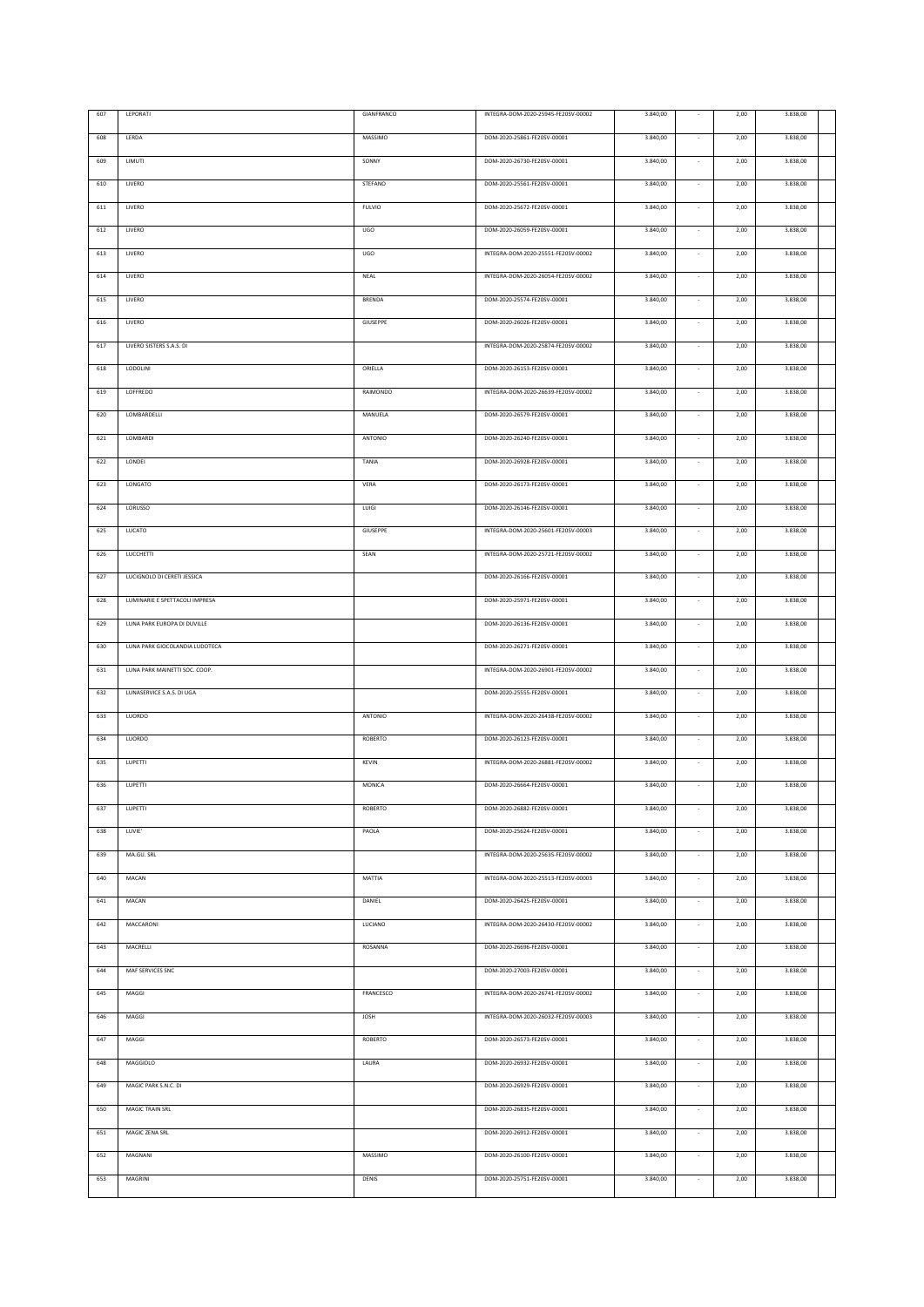| 654 | MALASPINA    | DENNI                   | INTEGRA-DOM-2020-26119-FE20SV-00002 | 3.840,00 |                          | 2,00 | 3.838,00 |  |
|-----|--------------|-------------------------|-------------------------------------|----------|--------------------------|------|----------|--|
| 655 | MALASPINA    | <b>LUCA</b>             | DOM-2020-25522-FE20SV-00001         | 3.840,00 |                          | 2,00 | 3.838,00 |  |
|     |              |                         |                                     |          |                          |      |          |  |
| 656 | MALASPINA    | PATRICK                 | DOM-2020-27056-FE20SV-00001         | 3.840,00 | $\sim$                   | 2,00 | 3.838,00 |  |
| 657 | MALERBA      | ANTONELLA               | DOM-2020-26633-FE20SV-00001         | 3.840,00 |                          | 2,00 | 3.838,00 |  |
| 658 | MALFERTEINER | GIOVANNI                | DOM-2020-26773-FE20SV-00001         | 3.840,00 |                          | 2,00 | 3.838,00 |  |
|     |              |                         |                                     |          |                          |      |          |  |
| 659 | MANFREDI     | MARIO                   | DOM-2020-25684-FE20SV-00001         | 3.840,00 |                          | 2,00 | 3.838,00 |  |
| 660 | MANFREDINI   | ROBERTO                 | DOM-2020-26827-FE20SV-00001         | 3.840,00 | $\sim$                   | 2,00 | 3.838,00 |  |
| 661 | MANFREDINI   | <b>SERGIO</b>           | DOM-2020-26298-FE20SV-00001         | 3.840,00 |                          | 2,00 | 3.838,00 |  |
| 662 | MANFREDINI   | VITTORIO MARIA          | INTEGRA-DOM-2020-26490-FE20SV-00003 | 3.840,00 | $\sim$                   | 2,00 | 3.838,00 |  |
|     |              |                         |                                     |          |                          |      |          |  |
| 663 | MANFREDINI   | SHEILA                  | DOM-2020-25903-FE20SV-00001         | 3.840,00 | $\sim$                   | 2,00 | 3.838,00 |  |
| 664 | MANTOVANI    | STEFANO                 | DOM-2020-25526-FE20SV-00001         | 3.840,00 | $\sim$                   | 2,00 | 3.838,00 |  |
| 665 | MANUCCI      | CARLO                   | INTEGRA-DOM-2020-26477-FE20SV-00003 | 3.840,00 |                          | 2,00 | 3.838,00 |  |
| 666 | MARCHESI     | MICHELA                 | DOM-2020-26497-FE20SV-00001         | 3.840,00 | $\sim$                   | 2,00 | 3.838,00 |  |
|     |              |                         |                                     |          |                          |      |          |  |
| 667 | MARCHESI     | MARCO                   | INTEGRA-DOM-2020-27027-FE20SV-00002 | 3.840,00 |                          | 2,00 | 3.838,00 |  |
| 668 | MARIANI      | ROMINA                  | INTEGRA-DOM-2020-26388-FE20SV-00002 | 3.840,00 | $\overline{\phantom{a}}$ | 2,00 | 3.838,00 |  |
| 669 | MARIN        | DESIREE'                | DOM-2020-26063-FE20SV-00001         | 3.840,00 |                          | 2,00 | 3.838,00 |  |
| 670 | MARINONI     | OSCAR                   | DOM-2020-26643-FE20SV-00001         | 3.840,00 |                          | 2,00 | 3.838,00 |  |
|     |              |                         |                                     |          |                          |      |          |  |
| 671 | MARIOTTI     | <b>GIAN LUCA</b>        | DOM-2020-26946-FE20SV-00001         | 3.840,00 |                          | 2,00 | 3.838,00 |  |
| 672 | MARRA        | GIANLUCA                | INTEGRA-DOM-2020-26084-FE20SV-00002 | 3.840,00 |                          | 2,00 | 3.838,00 |  |
| 673 | MARRA        | ASSUNTA FILOMENA        | DOM-2020-26862-FE20SV-00001         | 3.840,00 |                          | 2,00 | 3.838,00 |  |
| 674 | MARSIC       | MARIJA                  | INTEGRA-DOM-2020-25623-FE20SV-00002 | 3.840,00 |                          | 2,00 | 3.838,00 |  |
|     |              |                         |                                     |          |                          |      |          |  |
| 675 | MARSICO      | GIOVANNI                | DOM-2020-27030-FE20SV-00001         | 3.840,00 |                          | 2,00 | 3.838,00 |  |
| 676 | MARSICO      | ALAN                    | INTEGRA-DOM-2020-25736-FE20SV-00002 | 3.840,00 |                          | 2,00 | 3.838,00 |  |
| 677 | MARSICO      | <b>NEVIO</b>            | DOM-2020-26955-FE20SV-00001         | 3.840,00 |                          | 2,00 | 3.838,00 |  |
| 678 | MARSICO      | <b>DIVIER</b>           | DOM-2020-26971-FE20SV-00001         | 3.840,00 |                          | 2,00 | 3.838,00 |  |
| 679 | MARSICO      | ANTONIO                 | DOM-2020-25885-FE20SV-00001         | 3.840,00 | $\sim$                   | 2,00 | 3.838,00 |  |
|     |              |                         |                                     |          |                          |      |          |  |
| 680 | MARSICO      | <b>RUBEN</b>            | INTEGRA-DOM-2020-26192-FE20SV-00002 | 3.840,00 |                          | 2,00 | 3.838,00 |  |
| 681 | MARSICO      | GIUSEPPE                | DOM-2020-26978-FE20SV-00001         | 3.840,00 |                          | 2,00 | 3.838,00 |  |
| 682 | MARSICO      | ALBERTO                 | DOM-2020-25652-FE20SV-00001         | 3.840,00 |                          | 2,00 | 3.838,00 |  |
| 683 | MARSICO      | <b>ALESSIO</b>          | DOM-2020-25937-FE20SV-00001         | 3.840,00 |                          | 2,00 | 3.838,00 |  |
|     |              |                         |                                     |          |                          |      |          |  |
| 684 | MARSICO      | ELVIO                   | DOM-2020-25892-FE20SV-00001         | 3.840,00 |                          | 2,00 | 3.838,00 |  |
| 685 | MARSICO      | ANTONIO                 | INTEGRA-DOM-2020-27044-FE20SV-00003 | 3.840,00 | $\sim$                   | 2,00 | 3.838,00 |  |
| 686 | MARSICO      | WILLER                  | DOM-2020-26939-FE20SV-00001         | 3.840,00 | ×,                       | 2,00 | 3.838,00 |  |
| 687 | MARTINELLI   | PETRA                   | INTEGRA-DOM-2020-26057-FE20SV-00003 | 3.840,00 |                          | 2,00 | 3.838,00 |  |
|     |              |                         |                                     |          | $\sim$                   |      |          |  |
| 688 | MARTINI      | SAURO                   | DOM-2020-26005-FE20SV-00001         | 3.840,00 |                          | 2,00 | 3.838,00 |  |
| 689 | MARZARI      | SABRINA                 | DOM-2020-26737-FE20SV-00001         | 3.840,00 | $\cdot$                  | 2,00 | 3.838,00 |  |
| 690 | MASCI        | SARA                    | INTEGRA-DOM-2020-27020-FE20SV-00002 | 3.840,00 | $\sim$                   | 2,00 | 3.838,00 |  |
| 691 | MASCI        | <b>FILIPPO</b>          | INTEGRA-DOM-2020-26466-FE20SV-00002 | 3.840,00 | $\sim$                   | 2,00 | 3.838,00 |  |
| 692 | MASINI       | EMANUEL                 | INTEGRA-DOM-2020-26128-FE20SV-00002 | 3.840,00 | $\sim$                   | 2,00 | 3.838,00 |  |
|     |              |                         |                                     |          |                          |      |          |  |
| 693 | MASSEI       | <b>EMILIANO GABRIEL</b> | DOM-2020-27052-FE20SV-00001         | 3.840,00 | $\sim$                   | 2,00 | 3.838,00 |  |
| 694 | MASSERDOTTI  | VALERIANO FAUSTO        | DOM-2020-25922-FE20SV-00001         | 3.840,00 | $\sim$                   | 2,00 | 3.838,00 |  |
| 695 | MASSERONI    | CONSUELO                | INTEGRA-DOM-2020-27026-FE20SV-00003 | 3.840,00 | $\sim$                   | 2,00 | 3.838,00 |  |
| 696 | MASTINI      | ROBERTINO               | DOM-2020-26076-FE20SV-00001         | 3.840,00 | $\sim$                   | 2,00 | 3.838,00 |  |
|     |              |                         |                                     |          |                          |      |          |  |
| 697 | MASTINI      | ASHLIN                  | DOM-2020-26182-FE20SV-00001         | 3.840,00 | $\sim$                   | 2,00 | 3.838,00 |  |
| 698 | MASTINI      | AMOS                    | INTEGRA-DOM-2020-26427-FE20SV-00002 | 3.840,00 | $\sim$                   | 2,00 | 3.838,00 |  |
| 699 | MASTINI      | PRIMO                   | DOM-2020-26183-FE20SV-00001         | 3.840,00 | $\sim$                   | 2,00 | 3.838,00 |  |
|     |              |                         |                                     |          |                          |      |          |  |
| 700 | MASTINI      | RALF                    | DOM-2020-26706-FE20SV-00001         | 3.840,00 | $\sim$                   | 2,00 | 3.838,00 |  |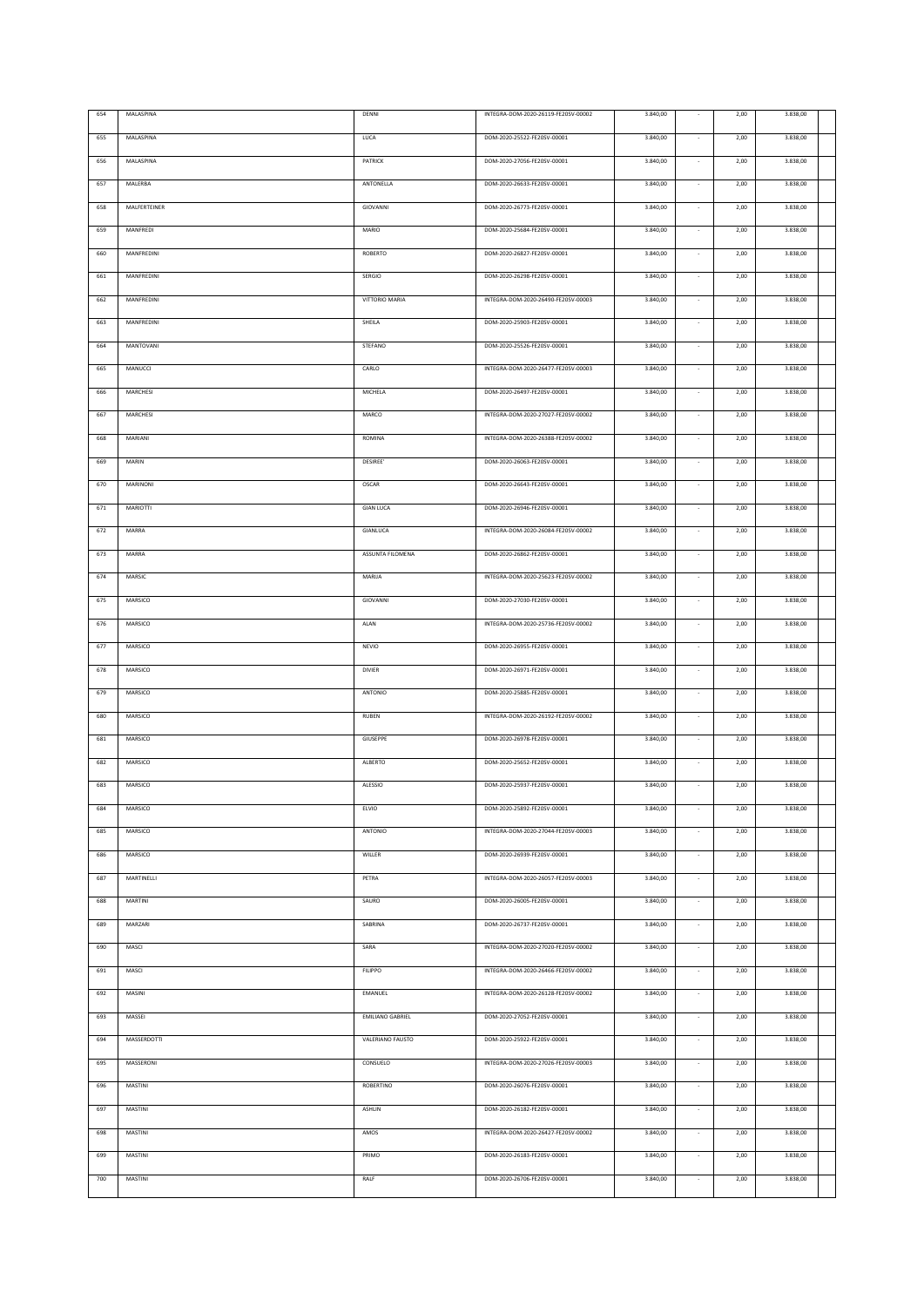| 701     | MATTERA                                      | SERENA               | DOM-2020-25838-FE20SV-00001         | 3.840,00 |                          | 2,00 | 3.838,00 |  |
|---------|----------------------------------------------|----------------------|-------------------------------------|----------|--------------------------|------|----------|--|
| 702     | MAZZA                                        | CARMELA              | DOM-2020-25846-FE20SV-00001         | 3.840,00 |                          | 2,00 | 3.838,00 |  |
| 703     | MAZZEO                                       | MARIANO              | DOM-2020-25690-FE20SV-00001         | 3.840,00 |                          | 2,00 | 3.838,00 |  |
|         | MAZZEO                                       | ANGELA               | DOM-2020-26750-FE20SV-00001         | 3.840,00 |                          | 2,00 | 3.838,00 |  |
| 704     |                                              |                      |                                     |          |                          |      |          |  |
| 705     | MAZZOLENI                                    | MASSIMO              | INTEGRA-DOM-2020-25828-FE20SV-00002 | 3.840,00 | ×,                       | 2,00 | 3.838,00 |  |
| 706     | MAZZOTTI                                     | NATASCIA             | DOM-2020-25545-FE20SV-00001         | 3.840,00 |                          | 2,00 | 3.838,00 |  |
| 707     | MC DI CALDARI CHRISTIAN C.                   |                      | DOM-2020-26209-FE20SV-00002         | 3.840,00 | $\sim$                   | 2,00 | 3.838,00 |  |
| 708     | MEDINI                                       | DANIELE              | DOM-2020-26992-FE20SV-00001         | 3.840,00 |                          | 2,00 | 3.838,00 |  |
| 709     | MEDINI                                       | KATIUSCIA            | DOM-2020-27038-FE20SV-00001         | 3.840,00 | $\sim$                   | 2,00 | 3.838,00 |  |
| 710     | MEDINI                                       | CLAUDIO              | DOM-2020-25789-FE20SV-00001         | 3.840,00 | $\sim$                   | 2,00 | 3.838,00 |  |
|         |                                              |                      |                                     |          |                          |      |          |  |
| $711\,$ | MEDINI                                       | DENNY                | DOM-2020-25834-FE20SV-00001         | 3.840,00 | $\sim$                   | 2,00 | 3.838,00 |  |
| 712     | MEDINI                                       | <b>JOHNNI</b>        | DOM-2020-26399-FE20SV-00001         | 3.840,00 |                          | 2,00 | 3.838,00 |  |
| 713     | MEDINI                                       | <b>STEFANO</b>       | DOM-2020-26081-FE20SV-00001         | 3.840,00 |                          | 2,00 | 3.838,00 |  |
| 714     | MEDINI                                       | FABIO                | INTEGRA-DOM-2020-25915-FE20SV-00003 | 3.840,00 |                          | 2,00 | 3.838,00 |  |
| 715     | MEDINI                                       | LIVIO GIUSEPPE       | DOM-2020-26887-FE20SV-00001         | 3.840,00 | $\sim$                   | 2,00 | 3.838,00 |  |
| 716     | MEDINI                                       | LUANA                | INTEGRA-DOM-2020-26075-FE20SV-00002 | 3.840,00 | $\sim$                   | 2,00 | 3.838,00 |  |
|         |                                              |                      |                                     |          |                          |      |          |  |
| 717     | MEDINI                                       | ENZO                 | INTEGRA-DOM-2020-25919-FE20SV-00003 | 3.840,00 |                          | 2,00 | 3.838,00 |  |
| 718     | MEDINI                                       | PAOLO                | INTEGRA-DOM-2020-25521-FE20SV-00007 | 3.840,00 |                          | 2,00 | 3.838,00 |  |
| 719     | MEDINI PARK DI GAUDIO YARI                   |                      | INTEGRA-DOM-2020-25588-FE20SV-00003 | 3.840,00 | $\cdot$                  | 2,00 | 3.838,00 |  |
| 720     | <b>MEDOLAGO</b>                              | <b>ESTER</b>         | DOM-2020-26390-FE20SV-00001         | 3.840,00 |                          | 2,00 | 3.838,00 |  |
| 721     | MELE                                         | GIUSEPPE             | INTEGRA-DOM-2020-26677-FE20SV-00002 | 3.840,00 | $\overline{\phantom{a}}$ | 2,00 | 3.838,00 |  |
| 722     | MENTA                                        | GIANNI               | DOM-2020-26531-FE20SV-00001         | 3.840,00 |                          | 2,00 | 3.838,00 |  |
|         |                                              |                      |                                     |          |                          |      |          |  |
| 723     | MERAVILANDIA SRL                             |                      | DOM-2020-26294-FE20SV-00001         | 3.840,00 |                          | 2,00 | 3.838,00 |  |
| 724     | MEUCCI                                       | ADEMARO              | DOM-2020-25844-FE20SV-00001         | 3.840,00 |                          | 2,00 | 3.838,00 |  |
| 725     | MIGANI                                       | GIUSEPPE             | INTEGRA-DOM-2020-26372-FE20SV-00002 | 3.840,00 |                          | 2,00 | 3.838,00 |  |
| 726     | MIGLIAVACCA                                  | CHRISTAKIS           | INTEGRA-DOM-2020-25930-FE20SV-00002 | 3.840,00 |                          | 2,00 | 3.838,00 |  |
| 727     | MILETTO                                      | <b>BRUNO</b>         | DOM-2020-26383-FE20SV-00001         | 3.840,00 |                          | 2,00 | 3.838,00 |  |
| 728     | MILETTO                                      | DARIS                | INTEGRA-DOM-2020-26348-FE20SV-00002 | 3.840,00 |                          | 2,00 | 3.838,00 |  |
| 729     | MILETTO                                      | <b>EMILIO</b>        | DOM-2020-26646-FE20SV-00001         | 3.840,00 |                          | 2,00 | 3.838,00 |  |
|         |                                              |                      |                                     |          |                          |      |          |  |
| 730     | MILETTO                                      | ANGELO               | INTEGRA-DOM-2020-26468-FE20SV-00003 | 3.840,00 |                          | 2,00 | 3.838,00 |  |
| 731     | MILETTO                                      | REMO                 | DOM-2020-26330-FE20SV-00001         | 3.840,00 | $\sim$                   | 2,00 | 3.838,00 |  |
| 732     | MINNAI                                       | IGNAZIA              | INTEGRA-DOM-2020-25896-FE20SV-00002 | 3.840,00 |                          | 2,00 | 3.838,00 |  |
| 733     | <b>MISTRORIGO</b>                            | HERMES               | INTEGRA-DOM-2020-25816-FE20SV-00002 | 3.840,00 | ×                        | 2,00 | 3.838,00 |  |
| 734     | MODENESE                                     | PAOLO                | DOM-2020-25895-FE20SV-00001         | 3.840,00 |                          | 2,00 | 3.838,00 |  |
| 735     | <b>MOINO</b>                                 | PATRIZIA             | DOM-2020-25682-FE20SV-00001         | 3.840,00 |                          | 2,00 | 3.838,00 |  |
| 736     | <b>MOLETTIERI</b>                            | ROSA                 | DOM-2020-26598-FE20SV-00001         | 3.840,00 |                          | 2,00 | 3.838,00 |  |
|         |                                              |                      |                                     |          |                          |      |          |  |
| 737     | MOLINARO                                     | <b>TOMMASO</b>       | DOM-2020-25692-FE20SV-00001         | 3.840,00 | $\epsilon$               | 2,00 | 3.838,00 |  |
| 738     | MOLINARO                                     | BARBARA              | DOM-2020-25696-FE20SV-00001         | 3.840,00 | $\sim$                   | 2,00 | 3.838,00 |  |
| 739     | MONACO                                       | SARA                 | INTEGRA-DOM-2020-25985-FE20SV-00002 | 3.840,00 |                          | 2,00 | 3.838,00 |  |
| 740     | MONDO DEI BIMBI S.A.S. DI ARMENI ROSITA & C. |                      | DOM-2020-26339-FE20SV-00001         | 3.840,00 |                          | 2,00 | 3.838,00 |  |
| 741     | MONTANELLI                                   | ALESSIO              | DOM-2020-25659-FE20SV-00001         | 3.840,00 |                          | 2,00 | 3.838,00 |  |
| 742     | MONTENERE STIV C.S.A.S.                      |                      | DOM-2020-25648-FE20SV-00001         | 3.840,00 | $\sim$                   | 2,00 | 3.838,00 |  |
|         | MONTENERO                                    |                      |                                     |          | $\sim$                   |      |          |  |
| 743     |                                              | CLAUDIO              | DOM-2020-26629-FE20SV-00001         | 3.840,00 |                          | 2,00 | 3.838,00 |  |
| 744     | MONTENERO                                    | <b>GIULIO CESARE</b> | DOM-2020-26241-FE20SV-00001         | 3.840,00 | $\sim$                   | 2,00 | 3.838,00 |  |
| 745     | MONTENERO                                    | FABIO UMBERTO PIERO  | DOM-2020-25663-FE20SV-00001         | 3.840,00 | $\sim$                   | 2,00 | 3.838,00 |  |
| 746     | MONTENERO                                    | MORENA               | DOM-2020-26808-FE20SV-00001         | 3.840,00 | $\sim$                   | 2,00 | 3.838,00 |  |
| 747     | MONTENERO                                    | <b>UMBERTO</b>       | DOM-2020-25503-FE20SV-00001         | 3.840,00 | $\sim$                   | 2,00 | 3.838,00 |  |
|         |                                              |                      |                                     |          |                          |      |          |  |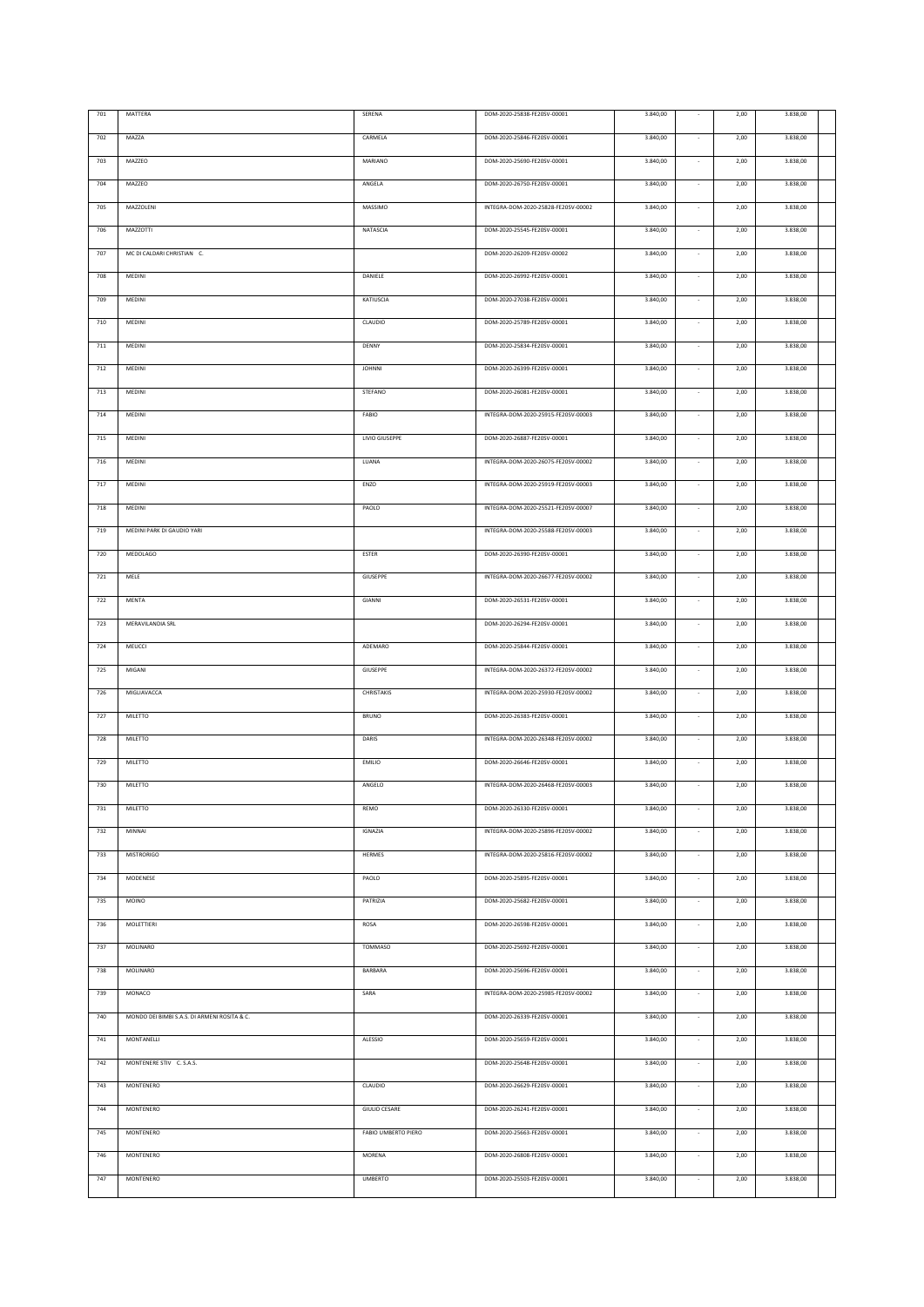| 748 | MONTENERO                            | ANSELMO ROMOLO ANTONIO | INTEGRA-DOM-2020-25661-FE20SV-00002 | 3.840,00 |                          | 2,00 | 3.838,00 |  |
|-----|--------------------------------------|------------------------|-------------------------------------|----------|--------------------------|------|----------|--|
| 749 | MONTENERO                            | NICOLA SANTE           | DOM-2020-25530-FE20SV-00001         | 3.840,00 |                          | 2,00 | 3.838,00 |  |
|     |                                      |                        |                                     |          |                          |      |          |  |
| 750 | MONTENERO                            | ANNA MARIA             | DOM-2020-26189-FE20SV-00001         | 3.840,00 | $\sim$                   | 2,00 | 3.838,00 |  |
| 751 | MONTENERO                            | PIERPAOLO              | DOM-2020-26602-FE20SV-00001         | 3.840,00 |                          | 2,00 | 3.838,00 |  |
| 752 | MONTENERO SAS DI MONTENERO MIRKO & C |                        | DOM-2020-26538-FE20SV-00001         | 3.840,00 |                          | 2,00 | 3.838,00 |  |
|     |                                      |                        |                                     |          |                          |      |          |  |
| 753 | MONTICO                              | <b>GIULIA MARISA</b>   | DOM-2020-25752-FE20SV-00001         | 3.840,00 |                          | 2,00 | 3.838,00 |  |
| 754 | MONTI-CONDESNITT                     | MARLENE                | DOM-2020-27035-FE20SV-00001         | 3.840,00 | $\sim$                   | 2,00 | 3.838,00 |  |
| 755 | <b>MONTOSI</b>                       | MAURO                  | DOM-2020-26899-FE20SV-00001         | 3.840,00 |                          | 2,00 | 3.838,00 |  |
|     |                                      |                        |                                     |          |                          |      |          |  |
| 756 | MONTYJ S.A.S. DI MONTI               |                        | DOM-2020-26838-FE20SV-00001         | 3.840,00 | $\sim$                   | 2,00 | 3.838,00 |  |
| 757 | MORANDI                              | MICHELE                | INTEGRA-DOM-2020-25712-FE20SV-00002 | 3.840,00 | $\overline{\phantom{a}}$ | 2,00 | 3.838,00 |  |
| 758 | MORANDI                              | OMAR                   | DOM-2020-25687-FE20SV-00001         | 3.840,00 | $\sim$                   | 2,00 | 3.838,00 |  |
|     |                                      |                        |                                     |          |                          |      |          |  |
| 759 | MORANDI                              | PATRIZIO               | DOM-2020-25926-FE20SV-00001         | 3.840,00 |                          | 2,00 | 3.838,00 |  |
| 760 | MORANDI                              | SIMONE                 | DOM-2020-26880-FE20SV-00001         | 3.840,00 | $\sim$                   | 2,00 | 3.838,00 |  |
| 761 | MORANDI                              | ANDREA                 | INTEGRA-DOM-2020-25714-FE20SV-00003 | 3.840,00 |                          | 2,00 | 3.838,00 |  |
| 762 | MORANDI                              | ANDREA UMBERTO         | DOM-2020-25860-FE20SV-00001         | 3.840,00 | $\overline{\phantom{a}}$ | 2,00 | 3.838,00 |  |
|     |                                      |                        |                                     |          |                          |      |          |  |
| 763 | MORE'                                | GIUSTINA               | DOM-2020-25873-FE20SV-00001         | 3.840,00 |                          | 2,00 | 3.838,00 |  |
| 764 | <b>MORETTI</b>                       | MASSIMO                | INTEGRA-DOM-2020-26171-FE20SV-00002 | 3.840,00 |                          | 2,00 | 3.838,00 |  |
| 765 | <b>MORETTI</b>                       | DANIELE                | DOM-2020-25796-FE20SV-00001         | 3.840,00 |                          | 2,00 | 3.838,00 |  |
|     |                                      |                        |                                     |          |                          |      |          |  |
| 766 | MORETTO                              | GHERARDO               | DOM-2020-26420-FE20SV-00001         | 3.840,00 |                          | 2,00 | 3.838,00 |  |
| 767 | MORETTO                              | <b>JONATHAN</b>        | DOM-2020-26280-FE20SV-00001         | 3.840,00 |                          | 2,00 | 3.838,00 |  |
| 768 | MORGANTI                             | LOREDANA               | DOM-2020-26491-FE20SV-00001         | 3.840,00 |                          | 2,00 | 3.838,00 |  |
|     |                                      |                        |                                     |          |                          |      |          |  |
| 769 | MORGIA                               | STEFANO                | DOM-2020-25781-FE20SV-00001         | 3.840,00 |                          | 2,00 | 3.838,00 |  |
| 770 | <b>MORUZZI</b>                       | OLGA                   | INTEGRA-DOM-2020-26320-FE20SV-00002 | 3.840,00 |                          | 2,00 | 3.838,00 |  |
| 771 | <b>MORUZZI</b>                       | <b>ITALO</b>           | INTEGRA-DOM-2020-26914-FE20SV-00004 | 3.840,00 |                          | 2,00 | 3.838,00 |  |
| 772 | <b>MR MONKEY</b>                     |                        | DOM-2020-25891-FE20SV-00001         | 3.840,00 |                          | 2,00 | 3.838,00 |  |
|     |                                      |                        |                                     |          |                          |      |          |  |
| 773 | MSC DI CORAZZA SABRINA E C.          |                        | DOM-2020-25953-FE20SV-00001         | 3.840,00 | $\sim$                   | 2,00 | 3.838,00 |  |
| 774 | MUNGIGUERRA                          | FRANCESCO              | DOM-2020-26537-FE20SV-00001         | 3.840,00 |                          | 2,00 | 3.838,00 |  |
| 775 | <b>MURA</b>                          | <b>MARIO</b>           | INTEGRA-DOM-2020-25743-FE20SV-00002 | 3.840,00 |                          | 2,00 | 3.838,00 |  |
|     |                                      |                        |                                     |          |                          |      |          |  |
| 776 | <b>MURA</b>                          | <b>MIRKO</b>           | INTEGRA-DOM-2020-25717-FE20SV-00003 | 3.840,00 |                          | 2,00 | 3.838,00 |  |
| 777 | <b>MURA</b>                          | ALESSANDRO             | DOM-2020-25645-FE20SV-00001         | 3.840,00 |                          | 2,00 | 3.838,00 |  |
| 778 | MURA                                 | GIANLUIGI              | DOM-2020-25738-FE20SV-00001         | 3.840,00 |                          | 2,00 | 3.838,00 |  |
| 779 | <b>MURA</b>                          | MARIA                  | INTEGRA-DOM-2020-26293-FE20SV-00003 | 3.840,00 | $\sim$                   | 2,00 | 3.838,00 |  |
|     |                                      |                        |                                     |          |                          |      |          |  |
| 780 | <b>MURA</b>                          | NICOLA                 | INTEGRA-DOM-2020-25745-FE20SV-00002 | 3.840,00 | ×,                       | 2,00 | 3.838,00 |  |
| 781 | <b>MUSETTI</b>                       | <b>ELISABETTA</b>      | DOM-2020-26739-FE20SV-00001         | 3.840,00 |                          | 2,00 | 3.838,00 |  |
| 782 | MUSINU                               | MANOLA                 | DOM-2020-26829-FE20SV-00001         | 3.840,00 | $\sim$                   | 2,00 | 3.838,00 |  |
|     |                                      |                        |                                     |          |                          |      |          |  |
| 783 | MUSSO                                | ANTONELLA              | DOM-2020-26506-FE20SV-00001         | 3.840,00 | $\cdot$                  | 2,00 | 3.838,00 |  |
| 784 | NANNOLO                              | ARMANDA                | INTEGRA-DOM-2020-26766-FE20SV-00002 | 3.840,00 | $\sim$                   | 2,00 | 3.838,00 |  |
| 785 | NATALI                               | <b>LUIGI</b>           | INTEGRA-DOM-2020-25666-FE20SV-00002 | 3.840,00 | $\sim$                   | 2,00 | 3.838,00 |  |
| 786 | NESTI                                | FABIO                  | DOM-2020-26004-FE20SV-00001         | 3.840,00 | $\sim$                   | 2,00 | 3.838,00 |  |
|     |                                      |                        |                                     |          |                          |      |          |  |
| 787 | NEW IESOLANDIA SRL                   |                        | INTEGRA-DOM-2020-27055-FE20SV-00002 | 3.840,00 | $\sim$                   | 2,00 | 3.838,00 |  |
| 788 | NEW PROJECT S.A.S. DI DI GUIDA       |                        | INTEGRA-DOM-2020-26865-FE20SV-00002 | 3.840,00 | $\sim$                   | 2,00 | 3.838,00 |  |
| 789 | NIEMEN                               | CONNY                  | DOM-2020-26684-FE20SV-00001         | 3.840,00 | $\sim$                   | 2,00 | 3.838,00 |  |
|     |                                      |                        |                                     |          |                          |      |          |  |
| 790 | NIEMEN                               | ARTURO                 | DOM-2020-26801-FE20SV-00001         | 3.840,00 | $\sim$                   | 2,00 | 3.838,00 |  |
| 791 | NIEMEN                               | <b>JORDY</b>           | DOM-2020-26690-FE20SV-00001         | 3.840,00 | $\sim$                   | 2,00 | 3.838,00 |  |
| 792 | NIEMEN                               | <b>BRIAN</b>           | DOM-2020-26595-FE20SV-00001         | 3.840,00 | $\overline{\phantom{a}}$ | 2,00 | 3.838,00 |  |
|     |                                      |                        |                                     |          |                          |      |          |  |
| 793 | NIEMEN                               | LUANA                  | INTEGRA-DOM-2020-26736-FE20SV-00003 | 3.840,00 | $\sim$                   | 2,00 | 3.838,00 |  |
| 794 | NOVIELLI                             | <b>GIULIO</b>          | DOM-2020-25940-FE20SV-00001         | 3.840,00 | $\sim$                   | 2,00 | 3.838,00 |  |
|     |                                      |                        |                                     |          |                          |      |          |  |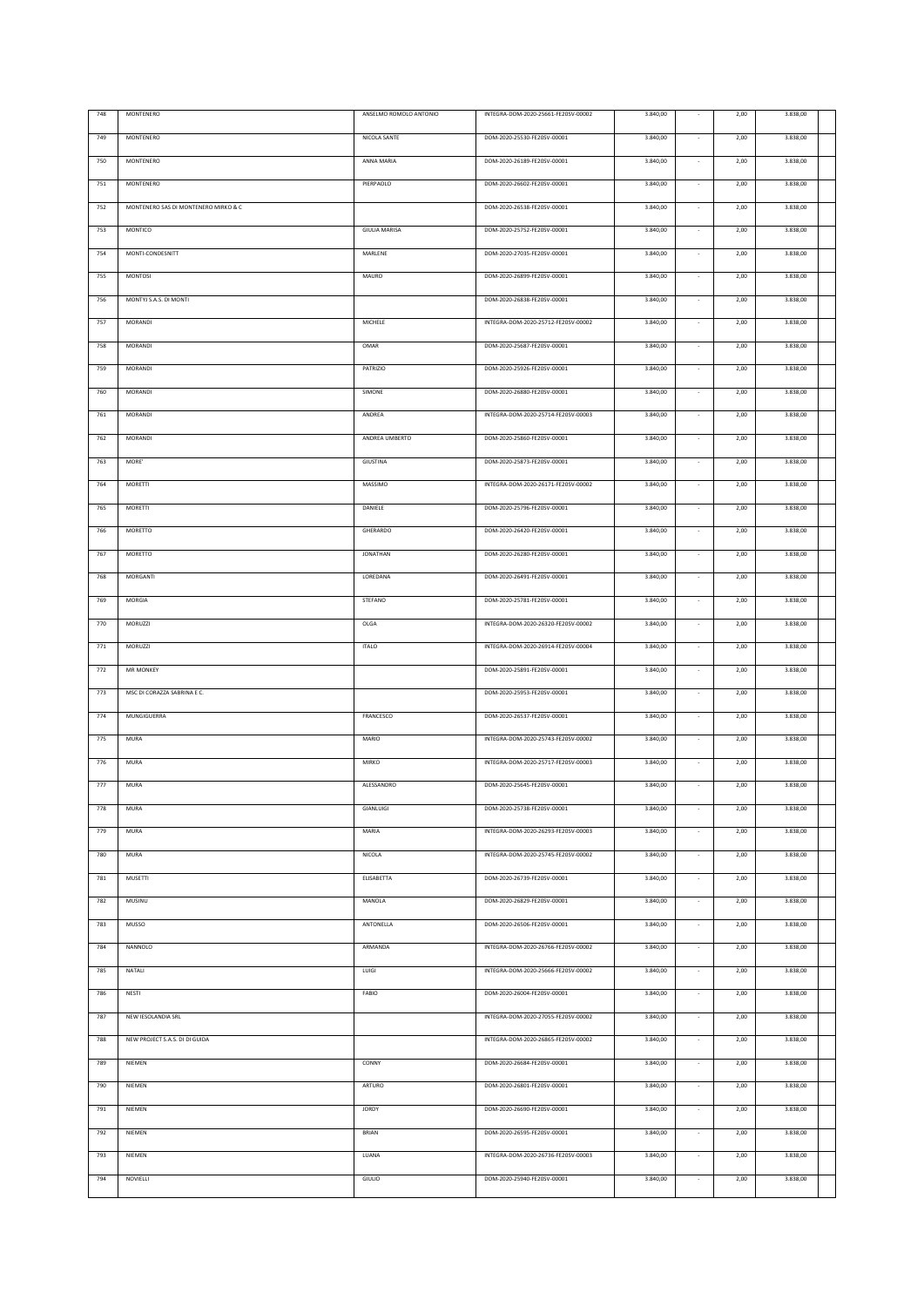| 795 | NUMEROUNO MULTISERVIZI SOC.            |                        | DOM-2020-26124-FE20SV-00001         | 3.840,00 |                          | 2,00 | 3.838,00 |  |
|-----|----------------------------------------|------------------------|-------------------------------------|----------|--------------------------|------|----------|--|
| 796 | OASI PARK S.A.S. DI MELANDRI DAVID & C |                        | DOM-2020-25976-FE20SV-00001         | 3.840,00 |                          | 2,00 | 3.838,00 |  |
| 797 | OGNIBENE                               | <b>GIOVANNI MARIA</b>  | DOM-2020-26291-FE20SV-00001         | 3.840,00 |                          | 2,00 | 3.838,00 |  |
| 798 | ONOFRI                                 | TIZIANA                | DOM-2020-26657-FE20SV-00001         | 3.840,00 |                          | 2,00 | 3.838,00 |  |
| 799 | ONORATO                                | CARMINE                | DOM-2020-26585-FE20SV-00001         | 3.840,00 | ×,                       | 2,00 | 3.838,00 |  |
|     |                                        |                        |                                     |          |                          |      |          |  |
| 800 | ORLANDO                                | VITTORIO GIORGIO       | INTEGRA-DOM-2020-26270-FE20SV-00004 | 3.840,00 |                          | 2,00 | 3.838,00 |  |
| 801 | ORLANDO                                | MARCO                  | DOM-2020-25849-FE20SV-00001         | 3.840,00 | $\sim$                   | 2,00 | 3.838,00 |  |
| 802 | ORLANDO                                | <b>MAURIZIO</b>        | INTEGRA-DOM-2020-25594-FE20SV-00003 | 3.840,00 |                          | 2,00 | 3.838,00 |  |
| 803 | ORLANDO                                | ANTONIO                | DOM-2020-26127-FE20SV-00001         | 3.840,00 | $\sim$                   | 2,00 | 3.838,00 |  |
| 804 | ORLANDO                                | ALEX                   | DOM-2020-25946-FE20SV-00001         | 3.840,00 | $\sim$                   | 2,00 | 3.838,00 |  |
| 805 | ORTOLANI                               | LAURETTA               | DOM-2020-26977-FE20SV-00001         | 3.840,00 | $\sim$                   | 2,00 | 3.838,00 |  |
| 806 | OSCAR TOGNI DI BARLAY MANUELA          |                        | INTEGRA-DOM-2020-26212-FE20SV-00002 | 3.840,00 |                          | 2,00 | 3.838,00 |  |
| 807 | OSSOLA                                 | DANIELE                | INTEGRA-DOM-2020-25803-FE20SV-00002 | 3.840,00 |                          | 2,00 | 3.838,00 |  |
| 808 | <b>OSSOLA</b>                          | <b>RONNY</b>           | DOM-2020-25801-FE20SV-00001         | 3.840,00 |                          | 2,00 | 3.838,00 |  |
| 809 | P F SNC DI PALAZZO                     |                        | INTEGRA-DOM-2020-25936-FE20SV-00002 | 3.840,00 | $\sim$                   | 2,00 | 3.838,00 |  |
|     |                                        |                        |                                     |          |                          |      |          |  |
| 810 | PAGELLA                                | KOSTIAN                | DOM-2020-26313-FE20SV-00001         | 3.840,00 | $\overline{\phantom{a}}$ | 2,00 | 3.838,00 |  |
| 811 | PANIZZA                                | VALENTINO              | INTEGRA-DOM-2020-26795-FE20SV-00002 | 3.840,00 |                          | 2,00 | 3.838,00 |  |
| 812 | PANORAMIX SRLS                         |                        | INTEGRA-DOM-2020-26525-FE20SV-00002 | 3.840,00 |                          | 2,00 | 3.838,00 |  |
| 813 | PAOLELLA                               | FRANCESCO              | INTEGRA-DOM-2020-26184-FE20SV-00002 | 3.840,00 | $\overline{\phantom{a}}$ | 2,00 | 3.838,00 |  |
| 814 | PAOLINI                                | DANIELE                | DOM-2020-26600-FE20SV-00001         | 3.840,00 |                          | 2,00 | 3.838,00 |  |
| 815 | PAOLINI                                | MASSIMILIANO           | DOM-2020-26524-FE20SV-00001         | 3.840,00 | $\overline{\phantom{a}}$ | 2,00 | 3.838,00 |  |
| 816 | PAPEROPOLIS S.R.L.                     |                        | DOM-2020-26702-FE20SV-00001         | 3.840,00 |                          | 2,00 | 3.838,00 |  |
| 817 | PAPINI                                 | GIUSEPPE               | INTEGRA-DOM-2020-26355-FE20SV-00002 | 3.840,00 |                          | 2,00 | 3.838,00 |  |
| 818 | PAPPALARDO                             | VALENTINA              | DOM-2020-25765-FE20SV-00001         | 3.840,00 |                          | 2,00 | 3.838,00 |  |
| 819 | PARCO GIOCHI PER BAMBINI               |                        | DOM-2020-26215-FE20SV-00001         |          |                          |      | 3.838,00 |  |
|     |                                        |                        |                                     | 3.840,00 |                          | 2,00 |          |  |
| 820 | PARCO OGNIBENE DI KUMAR SUDHIR         |                        | DOM-2020-26445-FE20SV-00001         | 3.840,00 |                          | 2,00 | 3.838,00 |  |
| 821 | PARISI                                 | MAICHAEL               | INTEGRA-DOM-2020-25814-FE20SV-00002 | 3.840,00 |                          | 2,00 | 3.838,00 |  |
| 822 | PARISI                                 | GERKY                  | DOM-2020-26601-FE20SV-00001         | 3.840,00 |                          | 2,00 | 3.838,00 |  |
| 823 | PARISI NAVONE                          | STEVEN                 | DOM-2020-26785-FE20SV-00001         | 3.840,00 |                          | 2,00 | 3.838,00 |  |
| 824 | PARK STYLE SAS                         |                        | DOM-2020-25733-FE20SV-00001         | 3.840,00 |                          | 2,00 | 3.838,00 |  |
| 825 | PASINETTI                              | CLAUDIO                | DOM-2020-27065-FE20SV-00001         | 3.840,00 | $\sim$                   | 2,00 | 3.838,00 |  |
| 826 | PASSARO                                | FRANCESCO              | DOM-2020-26640-FE20SV-00001         | 3.840,00 |                          | 2,00 | 3.838,00 |  |
| 827 | PECCENINI                              | <b>MAURIZIO</b>        | DOM-2020-26812-FE20SV-00001         | 3.840,00 |                          | 2,00 | 3.838,00 |  |
| 828 | PEIROTTI                               | <b>FEDERICO RENATO</b> | DOM-2020-26634-FE20SV-00001         | 3.840,00 |                          | 2,00 | 3.838,00 |  |
| 829 | PEIROTTI                               | ELIANA FRANCESCA       | INTEGRA-DOM-2020-26031-FE20SV-00002 | 3.840,00 |                          | 2,00 | 3.838,00 |  |
|     |                                        |                        |                                     |          |                          |      |          |  |
| 830 | PELLEGRINI                             | ANGELO                 | DOM-2020-26277-FE20SV-00001         | 3.840,00 |                          | 2,00 | 3.838,00 |  |
| 831 | PELLEGRINI                             | EMANUELE               | DOM-2020-25528-FE20SV-00001         | 3.840,00 |                          | 2,00 | 3.838,00 |  |
| 832 | PELLEGRINI                             | ARISTODEMO FRANCESCO   | DOM-2020-25598-FE20SV-00001         | 3.840,00 | $\sim$                   | 2,00 | 3.838,00 |  |
| 833 | PELLERANI                              | <b>IORIS</b>           | INTEGRA-DOM-2020-26861-FE20SV-00002 | 3.840,00 |                          | 2,00 | 3.838,00 |  |
| 834 | PELLERANI                              | LUIGI                  | DOM-2020-26883-FE20SV-00001         | 3.840,00 |                          | 2,00 | 3.838,00 |  |
| 835 | PELUCCHI                               | GIAMPIERO              | DOM-2020-26131-FE20SV-00001         | 3.840,00 |                          | 2,00 | 3.838,00 |  |
| 836 | PELUFFO                                | VALENTINO              | DOM-2020-25579-FE20SV-00001         | 3.840,00 | $\sim$                   | 2,00 | 3.838,00 |  |
| 837 | PERRIS                                 | SERGIO GORIZIANO       | DOM-2020-25882-FE20SV-00001         | 3.840,00 | $\sim$                   | 2,00 | 3.838,00 |  |
| 838 | PERRIS                                 | <b>UMBERTO</b>         | DOM-2020-25879-FE20SV-00001         | 3.840,00 | $\sim$                   | 2,00 | 3.838,00 |  |
| 839 | PESTELLI                               | SHARON                 | DOM-2020-26315-FE20SV-00001         | 3.840,00 | $\sim$                   | 2,00 | 3.838,00 |  |
|     |                                        |                        |                                     |          |                          |      |          |  |
| 840 | PETRUZZI                               | <b>EUGENIA</b>         | INTEGRA-DOM-2020-26047-FE20SV-00002 | 3.840,00 | $\sim$                   | 2,00 | 3.838,00 |  |
| 841 | PEVARELLO                              | ELIA                   | DOM-2020-26134-FE20SV-00001         | 3.840,00 | $\sim$                   | 2,00 | 3.838,00 |  |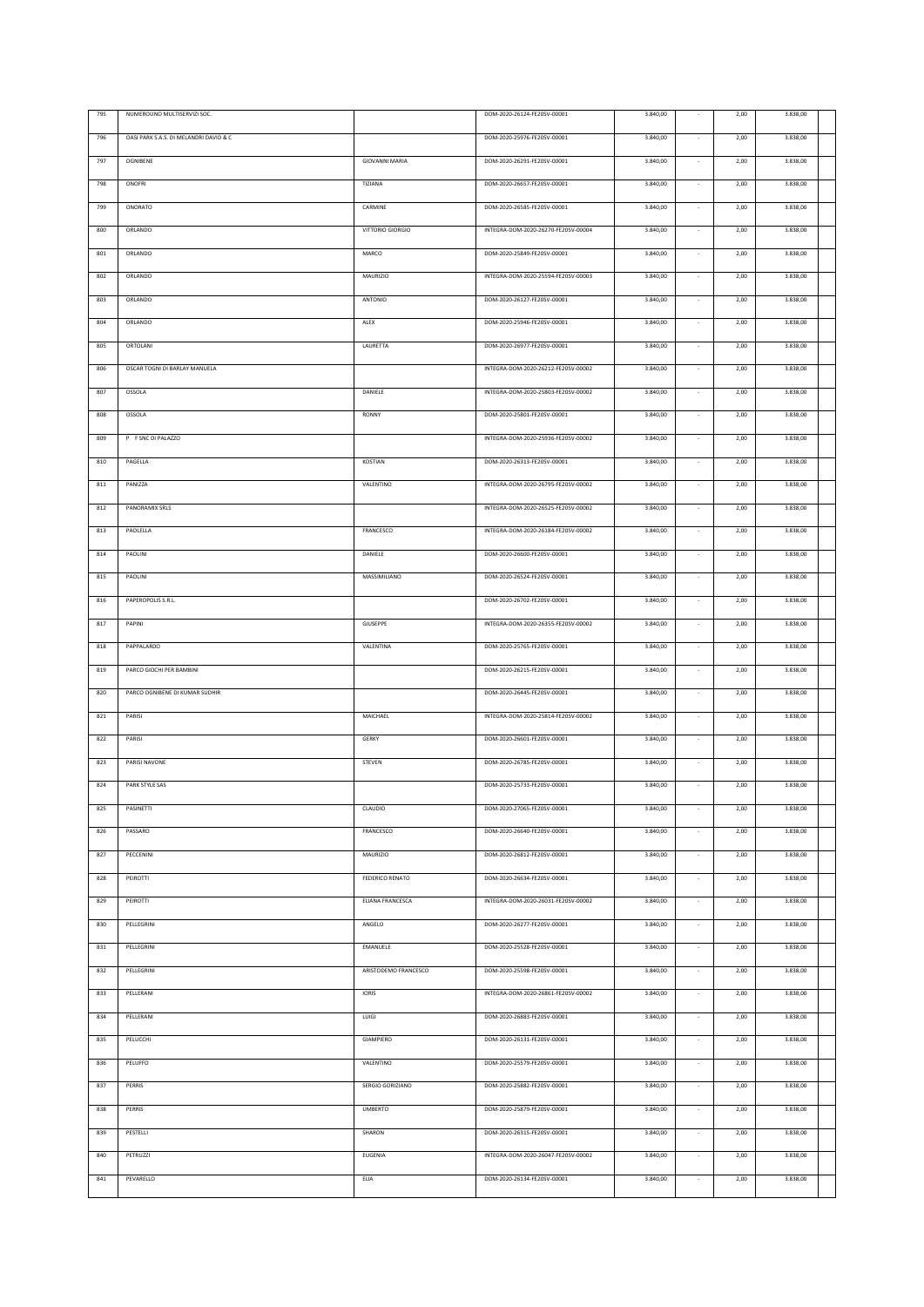| 842 | PEZZOLLA                    | DONATA                | DOM-2020-25875-FE20SV-00001         | 3.840,00 |                          | 2,00 | 3.838,00 |  |
|-----|-----------------------------|-----------------------|-------------------------------------|----------|--------------------------|------|----------|--|
|     |                             |                       |                                     |          |                          |      |          |  |
| 843 | PIAN                        | SARA                  | INTEGRA-DOM-2020-27017-FE20SV-00002 | 3.840,00 |                          | 2,00 | 3.838,00 |  |
| 844 | PICCALUGA                   | MAURO                 | INTEGRA-DOM-2020-26351-FE20SV-00002 | 3.840,00 | $\sim$                   | 2,00 | 3.838,00 |  |
|     |                             |                       |                                     |          |                          |      |          |  |
| 845 | PICCALUGA                   | ARMANDO               | INTEGRA-DOM-2020-26645-FE20SV-00002 | 3.840,00 |                          | 2,00 | 3.838,00 |  |
| 846 | PICCALUGA                   | DAVIDE                | DOM-2020-25942-FE20SV-00001         | 3.840,00 |                          | 2,00 | 3.838,00 |  |
|     |                             |                       |                                     |          |                          |      |          |  |
| 847 | PICCALUGA                   | EVASIO MARIA          | DOM-2020-25943-FE20SV-00001         | 3.840,00 |                          | 2,00 | 3.838,00 |  |
| 848 | PICCALUGA                   | MAURA                 | DOM-2020-26559-FE20SV-00001         | 3.840,00 | $\sim$                   | 2,00 | 3.838,00 |  |
|     |                             |                       |                                     |          |                          |      |          |  |
| 849 | PICCALUGA                   | DARIO                 | DOM-2020-26693-FE20SV-00001         | 3.840,00 |                          | 2,00 | 3.838,00 |  |
| 850 | PICCALUGA                   | GIOVANNI              | DOM-2020-25639-FE20SV-00001         | 3.840,00 | $\sim$                   | 2,00 | 3.838,00 |  |
|     |                             |                       |                                     |          |                          |      |          |  |
| 851 | PICCALUGA                   | LORENZO               | DOM-2020-25578-FE20SV-00001         | 3.840,00 | $\sim$                   | 2,00 | 3.838,00 |  |
| 852 | PICCALUGA                   | MAURO                 | DOM-2020-25591-FE20SV-00001         | 3.840,00 | $\sim$                   | 2,00 | 3.838,00 |  |
|     |                             |                       |                                     |          |                          |      |          |  |
| 853 | PICCALUGA                   | MAURO                 | DOM-2020-26382-FE20SV-00001         | 3.840,00 |                          | 2,00 | 3.838,00 |  |
| 854 | PICCALUGA                   | MARIA VITTORIA        | DOM-2020-25805-FE20SV-00001         | 3.840,00 | $\sim$                   | 2,00 | 3.838,00 |  |
|     |                             |                       |                                     |          |                          |      |          |  |
| 855 | PICCALUGA                   | ANNIBALE CARLO ANGELO | INTEGRA-DOM-2020-26562-FE20SV-00002 | 3.840,00 |                          | 2,00 | 3.838,00 |  |
| 856 | PICCALUGA                   | ANDREA                | DOM-2020-26268-FE20SV-00001         | 3.840,00 | $\overline{\phantom{a}}$ | 2,00 | 3.838,00 |  |
|     |                             |                       |                                     |          |                          |      |          |  |
| 857 | PICCALUGA                   | ANGELO                | DOM-2020-25958-FE20SV-00001         | 3.840,00 |                          | 2,00 | 3.838,00 |  |
| 858 | PICCALUGA                   | STEFANO               | INTEGRA-DOM-2020-25627-FE20SV-00002 | 3.840,00 |                          | 2,00 | 3.838,00 |  |
|     |                             |                       |                                     |          |                          |      |          |  |
| 859 | PICCI                       | GIANLUCA              | DOM-2020-26825-FE20SV-00001         | 3.840,00 |                          | 2,00 | 3.838,00 |  |
| 860 | PICCI                       | LEONIDA               | INTEGRA-DOM-2020-26125-FE20SV-00003 | 3.840,00 |                          | 2,00 | 3.838,00 |  |
|     |                             |                       |                                     |          |                          |      |          |  |
| 861 | PICCI                       | GIOVANNI              | DOM-2020-25737-FE20SV-00001         | 3.840,00 |                          | 2,00 | 3.838,00 |  |
| 862 | PICCINELLI                  | ANTONELLA             | DOM-2020-26252-FE20SV-00001         | 3.840,00 |                          | 2,00 | 3.838,00 |  |
|     | PICCOLI                     |                       |                                     |          |                          | 2,00 |          |  |
| 863 |                             | SABRINA               | INTEGRA-DOM-2020-26724-FE20SV-00002 | 3.840,00 |                          |      | 3.838,00 |  |
| 864 | PICCOLI                     | MATILDE               | INTEGRA-DOM-2020-26139-FE20SV-00003 | 3.840,00 |                          | 2,00 | 3.838,00 |  |
|     | PIETATI                     | CARMINE               | DOM-2020-26363-FE20SV-00001         | 3.840,00 |                          | 2,00 | 3.838,00 |  |
| 865 |                             |                       |                                     |          |                          |      |          |  |
| 866 | PIGLIACAMPO                 | PASQUALE              | DOM-2020-26937-FE20SV-00001         | 3.840,00 |                          | 2,00 | 3.838,00 |  |
| 867 | PISANELLO                   | GIAMMARCO             | INTEGRA-DOM-2020-26770-FE20SV-00002 | 3.840,00 | $\sim$                   | 2,00 | 3.838,00 |  |
|     |                             |                       |                                     |          |                          |      |          |  |
| 868 | PISCINA                     | SARA                  | INTEGRA-DOM-2020-25580-FE20SV-00002 | 3.840,00 |                          | 2,00 | 3.838,00 |  |
| 869 | PITTANA                     | SARA VERA             | INTEGRA-DOM-2020-26257-FE20SV-00002 | 3.840,00 |                          | 2,00 | 3.838,00 |  |
|     |                             |                       |                                     |          |                          |      |          |  |
| 870 | PIVETTA                     | <b>GIORGIO OSCAR</b>  | DOM-2020-26614-FE20SV-00001         | 3.840,00 |                          | 2,00 | 3.838,00 |  |
| 871 | PIVETTA                     | ARMANDO               | DOM-2020-26931-FE20SV-00001         | 3.840,00 |                          | 2,00 | 3.838,00 |  |
|     |                             |                       |                                     |          |                          |      |          |  |
| 872 | PIVETTA                     | DAVIDE                | DOM-2020-26723-FE20SV-00001         | 3.840,00 |                          | 2,00 | 3.838,00 |  |
| 873 | PIVETTA                     | <b>DIVIER</b>         | DOM-2020-26671-FE20SV-00001         | 3.840,00 | $\sim$                   | 2,00 | 3.838,00 |  |
|     |                             |                       |                                     |          |                          |      |          |  |
| 874 | PIVETTA                     | <b>JASON</b>          | INTEGRA-DOM-2020-26655-FE20SV-00002 | 3.840,00 | $\sim$                   | 2,00 | 3.838,00 |  |
| 875 | PIVETTA                     | <b>LUCA</b>           | DOM-2020-25523-FE20SV-00001         | 3.840,00 |                          | 2,00 | 3.838,00 |  |
|     |                             |                       |                                     |          |                          |      |          |  |
| 876 | PIZZEGHELLO                 | PAMELA                | DOM-2020-26435-FE20SV-00001         | 3.840,00 | $\sim$                   | 2,00 | 3.838,00 |  |
| 877 | <b>PLAITANO</b>             | RAFFAELE              | DOM-2020-26520-FE20SV-00001         | 3.840,00 | $\cdot$                  | 2,00 | 3.838,00 |  |
|     |                             |                       |                                     |          |                          |      |          |  |
| 878 | PLANET SRL                  |                       | DOM-2020-25949-FE20SV-00001         | 3.840,00 | $\sim$                   | 2,00 | 3.838,00 |  |
| 879 | PLAY GAMES SNC DI GRIGOLATO |                       | DOM-2020-26895-FE20SV-00001         | 3.840,00 | $\sim$                   | 2,00 | 3.838,00 |  |
|     |                             |                       |                                     |          |                          |      |          |  |
| 880 | PLAY VILLAGES.R.L.          |                       | DOM-2020-25898-FE20SV-00001         | 3.840,00 | $\sim$                   | 2,00 | 3.838,00 |  |
| 881 | PLAYLANDIA SAS              |                       | DOM-2020-27036-FE20SV-00001         | 3.840,00 | $\sim$                   | 2,00 | 3.838,00 |  |
|     |                             |                       |                                     |          |                          |      |          |  |
| 882 | PONCHIA                     | SILVIA                | INTEGRA-DOM-2020-26873-FE20SV-00002 | 3.840,00 | $\sim$                   | 2,00 | 3.838,00 |  |
| 883 | POP                         | DORINA                | INTEGRA-DOM-2020-26708-FE20SV-00002 | 3.840,00 | $\sim$                   | 2,00 | 3.838,00 |  |
|     |                             |                       |                                     |          |                          |      |          |  |
| 884 | POZZI                       | DANILO                | INTEGRA-DOM-2020-26016-FE20SV-00002 | 3.840,00 | $\sim$                   | 2,00 | 3.838,00 |  |
| 885 | POZZI                       | MORGAN                | DOM-2020-25972-FE20SV-00001         | 3.840,00 | $\sim$                   | 2,00 | 3.838,00 |  |
|     |                             |                       |                                     |          |                          |      |          |  |
| 886 | POZZI                       | ANTHONY               | INTEGRA-DOM-2020-25848-FE20SV-00002 | 3.840,00 | $\sim$                   | 2,00 | 3.838,00 |  |
| 887 | POZZI                       | ROBBY                 | DOM-2020-26073-FE20SV-00001         | 3.840,00 | $\sim$                   | 2,00 | 3.838,00 |  |
|     |                             |                       |                                     |          |                          |      |          |  |
| 888 | POZZI                       | GERARDO               | DOM-2020-26094-FE20SV-00001         | 3.840,00 | $\sim$                   | 2,00 | 3.838,00 |  |
|     |                             |                       |                                     |          |                          |      |          |  |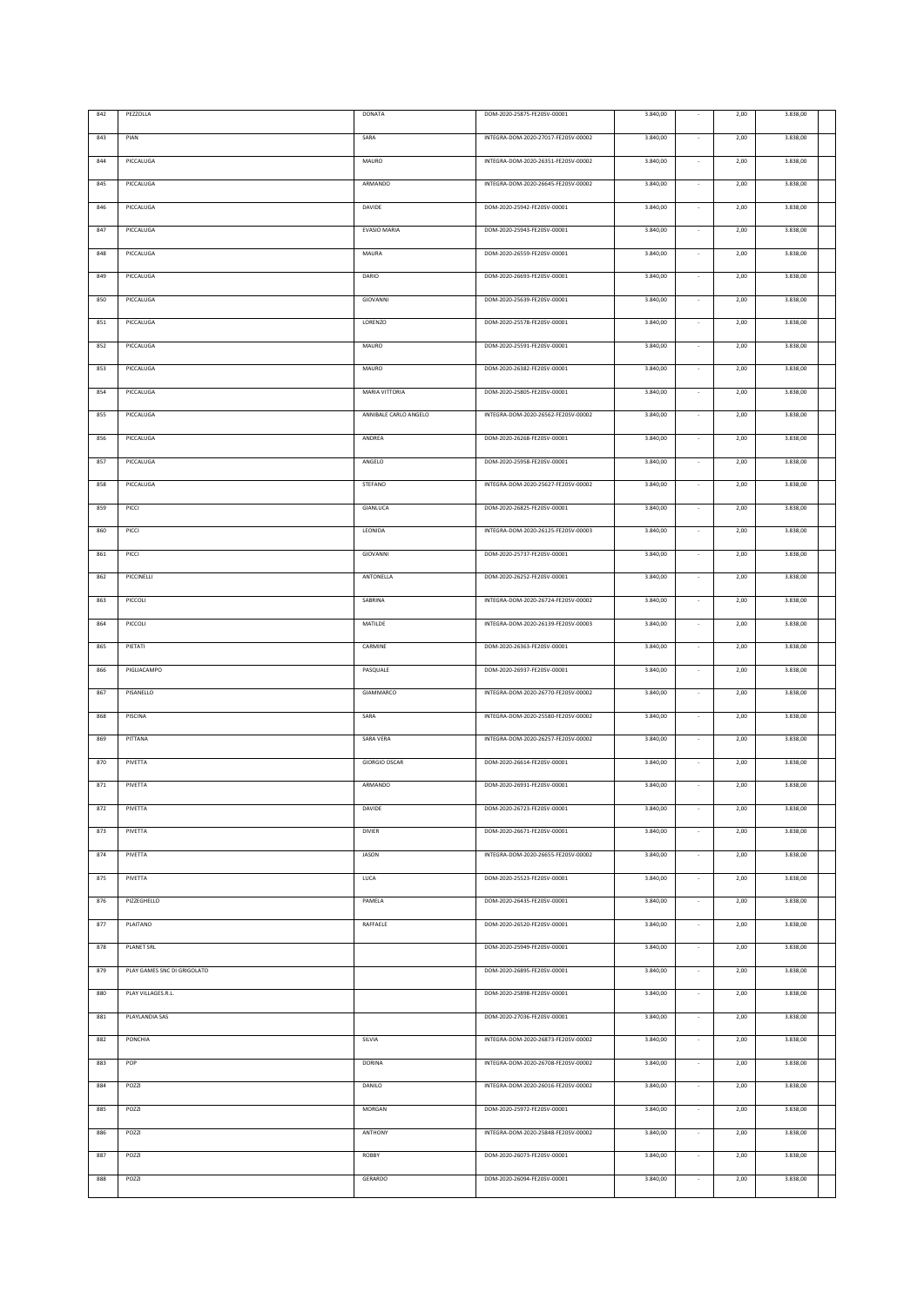| 889 | POZZI                        | LUCIANA                 | DOM-2020-25543-FE20SV-00001         | 3.840,00 |                          | 2,00 | 3.838,00 |  |
|-----|------------------------------|-------------------------|-------------------------------------|----------|--------------------------|------|----------|--|
| 890 | POZZI E CAVALIERE SPETTACOLI |                         | DOM-2020-26607-FE20SV-00001         | 3.840,00 |                          | 2,00 | 3.838,00 |  |
| 891 | PREDILETTO                   | CARMELA                 | DOM-2020-26654-FE20SV-00001         | 3.840,00 | $\sim$                   | 2,00 | 3.838,00 |  |
| 892 | PREZIUSO                     | AGNESE                  | DOM-2020-27047-FE20SV-00001         | 3.840,00 | $\sim$                   | 2,00 | 3.838,00 |  |
| 893 | PRIMALAND S.R.L.S.           |                         | DOM-2020-25847-FE20SV-00001         | 3.840,00 | $\sim$                   | 2,00 | 3.838,00 |  |
| 894 | PRINA                        | <b>JASON</b>            | DOM-2020-25959-FE20SV-00001         | 3.840,00 |                          | 2,00 | 3.838,00 |  |
| 895 | PRINA                        | SCELBI                  | DOM-2020-26784-FE20SV-00001         | 3.840,00 | $\sim$                   | 2,00 | 3.838,00 |  |
|     |                              |                         |                                     |          |                          |      |          |  |
| 896 | PRINCIPATO                   | ANTONIO                 | DOM-2020-26533-FE20SV-00001         | 3.840,00 | $\overline{\phantom{a}}$ | 2,00 | 3.838,00 |  |
| 897 | PRIVITERA                    | GIANFRANCO              | DOM-2020-25497-FE20SV-00001         | 3.840,00 | $\sim$                   | 2,00 | 3.838,00 |  |
| 898 | PROEVENTI                    |                         | DOM-2020-26120-FE20SV-00001         | 3.840,00 | $\sim$                   | 2,00 | 3.838,00 |  |
| 899 | PUCA                         | MORGAN                  | INTEGRA-DOM-2020-27042-FE20SV-00003 | 3.840,00 |                          | 2,00 | 3.838,00 |  |
| 900 | PUPOLANDIA DI PUCCI TIZIANA  |                         | INTEGRA-DOM-2020-25660-FE20SV-00002 | 3.840,00 |                          | 2,00 | 3.838,00 |  |
| 901 | PURIFICATO                   | MARCO                   | DOM-2020-26606-FE20SV-00001         | 3.840,00 |                          | 2,00 | 3.838,00 |  |
| 902 | QUATTROELLESAS               |                         | DOM-2020-26407-FE20SV-00001         | 3.840,00 |                          | 2,00 | 3.838,00 |  |
| 903 | RAINERO                      | GIUSEPPE                | DOM-2020-26495-FE20SV-00001         | 3.840,00 |                          | 2,00 | 3.838,00 |  |
| 904 | RAMBA ZAMBA SRL              |                         | DOM-2020-26927-FE20SV-00001         | 3.840,00 |                          | 2,00 | 3.838,00 |  |
| 905 | <b>RAMPAZZO</b>              | CINZIA                  | DOM-2020-26285-FE20SV-00001         | 3.840,00 |                          | 2,00 | 3.838,00 |  |
| 906 | RANA                         | <b>DOMENICO</b>         | INTEGRA-DOM-2020-26385-FE20SV-00002 | 3.840,00 |                          | 2,00 | 3.838,00 |  |
| 907 | RASOIRA                      | ALESSANDRO              | DOM-2020-26082-FE20SV-00001         | 3.840,00 |                          | 2,00 | 3.838,00 |  |
| 908 | RAVELLI                      | ROBERTO                 | INTEGRA-DOM-2020-26039-FE20SV-00003 | 3.840,00 | $\sim$                   | 2,00 | 3.838,00 |  |
| 909 | REA                          | MASSIMILIANO            | DOM-2020-25718-FE20SV-00001         | 3.840,00 |                          | 2,00 | 3.838,00 |  |
| 910 | <b>READY SRLS</b>            |                         | INTEGRA-DOM-2020-25508-FE20SV-00003 | 3.840,00 |                          | 2,00 | 3.838,00 |  |
|     | REBOLI                       |                         |                                     |          |                          |      |          |  |
| 911 |                              | <b>NANCY</b>            | DOM-2020-25695-FE20SV-00001         | 3.840,00 |                          | 2,00 | 3.838,00 |  |
| 912 | REBOLI                       | <b>NIKI</b>             | DOM-2020-25827-FE20SV-00001         | 3.840,00 | $\sim$                   | 2,00 | 3.838,00 |  |
| 913 | RECCANELLO                   | ANTONIO                 | DOM-2020-27000-FE20SV-00001         | 3.840,00 | $\sim$                   | 2,00 | 3.838,00 |  |
| 914 | REINAUDO                     | <b>CLAUDIO VITTORIO</b> | DOM-2020-25638-FE20SV-00001         | 3.840,00 |                          | 2,00 | 3.838,00 |  |
| 915 | RELANDINI                    | ALESSIA                 | DOM-2020-26609-FE20SV-00001         | 3.840,00 |                          | 2,00 | 3.838,00 |  |
| 916 | RELANDINI                    | <b>DEVIS</b>            | INTEGRA-DOM-2020-26541-FE20SV-00002 | 3.840,00 |                          | 2,00 | 3.838,00 |  |
| 917 | RELANDINI                    | ALESSANDRO              | DOM-2020-25791-FE20SV-00001         | 3.840,00 |                          | 2,00 | 3.838,00 |  |
| 918 | RICCI                        | DANIEL                  | DOM-2020-26191-FE20SV-00001         | 3.840,00 |                          | 2,00 | 3.838,00 |  |
| 919 | RICCI                        | STEVEN                  | DOM-2020-25988-FE20SV-00001         | 3.840,00 |                          | 2,00 | 3.838,00 |  |
| 920 | RIGHI                        | FABIO                   | DOM-2020-26114-FE20SV-00001         | 3.840,00 | $\sim$                   | 2,00 | 3.838,00 |  |
| 921 | RIGONI                       | LUCA                    | DOM-2020-26678-FE20SV-00001         | 3.840,00 | $\sim$                   | 2,00 | 3.838,00 |  |
| 922 | <b>RIPPA</b>                 | <b>NICOLO</b>           | DOM-2020-26188-FE20SV-00001         | 3.840,00 | $\sim$                   | 2,00 | 3.838,00 |  |
| 923 | RIZZI                        | ARTIDORO                | DOM-2020-26534-FE20SV-00001         | 3.840,00 | $\sim$                   | 2,00 | 3.838,00 |  |
| 924 | ROBERTO                      | FRANCESCO               | DOM-2020-25866-FE20SV-00001         | 3.840,00 | $\sim$                   | 2,00 | 3.838,00 |  |
| 925 | RODIGHIERO                   | <b>FLAVIO</b>           | INTEGRA-DOM-2020-26853-FE20SV-00003 | 3.840,00 | $\sim$                   | 2,00 | 3.838,00 |  |
| 926 | RODIGHIERO                   | <b>TAYRON</b>           | DOM-2020-25790-FE20SV-00001         | 3.840,00 | $\sim$                   | 2,00 | 3.838,00 |  |
| 927 | ROSELLINI                    | ANTONELLA               | INTEGRA-DOM-2020-26462-FE20SV-00002 | 3.840,00 | $\sim$                   | 2,00 | 3.838,00 |  |
|     |                              |                         |                                     |          |                          |      |          |  |
| 928 | ROSSETTO                     | DAMIANO                 | DOM-2020-25678-FE20SV-00001         | 3.840,00 | $\sim$                   | 2,00 | 3.838,00 |  |
| 929 | ROSSETTO                     | CRISTIAN                | DOM-2020-25806-FE20SV-00001         | 3.840,00 | $\sim$                   | 2,00 | 3.838,00 |  |
| 930 | ROSSI                        | CARLO                   | DOM-2020-25727-FE20SV-00001         | 3.840,00 | $\sim$                   | 2,00 | 3.838,00 |  |
| 931 | ROSSI                        | ANGELO                  | DOM-2020-25592-FE20SV-00001         | 3.840,00 | $\overline{\phantom{a}}$ | 2,00 | 3.838,00 |  |
| 932 | ROSSI                        | CINZIA                  | DOM-2020-26044-FE20SV-00001         | 3.840,00 | $\overline{\phantom{a}}$ | 2,00 | 3.838,00 |  |
| 933 | ROSSI                        | ADRIANO                 | DOM-2020-26126-FE20SV-00001         | 3.840,00 | $\overline{\phantom{a}}$ | 2,00 | 3.838,00 |  |
| 934 | ROSSI                        | FABIANA                 | INTEGRA-DOM-2020-25999-FE20SV-00003 | 3.840,00 | $\overline{\phantom{a}}$ | 2,00 | 3.838,00 |  |
| 935 | ROSSI                        | IGOR                    | INTEGRA-DOM-2020-25590-FE20SV-00004 | 3.840,00 |                          | 2,00 | 3.838,00 |  |
|     |                              |                         |                                     |          |                          |      |          |  |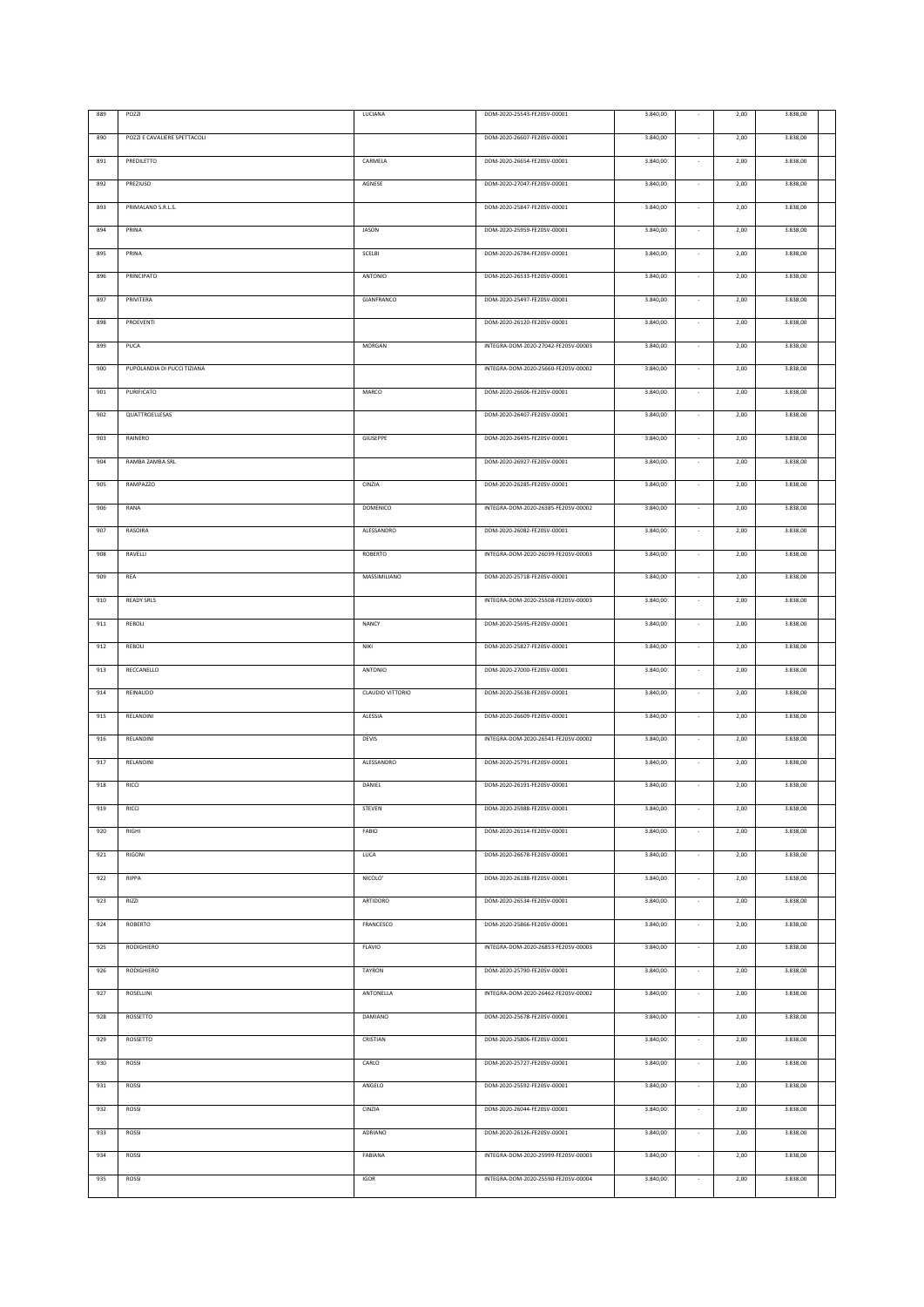| 936 | ROSSI           | OLGA                 | INTEGRA-DOM-2020-26051-FE20SV-00002 | 3.840,00 |                          | 2,00 | 3.838,00 |  |
|-----|-----------------|----------------------|-------------------------------------|----------|--------------------------|------|----------|--|
| 937 | ROSSI           | ALESSANDRO           | INTEGRA-DOM-2020-27095-FE20SV-00001 | 3.840,00 |                          | 2,00 | 3.838,00 |  |
|     |                 |                      |                                     |          |                          |      |          |  |
| 938 | ROSSI           | ENRICO               | DOM-2020-26092-FE20SV-00001         | 3.840,00 |                          | 2,00 | 3.838,00 |  |
| 939 | ROSSI           | PAOLO                | DOM-2020-26200-FE20SV-00001         | 3.840,00 |                          | 2,00 | 3.838,00 |  |
| 940 | ROSSI           | GIUSEPPE             | DOM-2020-25773-FE20SV-00001         | 3.840,00 | $\sim$                   | 2,00 | 3.838,00 |  |
| 941 | ROSSI           | MIRKO                | INTEGRA-DOM-2020-25973-FE20SV-00002 | 3.840,00 |                          | 2,00 | 3.838,00 |  |
| 942 | ROYAL SRLS      |                      | DOM-2020-25514-FE20SV-00001         | 3.840,00 |                          |      | 3.838,00 |  |
|     |                 |                      |                                     |          |                          | 2,00 |          |  |
| 943 | SABINO          | <b>EMILIO WALTER</b> | DOM-2020-26509-FE20SV-00001         | 3.840,00 |                          | 2,00 | 3.838,00 |  |
| 944 | SADES SRL       |                      | DOM-2020-26288-FE20SV-00001         | 3.840,00 | $\sim$                   | 2,00 | 3.838,00 |  |
| 945 | SALVADOR        | DORELLA              | DOM-2020-26814-FE20SV-00001         | 3.840,00 | $\sim$                   | 2,00 | 3.838,00 |  |
| 946 | SALVIOLI        | WILLY                | DOM-2020-25916-FE20SV-00001         | 3.840,00 | $\sim$                   | 2,00 | 3.838,00 |  |
|     |                 |                      |                                     |          |                          |      |          |  |
| 947 | SALVIONI        | PRIMO                | DOM-2020-25779-FE20SV-00001         | 3.840,00 |                          | 2,00 | 3.838,00 |  |
| 948 | SAMBIASE        | MANUELA              | DOM-2020-26752-FE20SV-00001         | 3.840,00 |                          | 2,00 | 3.838,00 |  |
| 949 | SAMBIASE        | LORENZO              | DOM-2020-27004-FE20SV-00001         | 3.840,00 |                          | 2,00 | 3.838,00 |  |
| 950 | SAMBO           | STEFANO              | DOM-2020-25782-FE20SV-00001         | 3.840,00 | $\sim$                   | 2,00 | 3.838,00 |  |
| 951 | SAMBO           | DANIEL               | DOM-2020-25643-FE20SV-00001         | 3.840,00 | $\overline{\phantom{a}}$ | 2,00 | 3.838,00 |  |
|     |                 |                      |                                     |          |                          |      |          |  |
| 952 | SAMBO           | ANDREA               | DOM-2020-26202-FE20SV-00001         | 3.840,00 |                          | 2,00 | 3.838,00 |  |
| 953 | SANDRI          | GIANCARLO            | DOM-2020-26264-FE20SV-00001         | 3.840,00 |                          | 2,00 | 3.838,00 |  |
| 954 | SANTARELLI      | <b>MAURIZIO</b>      | DOM-2020-26599-FE20SV-00001         | 3.840,00 | $\overline{\phantom{a}}$ | 2,00 | 3.838,00 |  |
| 955 | SANTONI         | <b>VITTORIO</b>      | DOM-2020-26205-FE20SV-00001         | 3.840,00 |                          | 2,00 | 3.838,00 |  |
| 956 | SARTORI         | <b>VITTORIO</b>      | DOM-2020-26222-FE20SV-00001         | 3.840,00 | $\overline{\phantom{a}}$ | 2,00 | 3.838,00 |  |
|     |                 |                      |                                     |          |                          |      |          |  |
| 957 | SARUBBI         | ADELINA              | INTEGRA-DOM-2020-25709-FE20SV-00002 | 3.840,00 |                          | 2,00 | 3.838,00 |  |
| 958 | SASSELLA        | <b>IURI</b>          | DOM-2020-25609-FE20SV-00001         | 3.840,00 |                          | 2,00 | 3.838,00 |  |
| 959 | SATORI          | FRANCA               | DOM-2020-26356-FE20SV-00001         | 3.840,00 |                          | 2,00 | 3.838,00 |  |
| 960 | SAVANI          | MASSIMO              | DOM-2020-25741-FE20SV-00001         | 3.840,00 |                          | 2,00 | 3.838,00 |  |
| 961 | SAVASTANO       | ALBERTO JOSE'        | INTEGRA-DOM-2020-25906-FE20SV-00002 | 3.840,00 |                          | 2,00 | 3.838,00 |  |
| 962 | SAVINA          | <b>IANO</b>          | INTEGRA-DOM-2020-25615-FE20SV-00003 | 3.840,00 |                          | 2,00 | 3.838,00 |  |
|     |                 |                      |                                     |          |                          |      |          |  |
| 963 | SAVINA          | EDDY                 | DOM-2020-26381-FE20SV-00001         | 3.840,00 |                          | 2,00 | 3.838,00 |  |
| 964 | SAVINA          | ALEX                 | DOM-2020-25596-FE20SV-00001         | 3.840,00 |                          | 2,00 | 3.838,00 |  |
| 965 | <b>SCARDINO</b> | BARBARA              | DOM-2020-26998-FE20SV-00001         | 3.840,00 |                          | 2,00 | 3.838,00 |  |
| 966 | SCARDONE        | CARMINE              | INTEGRA-DOM-2020-25697-FE20SV-00002 | 3.840,00 | $\sim$                   | 2,00 | 3.838,00 |  |
| 967 | SCHILLACI       | ROSANNA              | DOM-2020-26704-FE20SV-00001         | 3.840,00 |                          | 2,00 | 3.838,00 |  |
|     |                 |                      |                                     |          |                          |      |          |  |
| 968 | SCIOLAN         | ELIS                 | DOM-2020-26326-FE20SV-00001         | 3.840,00 | ٠                        | 2,00 | 3.838,00 |  |
| 969 | SCIOLAN         | SAMUEL               | DOM-2020-26894-FE20SV-00001         | 3.840,00 |                          | 2,00 | 3.838,00 |  |
| 970 | SCIVOLO SAS     |                      | DOM-2020-25646-FE20SV-00001         | 3.840,00 |                          | 2,00 | 3.838,00 |  |
| 971 | SCOPECE         | TERESA               | DOM-2020-25766-FE20SV-00001         | 3.840,00 |                          | 2,00 | 3.838,00 |  |
| 972 | <b>SCUFFI</b>   | LORENZO              | INTEGRA-DOM-2020-26556-FE20SV-00002 | 3.840,00 |                          | 2,00 | 3.838,00 |  |
| 973 | <b>SCUFFI</b>   | LARA                 | DOM-2020-26560-FE20SV-00001         | 3.840,00 | $\sim$                   | 2,00 | 3.838,00 |  |
|     |                 |                      |                                     |          |                          |      |          |  |
| 974 | SEBASTIANELLI   | CRISTIAN             | DOM-2020-26235-FE20SV-00001         | 3.840,00 |                          | 2,00 | 3.838,00 |  |
| 975 | SECCHI          | JESSICA              | INTEGRA-DOM-2020-26056-FE20SV-00004 | 3.840,00 | $\sim$                   | 2,00 | 3.838,00 |  |
| 976 | SECCHI          | DAVIDE               | DOM-2020-25877-FE20SV-00001         | 3.840,00 |                          | 2,00 | 3.838,00 |  |
| 977 | SECCHI          | VILMA                | INTEGRA-DOM-2020-26429-FE20SV-00002 | 3.840,00 | $\sim$                   | 2,00 | 3.838,00 |  |
| 978 | SECCI           | DAVIDE               | INTEGRA-DOM-2020-26228-FE20SV-00002 | 3.840,00 | $\sim$                   | 2,00 | 3.838,00 |  |
|     |                 |                      |                                     |          |                          |      |          |  |
| 979 | SELFIEVENT SRLS |                      | DOM-2020-26276-FE20SV-00001         | 3.840,00 | $\sim$                   | 2,00 | 3.838,00 |  |
| 980 | SELMI           | ROBERTA              | INTEGRA-DOM-2020-26810-FE20SV-00002 | 3.840,00 | $\sim$                   | 2,00 | 3.838,00 |  |
| 981 | SERAFINI        | DOMENICO ANTONIO     | DOM-2020-26102-FE20SV-00001         | 3.840,00 | $\sim$                   | 2,00 | 3.838,00 |  |
| 982 | SERRAVALLI      | EMANUELE             | INTEGRA-DOM-2020-26147-FE20SV-00002 | 3.840,00 | $\sim$                   | 2,00 | 3.838,00 |  |
|     |                 |                      |                                     |          |                          |      |          |  |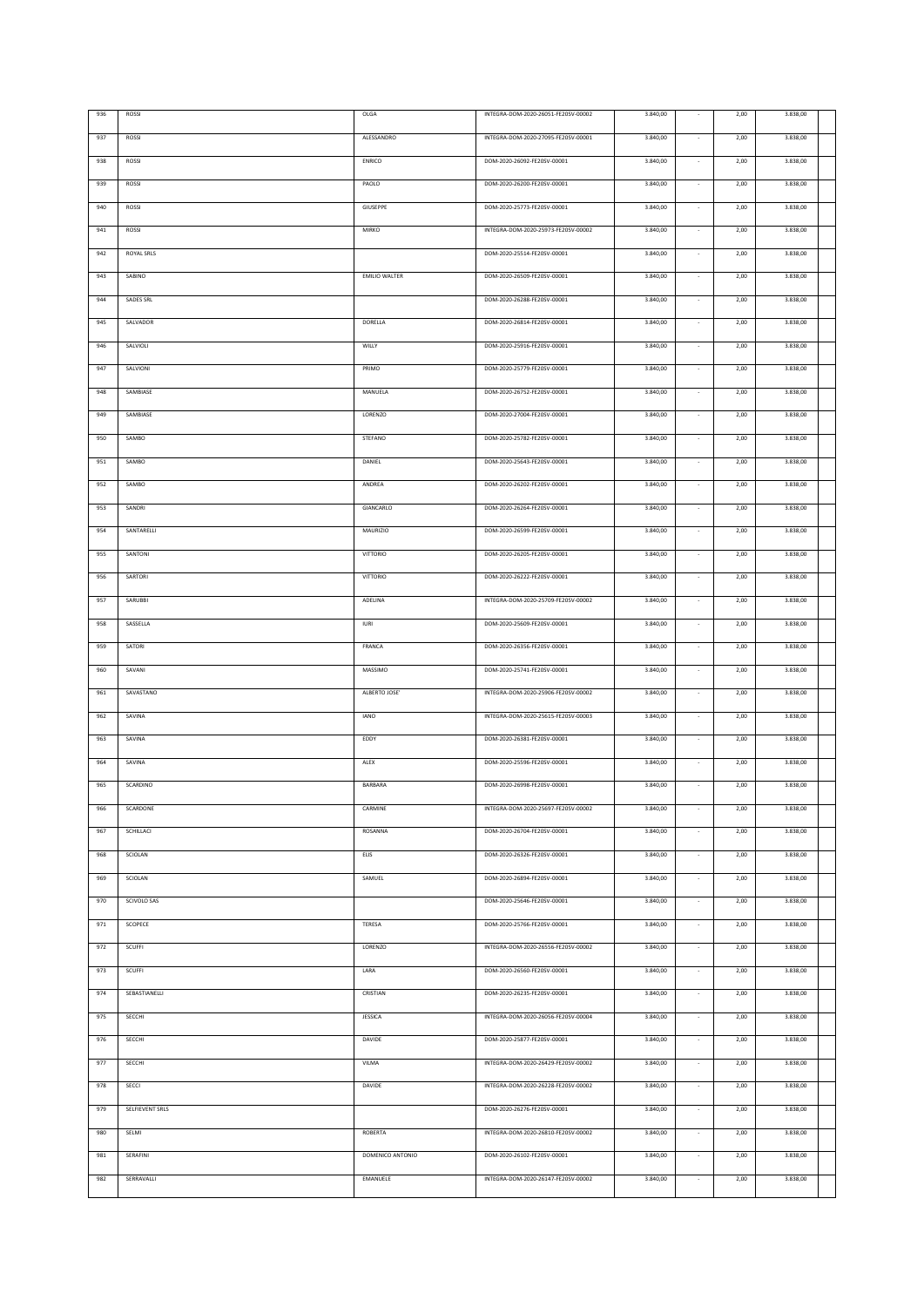| 983  | SERVICE PLAY ITALIA SRLS    |                      | DOM-2020-26349-FE20SV-00001         | 3.840,00 |                          | 2,00 | 3.838,00 |  |
|------|-----------------------------|----------------------|-------------------------------------|----------|--------------------------|------|----------|--|
| 984  | SGARGI                      | LORIS                | DOM-2020-26185-FE20SV-00001         | 3.840,00 |                          | 2,00 | 3.838,00 |  |
| 985  | SILVESTRO                   | MILVA                | INTEGRA-DOM-2020-25998-FE20SV-00002 | 3.840,00 |                          | 2,00 | 3.838,00 |  |
|      |                             |                      |                                     |          |                          |      |          |  |
| 986  | SILVESTRO                   | PAMELA JOLI          | INTEGRA-DOM-2020-25734-FE20SV-00004 | 3.840,00 |                          | 2,00 | 3.838,00 |  |
| 987  | <b>SIVIERI</b>              | GIANCARLO            | DOM-2020-26361-FE20SV-00001         | 3.840,00 | $\sim$                   | 2,00 | 3.838,00 |  |
| 988  | SIVIERI                     | ROBERTO              | DOM-2020-26033-FE20SV-00001         | 3.840,00 |                          | 2,00 | 3.838,00 |  |
| 989  | SMENGHI                     | ROBERTO              | INTEGRA-DOM-2020-25531-FE20SV-00002 | 3.840,00 |                          | 2,00 | 3.838,00 |  |
| 990  | SOC. COOPERATIVA MILLENNIUM |                      | DOM-2020-25654-FE20SV-00001         | 3.840,00 |                          | 2,00 | 3.838,00 |  |
| 991  | SOC. PICCALUGA              |                      | INTEGRA-DOM-2020-26660-FE20SV-00003 | 3.840,00 | $\sim$                   | 2,00 | 3.838,00 |  |
| 992  | SOC. REM DI DEGLI           |                      | INTEGRA-DOM-2020-26346-FE20SV-00002 | 3.840,00 | $\sim$                   | 2,00 | 3.838,00 |  |
| 993  | <b>SOFFIATTI</b>            | GIANNI               | DOM-2020-26045-FE20SV-00001         | 3.840,00 | $\sim$                   | 2,00 | 3.838,00 |  |
|      |                             |                      |                                     |          |                          |      |          |  |
| 994  | SOFFIATTI PARK S.A.S DI     |                      | DOM-2020-26418-FE20SV-00001         | 3.840,00 |                          | 2,00 | 3.838,00 |  |
| 995  | SOFFIATTI RIDES SAS         |                      | DOM-2020-25725-FE20SV-00001         | 3.840,00 |                          | 2,00 | 3.838,00 |  |
| 996  | SORTINO                     | <b>DOUGLAS</b>       | INTEGRA-DOM-2020-26003-FE20SV-00002 | 3.840,00 |                          | 2,00 | 3.838,00 |  |
| 997  | SORTINO                     | SERGIO               | INTEGRA-DOM-2020-26344-FE20SV-00002 | 3.840,00 | $\sim$                   | 2,00 | 3.838,00 |  |
| 998  | SORTINO                     | DANNY                | DOM-2020-26440-FE20SV-00001         | 3.840,00 | $\overline{\phantom{a}}$ | 2,00 | 3.838,00 |  |
| 999  | SPICAV SNC DI SPINI IGLIF E |                      | INTEGRA-DOM-2020-26097-FE20SV-00002 | 3.840,00 |                          | 2,00 | 3.838,00 |  |
| 1000 | SPINELLO                    | SIRO                 | DOM-2020-27013-FE20SV-00001         | 3.840,00 |                          | 2,00 | 3.838,00 |  |
| 1001 | SPINI                       | <b>IGLIF</b>         | DOM-2020-26079-FE20SV-00001         | 3.840,00 | $\sim$                   | 2,00 | 3.838,00 |  |
| 1002 | <b>STACCHIO</b>             | <b>PATRIZIO</b>      | DOM-2020-27032-FE20SV-00001         | 3.840,00 |                          | 2,00 | 3.838,00 |  |
|      |                             |                      |                                     |          |                          |      |          |  |
| 1003 | <b>STACCHIO</b>             | GESSICA              | DOM-2020-27041-FE20SV-00001         | 3.840,00 | $\overline{\phantom{a}}$ | 2,00 | 3.838,00 |  |
| 1004 | STAR MOVIE S.A.S.           |                      | DOM-2020-25887-FE20SV-00001         | 3.840,00 |                          | 2,00 | 3.838,00 |  |
| 1005 | STAR SRLS                   |                      | DOM-2020-25569-FE20SV-00001         | 3.840,00 |                          | 2,00 | 3.838,00 |  |
| 1006 | STEFANONI                   | ALESSANDRO           | DOM-2020-26055-FE20SV-00001         | 3.840,00 |                          | 2,00 | 3.838,00 |  |
|      |                             |                      |                                     |          |                          |      |          |  |
| 1007 | STEINHAUS                   | FABIOLA MARIA AGNESE | DOM-2020-26479-FE20SV-00001         | 3.840,00 |                          | 2,00 | 3.838,00 |  |
| 1008 | STEINHAUS                   | ADOLFO GIOVANNI      | DOM-2020-26986-FE20SV-00001         | 3.840,00 |                          | 2,00 | 3.838,00 |  |
| 1009 | <b>STEINHAUS</b>            | FEDERICO             | INTEGRA-DOM-2020-26840-FE20SV-00003 | 3.840,00 |                          | 2,00 | 3.838,00 |  |
| 1010 | STEINHAUS                   | LORELLA              | DOM-2020-26545-FE20SV-00001         | 3.840,00 |                          | 2,00 | 3.838,00 |  |
|      |                             |                      |                                     |          |                          |      |          |  |
| 1011 | STEINHAUS                   | SIMONE               | DOM-2020-26416-FE20SV-00001         | 3.840,00 |                          | 2,00 | 3.838,00 |  |
| 1012 | <b>STEVANATO</b>            | FRANCO               | DOM-2020-26513-FE20SV-00001         | 3.840,00 |                          | 2,00 | 3.838,00 |  |
| 1013 | STEVANATO                   | ALEX                 | DOM-2020-26230-FE20SV-00001         | 3.840,00 | $\sim$                   | 2,00 | 3.838,00 |  |
| 1014 | STEVANATO                   | MANUELE              | DOM-2020-26340-FE20SV-00001         | 3.840,00 |                          | 2,00 | 3.838,00 |  |
| 1015 | <b>STHEINHAUS</b>           | RODOLFO VALENTINO    | DOM-2020-26744-FE20SV-00001         | 3.840,00 |                          | 2,00 | 3.838,00 |  |
| 1016 | <b>STIGLIANO</b>            | MASSIMO              | DOM-2020-26025-FE20SV-00001         | 3.840,00 |                          | 2,00 | 3.838,00 |  |
| 1017 | <b>STOBBIA</b>              | MAURO                | DOM-2020-26908-FE20SV-00001         | 3.840,00 |                          | 2,00 | 3.838,00 |  |
| 1018 | <b>STOBBIA</b>              | SELVAGGIA            | DOM-2020-26248-FE20SV-00001         | 3.840,00 |                          | 2,00 | 3.838,00 |  |
| 1019 | <b>STOBBIA</b>              | SABRINA              | DOM-2020-25585-FE20SV-00001         | 3.840,00 |                          | 2,00 | 3.838,00 |  |
| 1020 | STRAGIOCARE 2.0 APS         |                      | INTEGRA-DOM-2020-25606-FE20SV-00002 | 3.840,00 | $\sim$                   | ÷,   | 3.840,00 |  |
|      | SUFFER                      | CLAUDIO              | DOM-2020-25876-FE20SV-00001         |          |                          |      | 3.838,00 |  |
| 1021 |                             |                      |                                     | 3.840,00 |                          | 2,00 |          |  |
| 1022 | SUFFER                      | ALBERTO              | DOM-2020-26742-FE20SV-00001         | 3.840,00 | $\sim$                   | 2,00 | 3.838,00 |  |
| 1023 | TALARICO                    | VINCENZO             | INTEGRA-DOM-2020-26869-FE20SV-00002 | 3.840,00 |                          | 2,00 | 3.838,00 |  |
| 1024 | <b>TALIA SRL</b>            |                      | DOM-2020-27008-FE20SV-00001         | 3.840,00 | $\sim$                   | 2,00 | 3.838,00 |  |
| 1025 | TAMASSIA                    | ROBERTO              | INTEGRA-DOM-2020-26391-FE20SV-00002 | 3.840,00 | $\sim$                   | 2,00 | 3.838,00 |  |
| 1026 | TAMASSIA                    | BARNABA              | INTEGRA-DOM-2020-26644-FE20SV-00002 | 3.840,00 | $\sim$                   | 2,00 | 3.838,00 |  |
| 1027 | TAMASSIA                    | ELIA                 | INTEGRA-DOM-2020-25923-FE20SV-00002 | 3.840,00 | $\sim$                   | 2,00 | 3.838,00 |  |
| 1028 | TAMASSIA                    | MARIA                | DOM-2020-25786-FE20SV-00001         | 3.840,00 | $\sim$                   | 2,00 | 3.838,00 |  |
| 1029 | TAMASSIA                    | MATTIA               | DOM-2020-25788-FE20SV-00001         | 3.840,00 | $\sim$                   | 2,00 | 3.838,00 |  |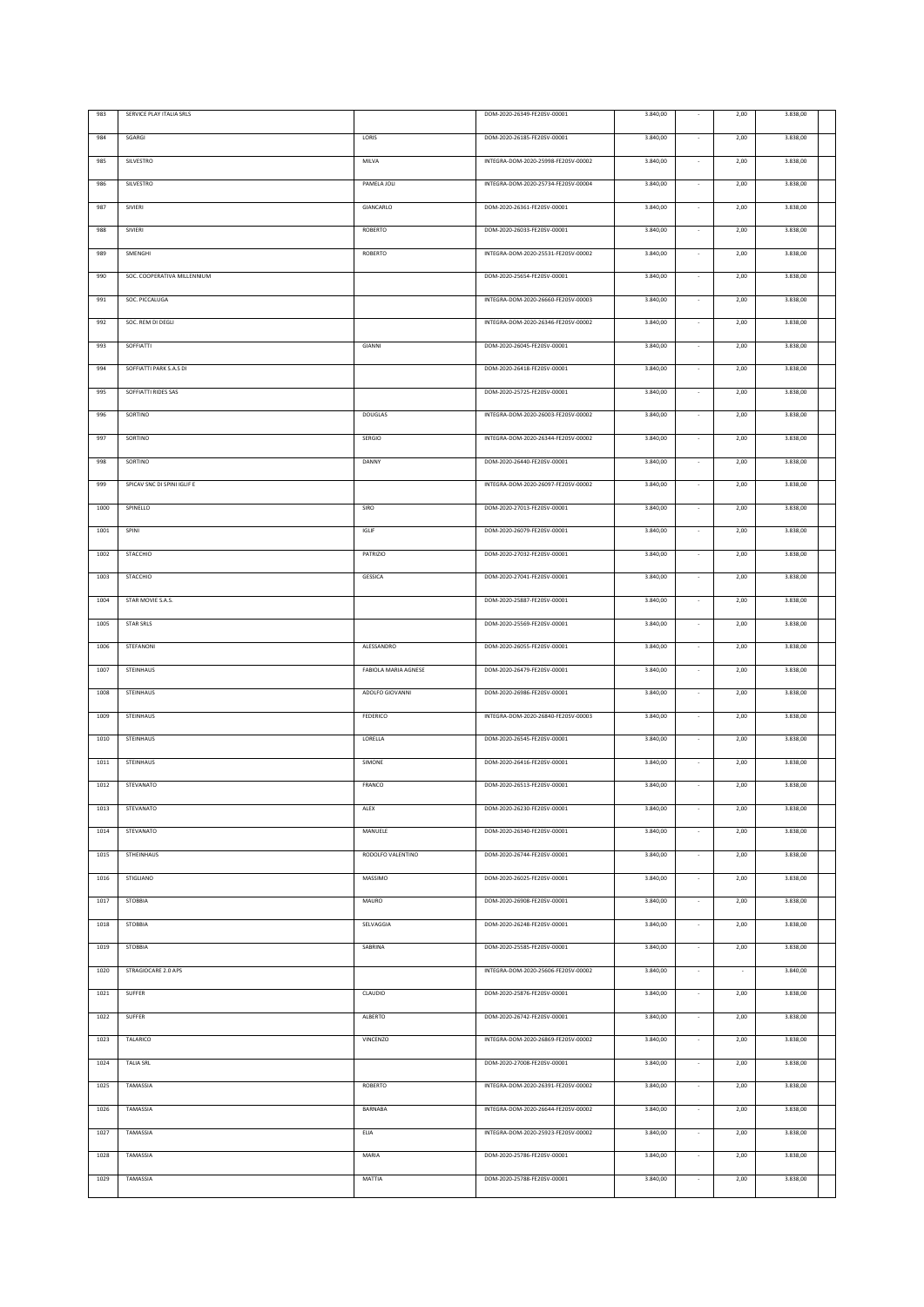| 1030 | <b>TANONI</b>                  | WALTER               | INTEGRA-DOM-2020-26130-FE20SV-00003 | 3.840,00 |                          | 2,00 | 3.838,00 |  |
|------|--------------------------------|----------------------|-------------------------------------|----------|--------------------------|------|----------|--|
|      |                                |                      |                                     |          |                          |      |          |  |
| 1031 | TAPPARELLO                     | WALTER               | DOM-2020-26649-FE20SV-00001         | 3.840,00 |                          | 2,00 | 3.838,00 |  |
| 1032 | TAVELLINI                      | CINZIA               | DOM-2020-26303-FE20SV-00001         | 3.840,00 | $\sim$                   | 2,00 | 3.838,00 |  |
|      |                                |                      |                                     |          |                          |      |          |  |
| 1033 | TENCALI                        | MICHAEL              | DOM-2020-26322-FE20SV-00001         | 3.840,00 |                          | 2,00 | 3.838,00 |  |
| 1034 | TERRACCIANO                    | PASQUALE             | DOM-2020-26132-FE20SV-00001         | 3.840,00 | $\sim$                   | 2,00 | 3.838,00 |  |
|      |                                |                      |                                     |          |                          |      |          |  |
| 1035 | TERRENGHI                      | DAVIDE               | DOM-2020-26175-FE20SV-00001         | 3.840,00 | $\sim$                   | 2,00 | 3.838,00 |  |
| 1036 | TESO                           | MASSIMILIANO         | INTEGRA-DOM-2020-26498-FE20SV-00003 | 3.840,00 | $\sim$                   | 2,00 | 3.838,00 |  |
|      |                                |                      |                                     |          |                          |      |          |  |
| 1037 | TESSARI                        | <b>ANDREA</b>        | INTEGRA-DOM-2020-26789-FE20SV-00003 | 3.840,00 |                          | 2,00 | 3.838,00 |  |
| 1038 | TESTA                          | MASSIMO PIETRO       | DOM-2020-26239-FE20SV-00001         | 3.840,00 | $\sim$                   | 2,00 | 3.838,00 |  |
|      |                                |                      |                                     |          |                          |      |          |  |
| 1039 | TMC 92 SAS DI MONTEVERDI C.    |                      | INTEGRA-DOM-2020-26823-FE20SV-00002 | 3.840,00 | $\overline{\phantom{a}}$ | 2,00 | 3.838,00 |  |
| 1040 | TOFANELLI                      | CRISTINA             | DOM-2020-26186-FE20SV-00001         | 3.840,00 | $\sim$                   | 2,00 | 3.838,00 |  |
|      |                                |                      |                                     |          |                          |      |          |  |
| 1041 | TOMASONE                       | GIOVANNA             | INTEGRA-DOM-2020-26658-FE20SV-00002 | 3.840,00 | $\sim$                   | 2,00 | 3.838,00 |  |
| 1042 | TOMBI                          | ANTONIO              | INTEGRA-DOM-2020-26150-FE20SV-00002 | 3.840,00 |                          | 2,00 | 3.838,00 |  |
|      |                                |                      |                                     |          |                          |      |          |  |
| 1043 | TOMMASI                        | DANIELE              | INTEGRA-DOM-2020-26043-FE20SV-00002 | 3.840,00 |                          | 2,00 | 3.838,00 |  |
| 1044 | <b>TOMMASI</b>                 | STEFANIA             | DOM-2020-25872-FE20SV-00001         | 3.840,00 | $\epsilon$               | 2,00 | 3.838,00 |  |
|      |                                |                      |                                     |          |                          |      |          |  |
| 1045 | <b>TONINI</b>                  | ROBERTA              | DOM-2020-26826-FE20SV-00001         | 3.840,00 |                          | 2,00 | 3.838,00 |  |
| 1046 | TONOLI                         | <b>STEFANO</b>       | INTEGRA-DOM-2020-26745-FE20SV-00003 | 3.840,00 | $\overline{\phantom{a}}$ | 2,00 | 3.838,00 |  |
|      |                                |                      |                                     |          |                          |      |          |  |
| 1047 | TONOLI                         | MICHELA              | DOM-2020-26648-FE20SV-00001         | 3.840,00 |                          | 2,00 | 3.838,00 |  |
| 1048 | TONOLI                         | FABIO                | DOM-2020-26311-FE20SV-00001         | 3.840,00 |                          | 2,00 | 3.838,00 |  |
|      |                                |                      |                                     |          |                          |      |          |  |
| 1049 | TONOLI                         | ROMINA               | DOM-2020-26511-FE20SV-00001         | 3.840,00 |                          | 2,00 | 3.838,00 |  |
| 1050 | TORA TORA DI TORA MIRIA C.     |                      | DOM-2020-25636-FE20SV-00001         | 3.840,00 |                          | 2,00 | 3.838,00 |  |
| 1051 | TORBOLI                        | MANUEL               | DOM-2020-25536-FE20SV-00001         | 3.840,00 |                          | 2,00 | 3.838,00 |  |
|      |                                |                      |                                     |          |                          |      |          |  |
| 1052 | TORRE                          | JENNY                | DOM-2020-25731-FE20SV-00001         | 3.840,00 |                          | 2,00 | 3.838,00 |  |
| 1053 | <b>TORRICELLI</b>              | GIOVANNI             | DOM-2020-26743-FE20SV-00001         | 3.840,00 | ×                        | 2,00 | 3.838,00 |  |
|      |                                |                      |                                     |          |                          |      |          |  |
|      |                                |                      |                                     |          |                          |      |          |  |
| 1054 | TORRINUNTI                     | KEVIN                | DOM-2020-26697-FE20SV-00001         | 3.840,00 | ×                        | 2,00 | 3.838,00 |  |
|      |                                |                      |                                     |          |                          |      |          |  |
| 1055 | TORRINUNTI NELLO E ROBERTO SNC |                      | DOM-2020-26434-FE20SV-00001         | 3.840,00 |                          | 2,00 | 3.838,00 |  |
| 1056 | TOSCANO                        | <b>DIEGO</b>         | INTEGRA-DOM-2020-25808-FE20SV-00004 | 3.840,00 |                          | 2,00 | 3.838,00 |  |
|      |                                |                      |                                     |          | $\sim$                   |      |          |  |
| 1057 | TRAMONTI                       | DEMIS                | INTEGRA-DOM-2020-26444-FE20SV-00002 | 3.840,00 |                          | 2,00 | 3.838,00 |  |
| 1058 | TRAMONTI                       | <b>TULLIO</b>        | DOM-2020-25564-FE20SV-00001         | 3.840,00 |                          | 2,00 | 3.838,00 |  |
|      |                                |                      |                                     |          |                          |      |          |  |
| 1059 | TRASI                          | <b>ILARIA</b>        | DOM-2020-26726-FE20SV-00001         | 3.840,00 |                          | 2,00 | 3.838,00 |  |
| 1060 | TREBINO                        | MARCO                | DOM-2020-26921-FE20SV-00001         | 3.840,00 |                          | 2,00 | 3.838,00 |  |
| 1061 | TREBINO                        | <b>NENSI</b>         | DOM-2020-26662-FE20SV-00001         | 3.840,00 | $\sim$                   | 2,00 | 3.838,00 |  |
|      |                                |                      |                                     |          |                          |      |          |  |
| 1062 | TREGNAGHI                      | ANGELA               | INTEGRA-DOM-2020-26944-FE20SV-00002 | 3.840,00 | $\sim$                   | 2,00 | 3.838,00 |  |
| 1063 | TRENTINO GONFIABILI SRL        |                      | DOM-2020-25527-FE20SV-00001         | 3.840,00 |                          | 2,00 | 3.838,00 |  |
|      |                                |                      |                                     |          |                          |      |          |  |
| 1064 | TRINDADE DE SEIXAS             | <b>GERUSA CAROLI</b> | INTEGRA-DOM-2020-26964-FE20SV-00002 | 3.840,00 | ÷.                       | 2,00 | 3.838,00 |  |
| 1065 | TULIMIERI                      | ALESSANDRO           | INTEGRA-DOM-2020-26452-FE20SV-00003 | 3.840,00 | $\sim$                   | 2,00 | 3.838,00 |  |
|      |                                |                      |                                     |          |                          |      |          |  |
| 1066 | TULIMIERI                      | RAFFAELE             | INTEGRA-DOM-2020-27012-FE20SV-00002 | 3.840,00 | $\sim$                   | 2,00 | 3.838,00 |  |
| 1067 | TULIMIERI GROUP SRLS           |                      | DOM-2020-26804-FE20SV-00001         | 3.840,00 | $\sim$                   | 2,00 | 3.838,00 |  |
|      |                                |                      |                                     |          |                          |      |          |  |
| 1068 | TULIMIERI SRL                  |                      | DOM-2020-26983-FE20SV-00001         | 3.840,00 | $\sim$                   | 2,00 | 3.838,00 |  |
| 1069 | TURCONI                        | MARCO                | DOM-2020-26729-FE20SV-00001         | 3.840,00 | $\sim$                   | 2,00 | 3.838,00 |  |
|      |                                |                      |                                     |          |                          |      |          |  |
| 1070 | TURCONI                        | PIER LUIGI           | DOM-2020-26665-FE20SV-00001         | 3.840,00 | $\sim$                   | 2,00 | 3.838,00 |  |
| 1071 | TURRI                          | GUENDALINA           | DOM-2020-26709-FE20SV-00001         | 3.840,00 | $\sim$                   | 2,00 | 3.838,00 |  |
|      |                                |                      |                                     |          |                          |      |          |  |
| 1072 | TUT2 SAS DI CAPRIOTTI ANTONIO  |                      | INTEGRA-DOM-2020-26283-FE20SV-00003 | 3.840,00 | $\sim$                   | 2,00 | 3.838,00 |  |
| 1073 | TUZZI                          | ALEX                 | DOM-2020-26118-FE20SV-00001         | 3.840,00 | $\sim$                   | 2,00 | 3.838,00 |  |
|      |                                |                      |                                     |          |                          |      |          |  |
| 1074 | UGA                            | DANILO               | DOM-2020-26583-FE20SV-00001         | 3.840,00 | $\overline{\phantom{a}}$ | 2,00 | 3.838,00 |  |
| 1075 | UGA                            | PAOLA                | INTEGRA-DOM-2020-26505-FE20SV-00002 | 3.840,00 | $\sim$                   | 2,00 | 3.838,00 |  |
|      |                                |                      |                                     |          |                          |      |          |  |
| 1076 | UGOLINI                        | FABIO                | DOM-2020-25649-FE20SV-00001         | 3.840,00 |                          | 2,00 | 3.838,00 |  |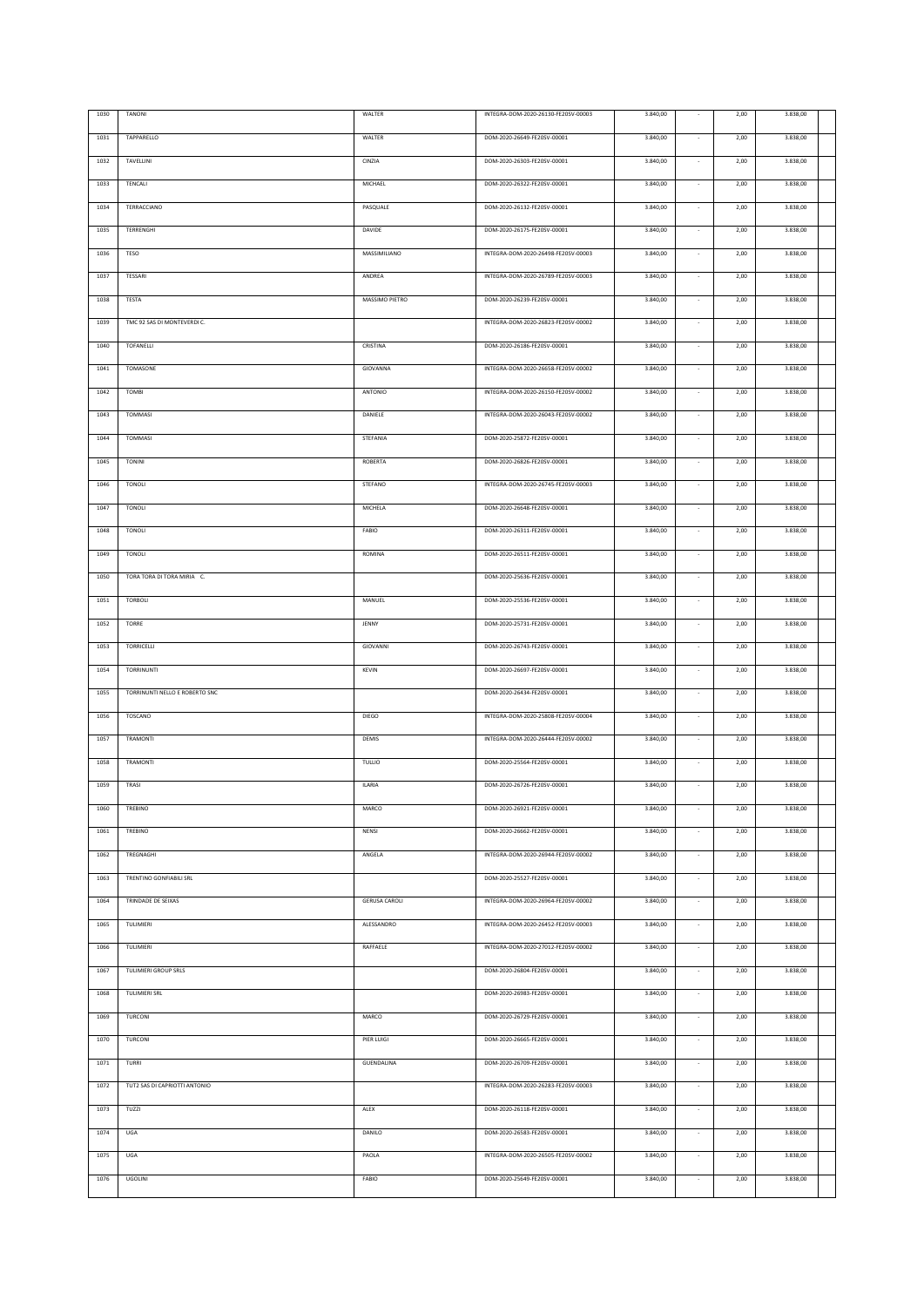| 1077     | <b>UKMAR</b>                   | <b>FILIPPO</b>          | DOM-2020-26720-FE20SV-00001         | 3.840,00 |                          | 2,00 | 3.838,00 |  |
|----------|--------------------------------|-------------------------|-------------------------------------|----------|--------------------------|------|----------|--|
|          |                                | ALESSANDRO              |                                     |          |                          |      |          |  |
| 1078     | VACCANIO                       |                         | INTEGRA-DOM-2020-26013-FE20SV-00004 | 3.840,00 |                          | 2,00 | 3.838,00 |  |
| 1079     | VAILATTI                       | ADRIANO                 | DOM-2020-26659-FE20SV-00001         | 3.840,00 | $\sim$                   | 2,00 | 3.838,00 |  |
| 1080     | VALENTINI                      | NICOLA                  | DOM-2020-26830-FE20SV-00001         | 3.840,00 |                          | 2,00 | 3.838,00 |  |
|          |                                |                         |                                     |          |                          |      |          |  |
| 1081     | VALERIO                        | MIRIANA                 | DOM-2020-25809-FE20SV-00001         | 3.840,00 |                          | 2,00 | 3.838,00 |  |
| 1082     | VALERIO                        | CARMEN                  | INTEGRA-DOM-2020-26036-FE20SV-00003 | 3.840,00 |                          | 2,00 | 3.838,00 |  |
|          |                                |                         |                                     |          |                          |      |          |  |
| 1083     | VALETTI                        | <b>ISADORA JENNIFER</b> | INTEGRA-DOM-2020-26278-FE20SV-00002 | 3.840,00 | $\sim$                   | 2,00 | 3.838,00 |  |
| 1084     | VALETTI                        | SILVANA                 | INTEGRA-DOM-2020-26578-FE20SV-00003 | 3.840,00 |                          | 2,00 | 3.838,00 |  |
| 1085     | VALORE AGGIUNTO.NET SOC. COOP. |                         | DOM-2020-26925-FE20SV-00001         | 3.840,00 | $\sim$                   | 2,00 | 3.838,00 |  |
|          |                                |                         |                                     |          |                          |      |          |  |
| 1086     | VANNOZZI                       | PATRIZIA                | DOM-2020-25855-FE20SV-00001         | 3.840,00 | $\sim$                   | 2,00 | 3.838,00 |  |
| 1087     | VASSALLO                       | ALEX                    | DOM-2020-26656-FE20SV-00001         | 3.840,00 | $\sim$                   | 2,00 | 3.838,00 |  |
| 1088     | VASSALLO                       | MASSIMILIANO            | INTEGRA-DOM-2020-25605-FE20SV-00002 | 3.840,00 |                          | 2,00 | 3.838,00 |  |
|          |                                |                         |                                     |          |                          |      |          |  |
| 1089     | VECCHIATINI                    | <b>MIRKO</b>            | DOM-2020-25679-FE20SV-00001         | 3.840,00 | $\sim$                   | 2,00 | 3.838,00 |  |
| 1090     | <b>VEGEZZI</b>                 | MICHELANGELA            | INTEGRA-DOM-2020-26253-FE20SV-00002 | 3.840,00 |                          | 2,00 | 3.838,00 |  |
|          |                                |                         |                                     |          |                          |      |          |  |
| 1091     | VEGEZZI                        | ORESTE FRANCESCO        | INTEGRA-DOM-2020-26030-FE20SV-00002 | 3.840,00 | $\overline{\phantom{a}}$ | 2,00 | 3.838,00 |  |
| 1092     | VELOTTI                        | GIOVANNI                | DOM-2020-25686-FE20SV-00001         | 3.840,00 |                          | 2,00 | 3.838,00 |  |
| 1093     | VENANZI                        | FRANCESCO               | DOM-2020-26535-FE20SV-00001         | 3.840,00 |                          | 2,00 | 3.838,00 |  |
|          |                                |                         |                                     |          |                          |      |          |  |
| 1094     | VENERI                         | MAURA                   | INTEGRA-DOM-2020-26936-FE20SV-00002 | 3.840,00 |                          | 2,00 | 3.838,00 |  |
| 1095     | VENEZIANO                      | PAOLO                   | DOM-2020-26832-FE20SV-00001         | 3.840,00 |                          | 2,00 | 3.838,00 |  |
| 1096     | VERDE                          | LUIGI                   | DOM-2020-26502-FE20SV-00001         | 3.840,00 |                          | 2,00 | 3.838,00 |  |
|          |                                |                         |                                     |          |                          |      |          |  |
| 1097     | VERZUCOLI                      | DAVID                   | DOM-2020-26448-FE20SV-00001         | 3.840,00 |                          | 2,00 | 3.838,00 |  |
| 1098     | VESELI                         | SUZANA                  | DOM-2020-26577-FE20SV-00001         | 3.840,00 |                          | 2,00 | 3.838,00 |  |
|          |                                |                         |                                     |          |                          |      |          |  |
| 1099     | VESUVIUSLANDIA SRL             |                         | DOM-2020-25981-FE20SV-00001         | 3.840,00 |                          | 2,00 | 3.838,00 |  |
| 1100     | VIANELLO                       | CHRIS                   | INTEGRA-DOM-2020-25829-FE20SV-00003 | 3.840,00 |                          | 2,00 | 3.838,00 |  |
| 1101     | VILLANI                        | FABIO                   | DOM-2020-25910-FE20SV-00001         | 3.840,00 |                          | 2,00 | 3.838,00 |  |
|          |                                |                         |                                     |          |                          |      |          |  |
| 1102     | VILLANI                        | LUCIANO                 | DOM-2020-25675-FE20SV-00001         | 3.840,00 | $\sim$                   | 2,00 | 3.838,00 |  |
| 1103     | <b>VINOTTI</b>                 | DENIS                   | DOM-2020-26617-FE20SV-00001         | 3.840,00 |                          | 2,00 | 3.838,00 |  |
| 1104     | <b>VINOTTI</b>                 | LUCIANO                 | INTEGRA-DOM-2020-26394-FE20SV-00003 | 3.840,00 |                          | 2,00 | 3.838,00 |  |
|          |                                |                         |                                     |          |                          |      |          |  |
| 1105     | VINOTTI                        | ALBERTO MARIO           | DOM-2020-26635-FE20SV-00001         | 3.840,00 |                          | 2,00 | 3.838,00 |  |
| 1106     | <b>VINTERSTIN</b>              | ALDO VILMER             | DOM-2020-26400-FE20SV-00001         | 3.840,00 |                          | 2,00 | 3.838,00 |  |
|          |                                |                         |                                     |          |                          |      |          |  |
| 1107     | VIOTTO                         | GIOVANNI                | INTEGRA-DOM-2020-25888-FE20SV-00002 | 3.840,00 |                          | 2,00 | 3.838,00 |  |
| 1108     | VISCA                          | <b>ALESSIO</b>          | INTEGRA-DOM-2020-26554-FE20SV-00002 | 3.840,00 | $\sim$                   | 2,00 | 3.838,00 |  |
| 1109     | VITALE                         | <b>NUNZIO</b>           | DOM-2020-26015-FE20SV-00001         | 3.840,00 | ÷,                       | 2,00 | 3.838,00 |  |
|          |                                |                         |                                     |          |                          |      |          |  |
| 1110     | VITALE SAMUELE                 | SAMUELE                 | DOM-2020-27002-FE20SV-00001         | 3.840,00 |                          | 2,00 | 3.838,00 |  |
| $1111\,$ | VIVIAN                         | <b>GIAN CARLO</b>       | DOM-2020-25544-FE20SV-00001         | 3.840,00 | $\sim$                   | 2,00 | 3.838,00 |  |
| 1112     | WAISSE                         | PAOLO GIACOMO           | INTEGRA-DOM-2020-26392-FE20SV-00002 | 3.840,00 | $\cdot$                  | 2,00 | 3.838,00 |  |
|          |                                |                         |                                     |          |                          |      |          |  |
| 1113     | ZAGO                           | LORENZO                 | INTEGRA-DOM-2020-25755-FE20SV-00002 | 3.840,00 | $\sim$                   | 2,00 | 3.838,00 |  |
| 1114     | ZAMBELLI                       | GIANNI                  | DOM-2020-26616-FE20SV-00001         | 3.840,00 | $\sim$                   | 2,00 | 3.838,00 |  |
| 1115     | ZAMPERLA                       | PAOLO                   | INTEGRA-DOM-2020-26133-FE20SV-00003 | 3.840,00 | $\sim$                   | 2,00 | 3.838,00 |  |
|          |                                |                         |                                     |          |                          |      |          |  |
| 1116     | ZAMPERLA                       | DANIELE                 | DOM-2020-26052-FE20SV-00001         | 3.840,00 | $\sim$                   | 2,00 | 3.838,00 |  |
| 1117     | ZAMPERLA                       | OLIVIERO                | DOM-2020-26467-FE20SV-00001         | 3.840,00 | $\sim$                   | 2,00 | 3.838,00 |  |
|          |                                |                         |                                     |          |                          |      |          |  |
| 1118     | ZAMPERLA                       | MICHELE                 | DOM-2020-26089-FE20SV-00001         | 3.840,00 | $\sim$                   | 2,00 | 3.838,00 |  |
| 1119     | ZAMPERLA                       | MIRIO                   | DOM-2020-26469-FE20SV-00001         | 3.840,00 | $\sim$                   | 2,00 | 3.838,00 |  |
| 1120     | ZAMPERLA                       | NICOLA                  | DOM-2020-25995-FE20SV-00001         | 3.840,00 | $\sim$                   | 2,00 | 3.838,00 |  |
|          |                                |                         |                                     |          |                          |      |          |  |
| 1121     | ZAMPERLA                       | STEFANO                 | DOM-2020-25653-FE20SV-00001         | 3.840,00 | $\sim$                   | 2,00 | 3.838,00 |  |
| 1122     | ZAMPERLA                       | GIACOMO                 | DOM-2020-25575-FE20SV-00001         | 3.840,00 | $\sim$                   | 2,00 | 3.838,00 |  |
| 1123     | ZANFRETTA                      | ALESSANDRO              | DOM-2020-25944-FE20SV-00001         | 3.840,00 | $\overline{\phantom{a}}$ | 2,00 | 3.838,00 |  |
|          |                                |                         |                                     |          |                          |      |          |  |
|          |                                |                         |                                     |          |                          |      |          |  |